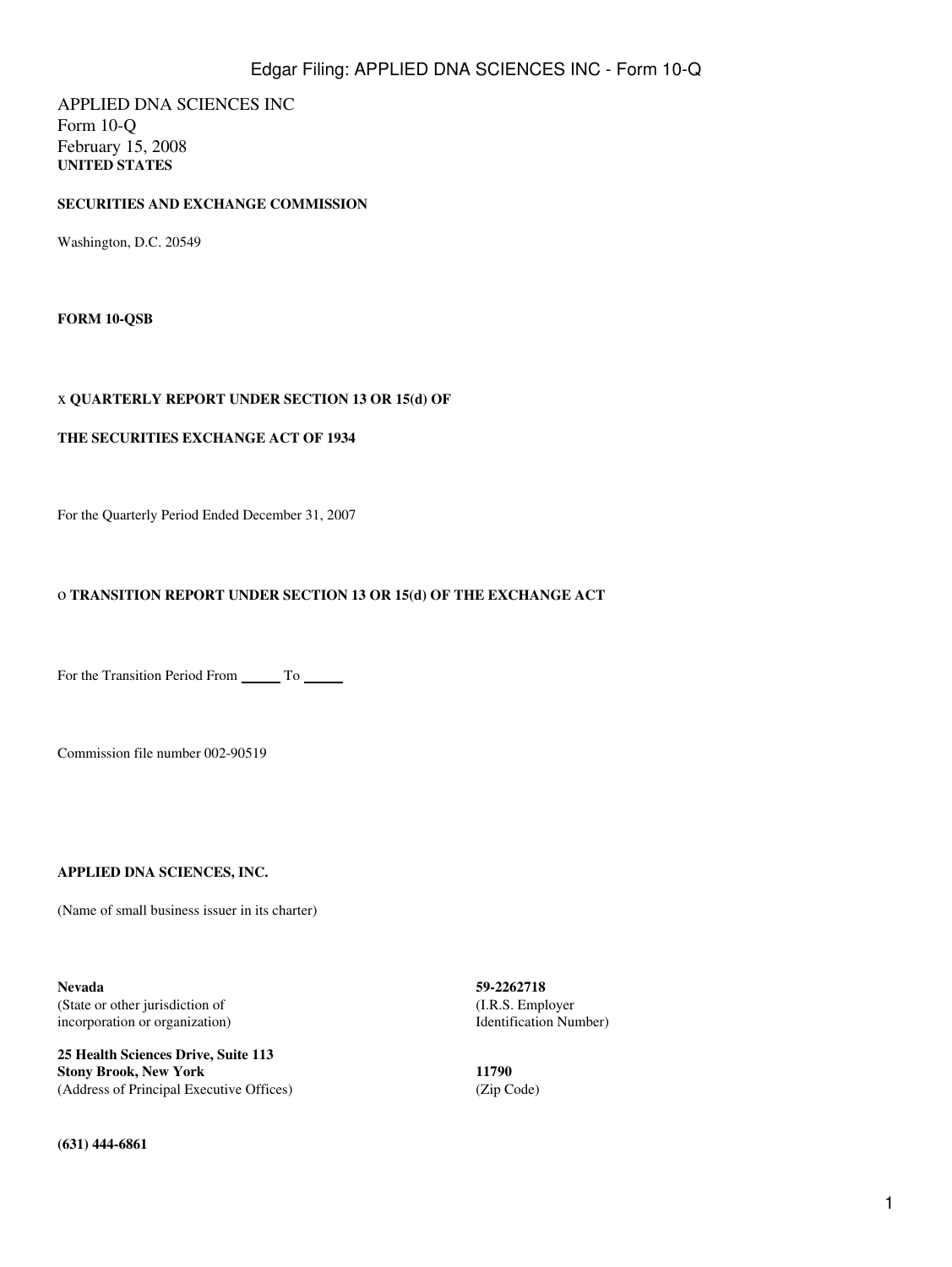(Registrant s telephone number, including area code)

Indicate by check mark whether the registrant (1) filed all reports required to be filed by Section 13 or 15(d) of the Securities Exchange Act of 1934 during the last 12 months (or for such shorter period that the registrant was required to file such reports), and (2) has been subject to such filing requirements for the past 90 days.

Yes x No o

Indicate by check mark whether the registrant is a shell company (as defined in Rule 12b-2 of the Exchange Act).

Yes o No x

The number of shares of Common Stock, \$0.001 par value, outstanding on February 11, 2008, was 190,761,603 shares.

Transitional Small Business Disclosure Format (Check one)

Yes o No x

## **APPLIED DNA SCIENCES, INC QUARTERLY REPORT ON FORM 10-QSB FOR THE QUARTERLY PERIOD ENDING DECEMBER 31, 2007**

## **Table of Contents**

## PART I

| ITEM 1. FINANCIAL STATEMENTS (UNAUDITED)                                                               | 2  |
|--------------------------------------------------------------------------------------------------------|----|
| Condensed Consolidation Balance Sheets as of December 31, 2007 and September 30, 2007                  |    |
| Condensed Consolidation Statements of Losses for the Three Months Ended December 31, 2007 and 2006     |    |
| Condensed Consolidation Statements of Cash Flows for the Three Months Ended December 31, 2007 and 2006 | 4  |
| Notes To Unaudited Condensed Consolidated Financial Statements                                         |    |
| ITEM 2. MANAGEMENT'S DISCUSSION AND ANALYSIS                                                           | 22 |
| ITEM 3. CONTROLS AND PROCEDURES                                                                        | 38 |
| <b>PART II</b>                                                                                         |    |
|                                                                                                        |    |
| ITEM 1. LEGAL PROCEEDINGS                                                                              | 39 |
| ITEM 2. UNREGISTERED SALES OF EQUITY SECURITIES AND USE OF PROCEEDS                                    | 40 |
| <b>ITEM 3. DEFAULTS UPON SENIOR SECURITIES</b>                                                         | 41 |
| <b>ITEM 4. SUBMISSION OF MATTERS TO A VOTE OF SECURITY HOLDERS</b>                                     | 41 |
| <b>ITEM 5. OTHER INFORMATION</b>                                                                       | 41 |
| ITEM 6. EXHIBITS                                                                                       | 41 |
| <b>SIGNATURES</b>                                                                                      |    |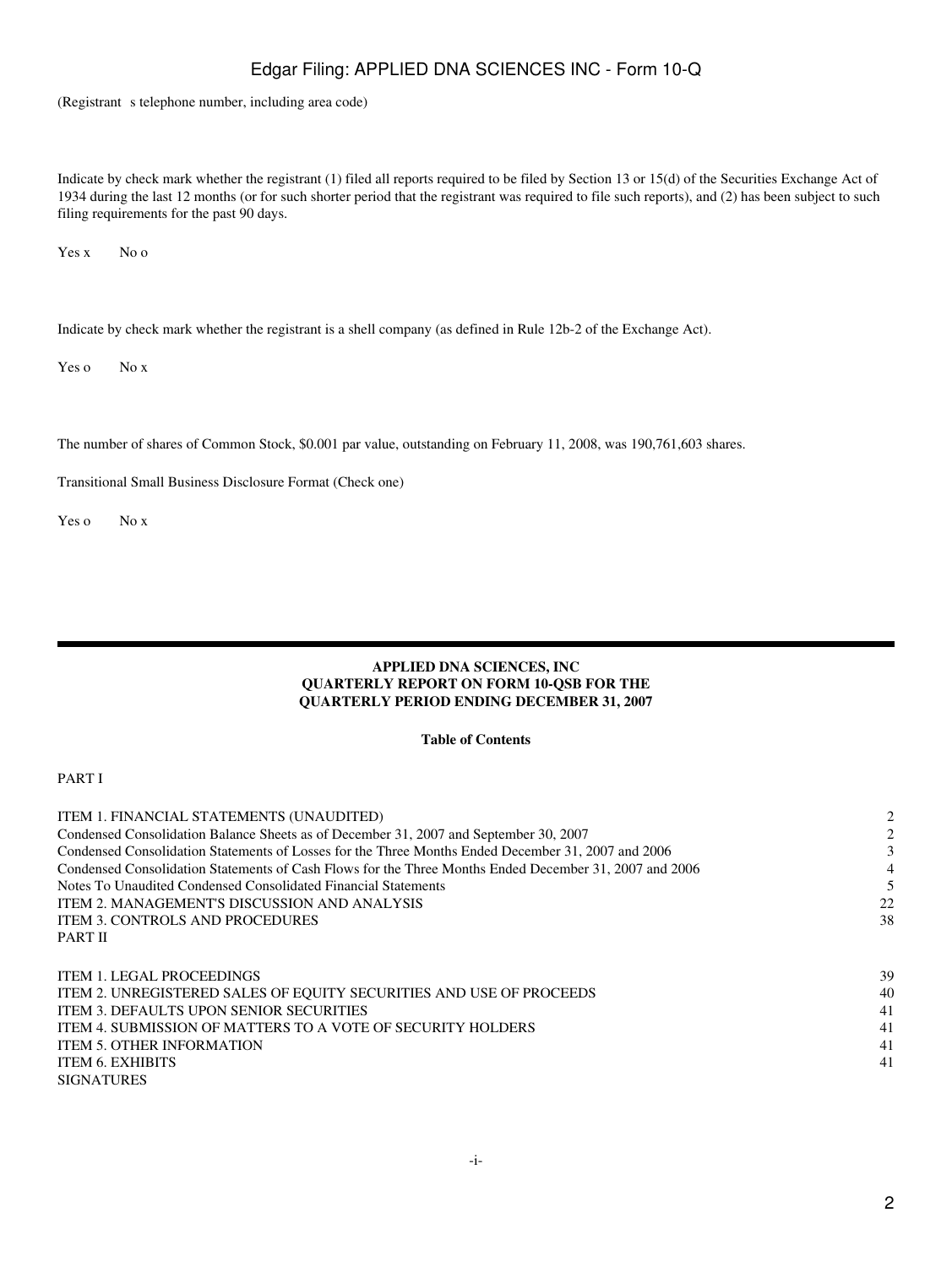## **PART I. FINANCIAL INFORMATION**

# **Item 1. FINANCIAL STATEMENTS (UNAUDITED)**

### **APPLIED DNA SCIENCES, INC. CONDENSED CONSOLIDATED BALANCE SHEET**

|                                                                                                                   | (unaudited)<br>December 31, | September 30,   |
|-------------------------------------------------------------------------------------------------------------------|-----------------------------|-----------------|
|                                                                                                                   | 2007                        | <u> 2007 </u>   |
| <b>ASSETS</b>                                                                                                     |                             |                 |
| Current assets:                                                                                                   |                             |                 |
| Cash                                                                                                              | \$845,652                   | \$25,185        |
| <b>Accounts Receivable</b>                                                                                        | 14,007<br>63,125            |                 |
| Prepaid expenses                                                                                                  |                             | 101,000         |
| Restricted cash                                                                                                   | 299,920                     | 399,920         |
| Total current assets                                                                                              | 1,222,704                   | 526,105         |
| Property, plant and equipment-net of accumulated depreciation of \$97,967 and \$82,825, respectively              | 95,886                      | 105,537         |
| Other assets:                                                                                                     |                             |                 |
| Deposits                                                                                                          | 8,322                       | 13,822          |
| Capitalized finance costs-net of accumulated amortization of \$68,589                                             | 366,411                     | 29,503          |
| Intangible assets:                                                                                                |                             |                 |
| Patients, net of accumulated amortization of \$27,158 and \$25,445, respectively (Note B)                         | 7,099                       | 8,812           |
| Intellectual property, net of accumulated amortization and write off of \$7,793,839 and \$7,702,891, respectively |                             |                 |
| (Note B)                                                                                                          | <u>1,637,061</u>            | 1,728,009       |
| <b>Total Assets</b>                                                                                               | \$3,337,483                 | \$2,411,788     |
| LIABILITIES AND DEFICIENCY IN STOCKHOLDERS' EQUITY                                                                |                             |                 |
| Current liabilities:                                                                                              |                             |                 |
| Accounts payable and accrued liabilities                                                                          | \$12,360,093                | \$13,215,975    |
| Convertible notes payable, net of unamortized discount (Note D)                                                   | 2,237,042                   | 740,405         |
| Other current liabilities                                                                                         | 299,920                     | 399,920         |
| Total current liabilities                                                                                         | 14,897,055                  | 14,356,300      |
| Commitments and contingencies (Note J)                                                                            |                             |                 |
| Deficiency in Stockholders' Equity- (Note F)                                                                      |                             |                 |
| Preferred stock, par value \$0.0001 per share; 10,000,000 shares authorized; 60,000 issued and outstanding        | 6                           | 6               |
| Common stock, par value \$0.001 per share; 410,000,000 shares authorized; 190,761,603 and 180,281,661 issued      |                             |                 |
| and outstanding as of December 31, 2007 and September 30, 2007, respectively                                      | 190,761                     | 180,281         |
| Additional paid in capital                                                                                        | 130,955,788                 | 128,448,584     |
| Accumulated deficit                                                                                               | (142,706,127)               | (140, 573, 383) |
| Total deficiency in stockholders' equity                                                                          | (11, 559, 572)              | (11, 944, 512)  |
| Total liabilities and Deficiency in Stockholders' Equity                                                          | \$3,337,483                 | \$2,411,788     |
| See the accompanying notes to the condensed consolidated financial statements                                     |                             |                 |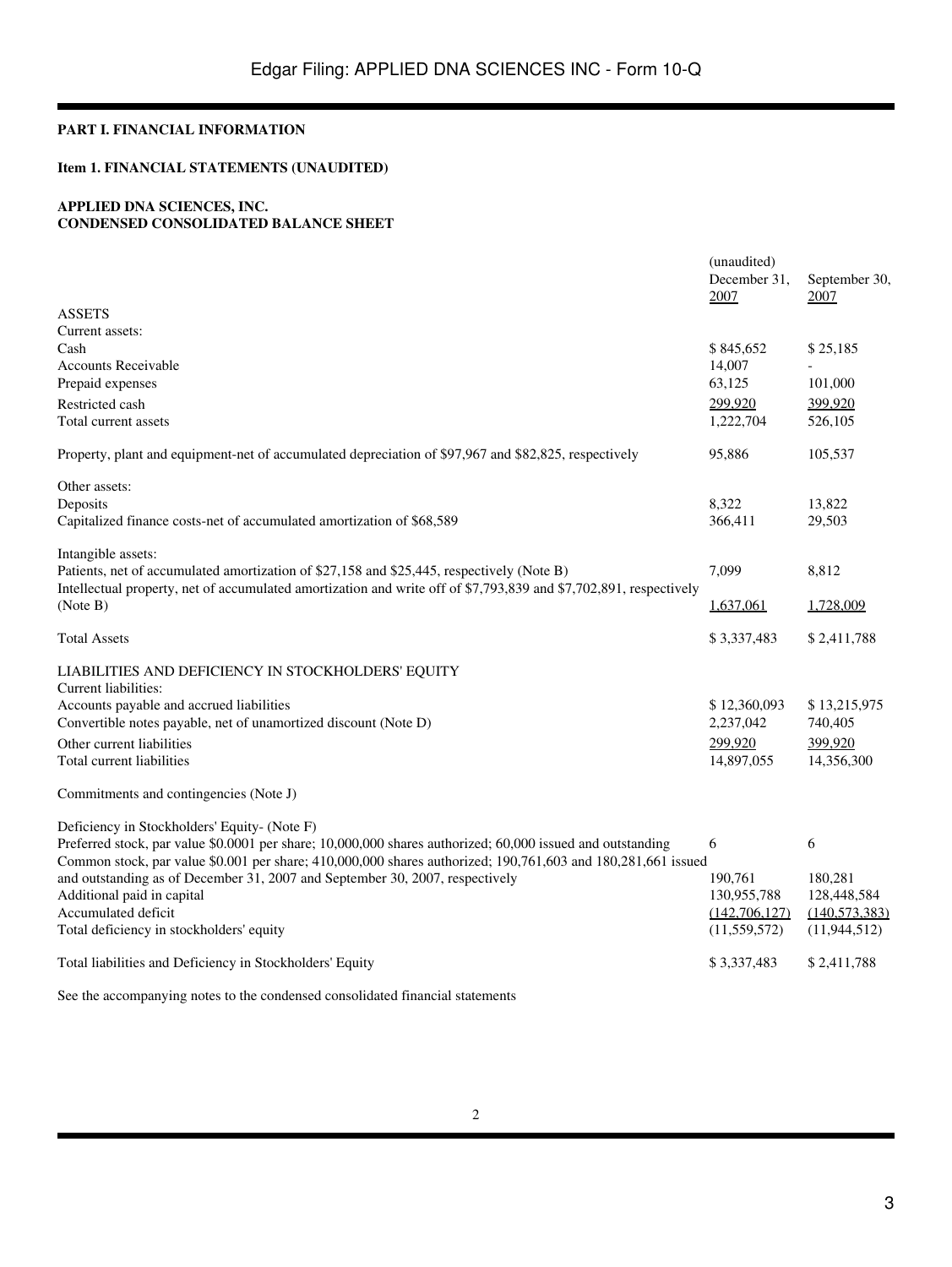## **APPLIED DNA SCIENCES, INC. CONDENSED CONSOLIDATED STATEMENTS OF LOSSES (unaudited)**

|                                                                    | Three Months Ended December 31, |                |
|--------------------------------------------------------------------|---------------------------------|----------------|
|                                                                    | 2007                            | 2006           |
| <b>Sales</b>                                                       | \$123,167                       | $\mathbb{S}$ - |
| Cost of sales                                                      | (27,890)                        |                |
| <b>Gross Profit</b>                                                | 95,277                          |                |
| Operating expenses:                                                |                                 |                |
| Selling, general and administrative                                | 1,698,269                       | 2,054,455      |
| Research and development                                           | 36,326                          | 29,306         |
| Depreciation and amortization                                      | 107,804                         | 107,879        |
| Total operating expenses                                           | 1,842,399                       | 2,191,640      |
| NET LOSS FROM OPERATIONS                                           | (1,747,122)                     | (2,191,640)    |
| Net gain in revaluation of debt derivative and warrant liabilities |                                 | 2,098,471      |
| Other income                                                       |                                 | 977            |
| Interest expense                                                   | (385, 622)                      | (579,030)      |
| Net loss before provision for income taxes                         | (2,132,744)                     | (671, 222)     |
| Income taxes (benefit)                                             | Ξ                               |                |
| <b>NET LOSS</b>                                                    | \$(2,132,744)                   | \$ (671,222)   |
| Net (loss) per share-basic and fully diluted                       | \$ (0.01)                       | \$(0.01)       |
| Weighted average shares outstanding-<br>Basic and fully diluted    | 182, 131, 200                   | 121,021,515    |

See the accompanying notes to the condensed consolidated financial statements

## 3

## **APPLIED DNA SCIENCES, INC. CONDENSED CONSOLIDATED STATEMENT OF CASH FLOWS (unaudited)**

|                                                                        | Three months ended December 31, |              |
|------------------------------------------------------------------------|---------------------------------|--------------|
|                                                                        | 2007                            | 2006         |
| Cash flows from operating activities:                                  |                                 |              |
| Net loss                                                               | \$(2,132,744)                   | \$ (671,222) |
| Adjustments to reconcile net loss to net used in operating activities: |                                 |              |
| Depreciation and amortization                                          | 107.804                         | 107,879      |
| Income attributable to repricing of warrants and debt derivatives      |                                 | (2,098,471)  |
| Amortization of capitalized financing costs                            | 60.592                          | 388,775      |
| Amortization of debt discount attributable to convertible debentures   | 324,047                         | 455,400      |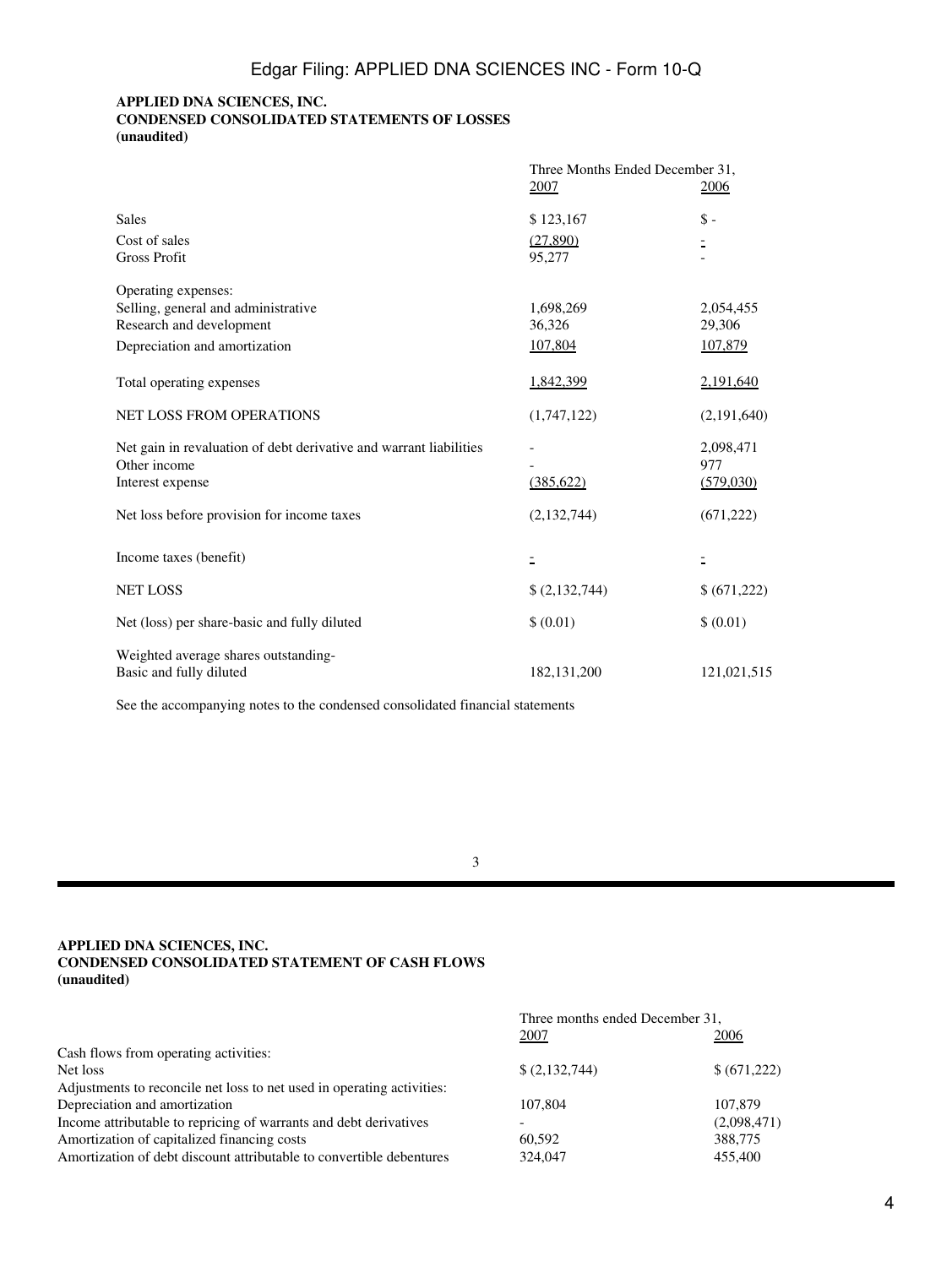| Common stock issued in exchange for services rendered           | 1,040,000   |            |
|-----------------------------------------------------------------|-------------|------------|
| Change in assets and liabilities:                               |             |            |
| Increase in accounts receivable                                 | (14,007)    | (977)      |
| Decrease in prepaid expenses and deposits                       | 37,875      | 40,000     |
| Decrease in other assets                                        | 5,500       |            |
| Increase (decrease) in accounts payable and accrued liabilities | (855,607)   | 1,217,460  |
| Net cash used in operating activities                           | (1,426,541) | (561, 156) |
| Cash flows from investing activities:                           |             |            |
| Decrease in restricted cash held in escrow                      | 100,000     |            |
| Acquisition of property and equipment, net                      | (5, 492)    | (11,039)   |
| Net cash provided by (used in) investing activities             | 94,508      | (11,039)   |
| Cash flows from financing activities:                           |             |            |
| Proceeds from issuance of convertible notes                     | 2,152,500   |            |
| Net cash provided by financing activities                       | 2,152,500   |            |
| Net increase in cash and cash equivalents                       | 820,467     | (572, 195) |
| Cash and cash equivalents at beginning of period                | 25,185      | 1,225,304  |
| Cash and cash equivalents at end of period                      | \$845,652   | \$653,109  |
| Supplemental Disclosures of Cash Flow Information:              |             |            |
| Cash paid during period for interest                            |             |            |
| Cash paid during period for taxes                               |             |            |
| Non-cash transactions:                                          |             |            |
| Common stock issued for services                                | 1.040.000   |            |
| Common stock issued in exchange for previously incurred debt    | 50,275      | 410,429    |

See the accompanying notes to the condensed consolidated financial statements

#### 4

#### **Applied DNA Sciences, Inc. Notes To Consolidated Financial Statements December 31, 2007 (unaudited)**

## **NOTE A SUMMARY OF ACCOUNTING POLICIES**

#### **General**

The accompanying unaudited condensed consolidated financial statements have been prepared in accordance with the instructions to Form 10-QSB, and therefore, do not include all the information necessary for a fair presentation of financial position, results of operations and cash flows in conformity with generally accepted accounting principles.

In the opinion of management, all adjustments (consisting of normal recurring accruals) considered necessary for a fair presentation have been included. Operating results for the three month period ended December 31, 2007 are not necessarily indicative of the results that may be expected for the fiscal year ending September 30, 2008. The unaudited condensed consolidated financial statements should be read in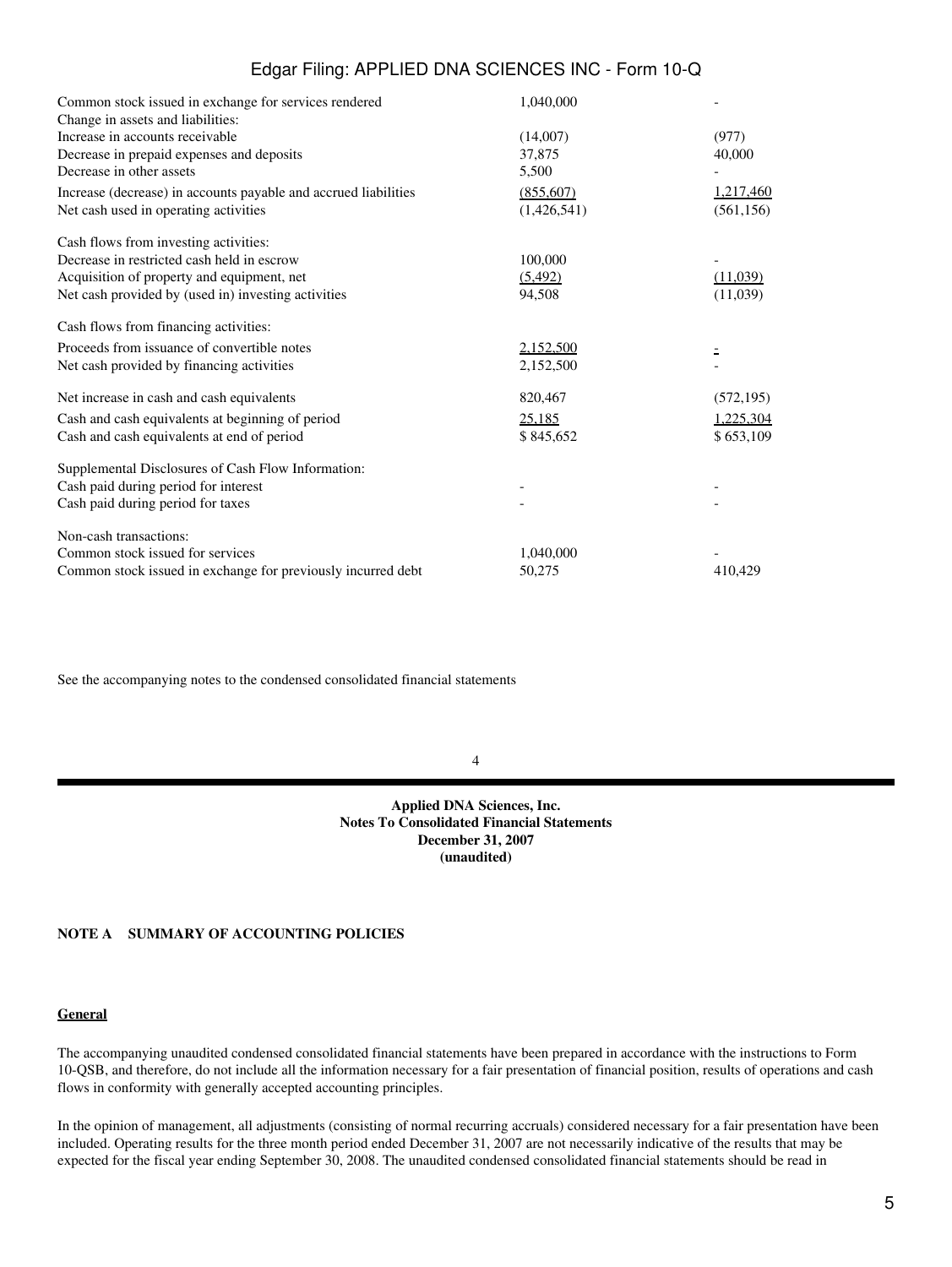conjunction with the consolidated September 30, 2007 financial statements and footnotes thereto included in the Company's SEC Form 10-KSB.

## **Business and Basis of Presentation**

On September 16, 2002, Applied DNA Sciences, Inc. (the "Company") was incorporated under the laws of the State of Nevada. During the year ended September 30, 2007, the Company transitioned from a development stage enterprise to an operating company. The Company is principally devoted to developing DNA embedded biotechnology security solutions in the United States. To date, the Company has generated minimum sales revenues from its services and products; it has incurred expenses and has sustained losses. Consequently, its operations are subject to all the risks inherent in the establishment of a new business enterprise. For the period from inception through December 31, 2007, the Company has accumulated losses of \$142,706,127.

The consolidated financial statements include the accounts of the Company, and its wholly-owned subsidiaries Applied DNA Operations Management, Inc., APDN (B.V.I.), Inc. and Applied DNA Sciences Europe Limited. Significant inter-company transactions have been eliminated in consolidation.

## **Estimates**

The preparation of the financial statement in conformity with generally accepted accounting principles requires management to make estimates and assumptions that affect certain reported amounts and disclosures. Accordingly, actual results could differ from those estimates.

## **Revenue Recognition**

Revenues are derived from research, development, qualification and production testing for certain commercial products. Revenue from fixed price testing contracts is generally recorded upon completion of the contracts, which are generally short-term, or upon completion of identifiable contractual tasks. At the time the Company enters into a contract that includes multiple tasks, the Company estimates the amount of actual labor and other costs that will be required to complete each task based on historical experience. Revenues are recognized which provide for a profit margin relative to the testing performed. Revenue relative to each task and from contracts which are time and materials based is recorded as effort is expended. Billings in excess of amounts earned are deferred. Any anticipated losses on contracts are charged to income when identified. To the extent management does not accurately forecast the level of effort required to complete a contract, or individual tasks within a contract, and the Company is unable to negotiate additional billings with a customer for cost over-runs, the Company may incur losses on individual contracts. All selling, general and administrative costs are treated as period costs and expensed as incurred.

For revenue from product sales, the Company recognizes revenue in accordance with Staff Accounting Bulletin No. 104, REVENUE RECOGNITION ("SAB104"), which superseded Staff Accounting Bulletin No. 101, REVENUE RECOGNITION IN FINANCIAL STATEMENTS ("SAB101"). SAB 101 requires that four basic criteria must be met before revenue can be recognized: (1) persuasive evidence of an arrangement exists; (2) delivery has occurred; (3) the selling price is fixed and determinable; and (4) collectability is reasonably assured. Determination of criteria (3) and (4) are based on management's judgments regarding the fixed nature of the selling prices of the products delivered and the collectability of those amounts. Provisions for discounts and rebates to customers, estimated

-5-

**Applied DNA Sciences, Inc. Notes To Consolidated Financial Statements December 31, 2007 (unaudited)**

## **NOTE A SUMMARY OF ACCOUNTING POLICIES** (continued)

returns and allowances, and other adjustments are provided for in the same period the related sales are recorded. The Company defers any revenue for which the product has not been delivered or is subject to refund until such time that the Company and the customer jointly determine that the product has been delivered or no refund will be required. At December 31, 2007 the Company did not have any deferred revenue.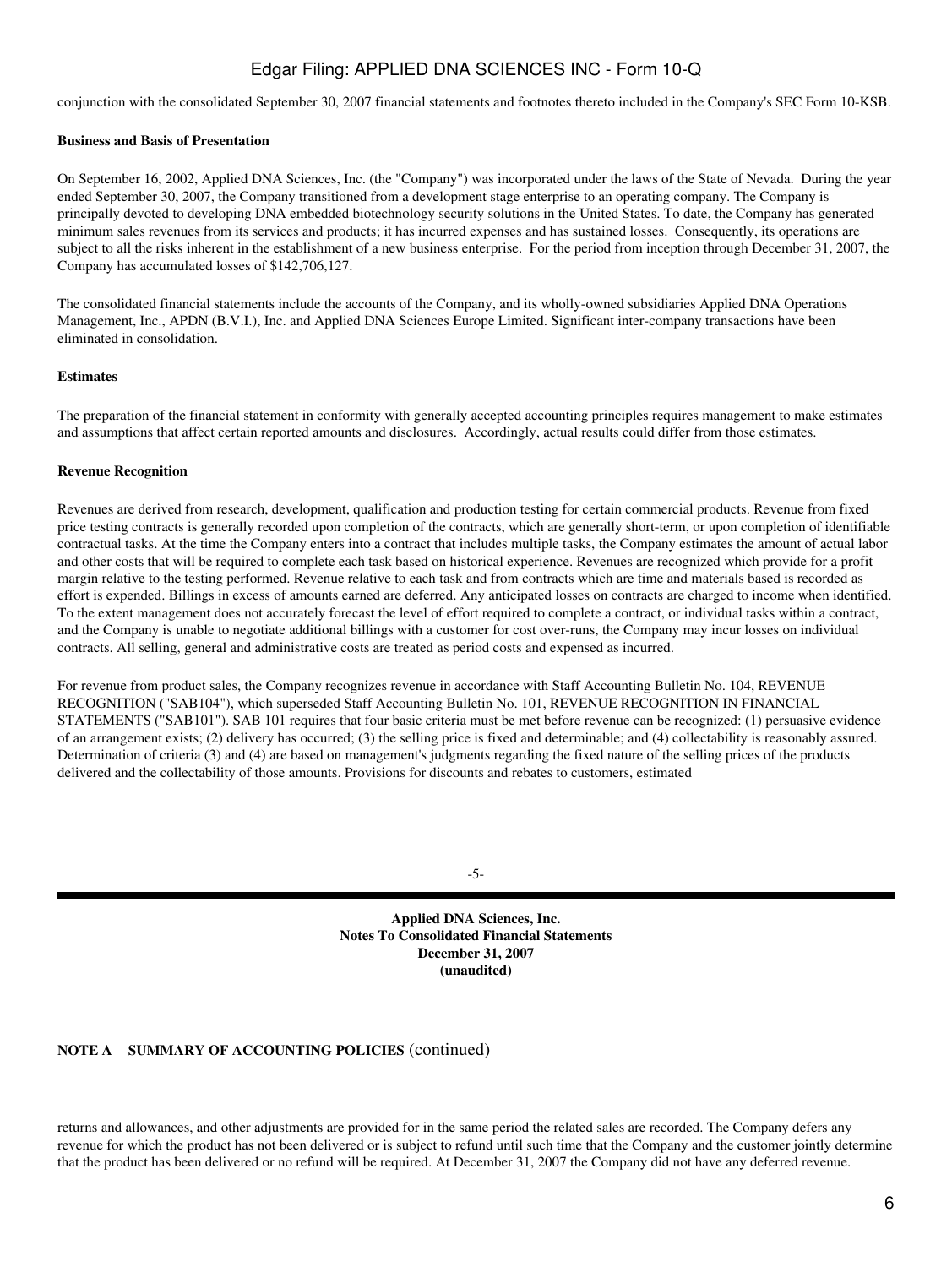SAB 104 incorporates Emerging Issues Task Force 00-21 (EITF 00-21), MULTIPLE DELIVERABLE REVENUE ARRANGEMENTS. EITF 00-21 addresses accounting for arrangements that may involve the delivery or performance of multiple products, services and/or rights to use assets. The effect of implementing EITF 00-21 on the Companys financial position and results of operations was not significant.

## **Cash Equivalents**

For the purpose of the accompanying financial statements, all highly liquid investments with a maturity of three months or less are considered to be cash equivalents.

### **Income Taxes**

The Company has adopted Financial Accounting Standard No. 109 (SFAS 109) which requires the recognition of deferred tax liabilities and assets for the expected future tax consequences of events that have been included in the financial statement or tax returns. Under this method, deferred tax liabilities and assets are determined based on the difference between financial statements and tax basis of assets and liabilities using enacted tax rates in effect for the year in which the differences are expected to reverse. Temporary differences between taxable income reported for financial reporting purposes and income tax purposes are insignificant.

### **Property and Equipment**

Property and equipment are stated at cost and depreciated over their estimated useful lives of 3 to 5 years using the straight line method. At December 31, 2007 property and equipment consist of:

| 27,404       |
|--------------|
| 60.464       |
| 105,985      |
| 193.853      |
| (97, 967)    |
| \$<br>95,886 |
|              |

### **Net Loss Per Share**

The Company has adopted Statement of Financial Accounting Standard No. 128, "Earnings Per Share," specifying the computation, presentation and disclosure requirements of earnings per share information. Basic earnings per share has been calculated based upon the weighted average number of common shares outstanding. Stock options and warrants have been excluded as common stock equivalents in the diluted earnings per share because they are either antidilutive, or their effect is not material. Fully diluted shares outstanding were 245,277,349 and 231,412,185 for the three months ended December 31, 2007 and 2006, respectively.

## **Stock Based Compensation**

In December 2002, the FASB issued SFAS No. 148, "Accounting for Stock-Based Compensation-Transition and Disclosure-an amendment of SFAS 123." This statement amends SFAS No. 123, "Accounting for Stock-Based Compensation," to provide alternative methods of transition for a voluntary change to the fair value based method of accounting for stock-based employee compensation. In addition, this statement amends the disclosure requirements of SFAS No. 123 to require prominent disclosures in both annual and interim financial statements about the method of accounting for stock-based employee compensation and the effect of the method used on reported results. The

**Applied DNA Sciences, Inc. Notes To Consolidated Financial Statements December 31, 2007 (unaudited)**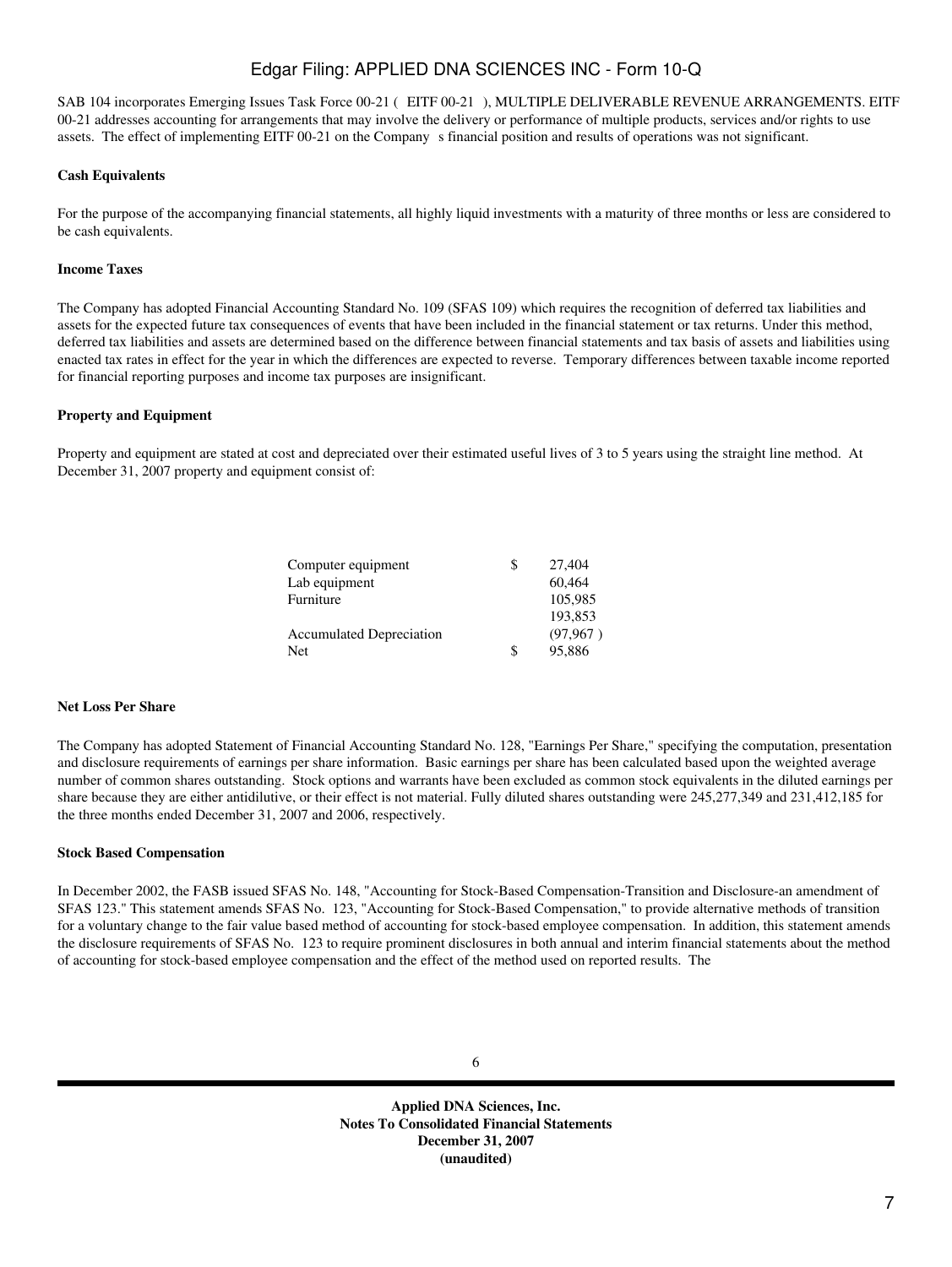## **NOTE A SUMMARY OF ACCOUNTING POLICIES** (continued)

Company has chosen to continue to account for stock-based compensation using the intrinsic value method prescribed in APB Opinion No. 25 and related interpretations. Accordingly, compensation expense for stock options is measured as the excess, if any, of the fair market value of the Company's stock at the date of the grant over the exercise price of the related option. The Company has adopted the annual disclosure provisions of SFAS No. 148 in its financial reports for the year ended September 30, 2006 and for the subsequent periods. The Company issued employee unvested employee options as stock-based compensation during the year ended September 30, 2006 and therefore has no unrecognized stock compensation related liabilities ended September 30, 2006. For the year ended September 30, 2007; the Company did not issue any stock based compensation.

On January 1, 2006, we adopted the fair value recognition provisions of Financial Accounting Standards Board ("FASB") Statement of Financial Accounting Standards ("SFAS") No. 123, Accounting for Stock Based Compensation, to account for compensation costs under our stock option plans. We previously utilized the intrinsic value method under Accounting Principles Board Opinion No. 25, Accounting for Stock Issued to Employees (as amended) ("APB 25"). Under the intrinsic value method prescribed by APB 25, no compensation costs were recognized for our employee stock options because the option exercise price equaled the market price on the date of the grant. Prior to January 1, 2006 we only disclosed the pro forma effects on net income and earnings per share as if the fair value recognition provisions of SFAS 123(R) had been utilized.

In adopting SFAS No. 123(R), the Company elected to use the modified prospective method to account for the transition from the intrinsic value method to the fair value recognition method. Under the modified prospective method, compensation cost is recognized from the adoption date forward for all new stock options granted and for any outstanding unvested awards as if the fair value method had been applied to those awards as of the date of the grant. In the three months ended December 31, 2007, the Company did not grant employee stock options.

## **Concentrations of Credit Risk**

Financial instruments and related items, which potentially subject the Company to concentrations of credit risk, consist primarily of cash, cash equivalents and trade receivables. The Company places its cash and temporary cash investments with high credit quality institutions. At times, such investments may be in excess of the FDIC insurance limit. The Company periodically reviews its trade receivables in determining its allowance for doubtful accounts. At December 31, 2007, allowance for doubtful receivable was \$0.

#### **Research and Development**

The Company accounts for research and development costs in accordance with the Financial Accounting Standards Board's Statement of Financial Accounting Standards No. 2 ("SFAS 2"), "Accounting for Research and Development Costs. Under SFAS 2, all research and development costs must be charged to expense as incurred. Accordingly, internal research and development costs are expensed as incurred. Third-party research and development costs are expensed when the contracted work has been performed or as milestone results have been achieved. Company-sponsored research and development costs related to both present and future products are expensed in the period incurred. The Company incurred research and development expenses of \$36,326 and \$29,306 for the three months ended December 31, 2007 and 2006, respectively.

#### **Reclassifications**

Certain reclassifications have been made in prior year's financial statements to conform to classifications used in the current year.

## **Advertising**

The Company follows the policy of charging the costs of advertising to expense as incurred. The Company charged to operations \$2,246 and \$10,786 as advertising costs for the three months ended December 31, 2007 and 2006, respectively.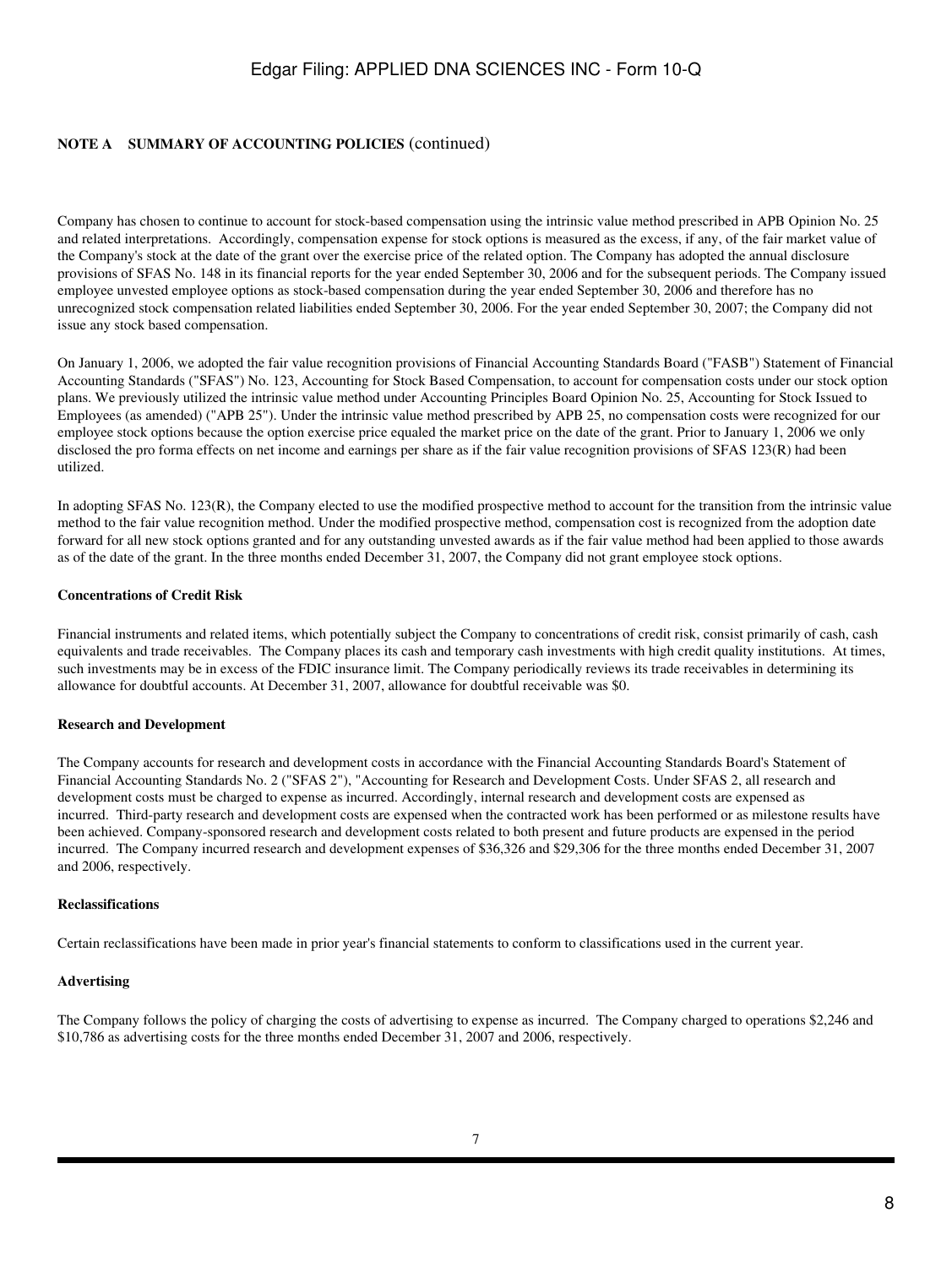## **Applied DNA Sciences, Inc. Notes To Consolidated Financial Statements December 31, 2007 (unaudited)**

## **NOTE A SUMMARY OF ACCOUNTING POLICIES** (continued)

#### **Intangible Assets**

The Company amortized its intangible assets using the straight-line method over their estimated period of benefit. The estimated useful life for patents is five years while intellectual property uses a seven year useful life. We periodically evaluate the recoverability of intangible assets and take into account events or circumstances that warrant revised estimates of useful lives or that indicate that impairment exists. All of our intangible assets are subject to amortization.

#### **Restricted cash / other current liabilities**

Restricted cash is comprised of funds deposited into an escrow account pending consummation of the placement of convertible debt as of December 31, 2007 (see Note L) . The related obligation is recorded as other current liabilities until consummation.

#### **Derivative Financial Instruments**

The Company's derivative financial instruments consisted of embedded derivatives related to the 10% Secured Convertible Promissory Notes (the Serial Notes") issued in 2006. These embedded derivatives included certain conversion features, variable interest features, call options and default provisions. The accounting treatment of derivative financial instruments required that the Company record the derivatives and related warrants at their fair values as of the inception date of the Note Agreement (estimated at \$2,419,719) and at fair value as of each subsequent balance sheet date. In addition, under the provisions of EITF Issue No. 00-19, "Accounting for Derivative Financial Instruments Indexed to, and Potentially Settled in, a Company's Own Stock," as a result of entering into the Notes, the Company was required to classify all other non-employee stock options and warrants as derivative liabilities and mark them to market at each reporting date. Any change in fair value was recorded as non-operating, non-cash income or expense at each reporting date. If the fair value of the derivatives is higher at the subsequent balance sheet date, the Company recorded a non-operating, non-cash charge. If the fair value of the derivatives is lower at the subsequent balance sheet date, the Company recorded non-operating, non-cash income. Conversion-related derivatives were valued using the Binomial Option Pricing Model with the following assumptions: dividend yield of 0%; annual volatility of 111 to 112%; and risk free interest rate of 4.96 to 5.15% as well as probability analysis related to trading volume restrictions. The remaining derivatives were valued using discounted cash flows and probability analysis. The derivatives were classified as long-term liabilities.

In December 2006, the FASB issued FSP EITF 00-19-2, Accounting for Registration Payment Arrangements ("FSP 00-19-2") which addresses accounting for registration payment arrangements. FSP 00-19-2 specifies that the contingent obligation to make future payments or otherwise transfer consideration under a registration payment arrangement, whether issued as a separate agreement or included as a provision of a financial instrument or other agreement, should be separately recognized and measured in accordance with FASB Statement No. 5, Accounting for Contingencies. FSP 00-19-2 further clarifies that a financial instrument subject to a registration payment arrangement should be accounted for in accordance with other applicable generally accepted accounting principles without regard to the contingent obligation to transfer consideration pursuant to the registration payment arrangement. For registration payment arrangements and financial instruments subject to those arrangements that were entered into prior to the issuance of EITF 00-19-2, this guidance shall be effective for financial statements issued for fiscal years beginning after December 15, 2006 and interim periods within those fiscal years.

In September 2007, the Company exchanged common stock for the remaining Secured Convertible Promissory Notes that contained embedded derivatives such as certain conversion features, variable interest features, call options and default provisions as described above. As a result, the Company reclassified the warrant liabilities recorded in conjunction with the convertible promissory notes to equity as of the conversion date of the related debt. Additionally, the Company has an accumulative accrual of \$11,750,941 in liquidating damages in relationship to the previously outstanding convertible promissory notes and related warrants.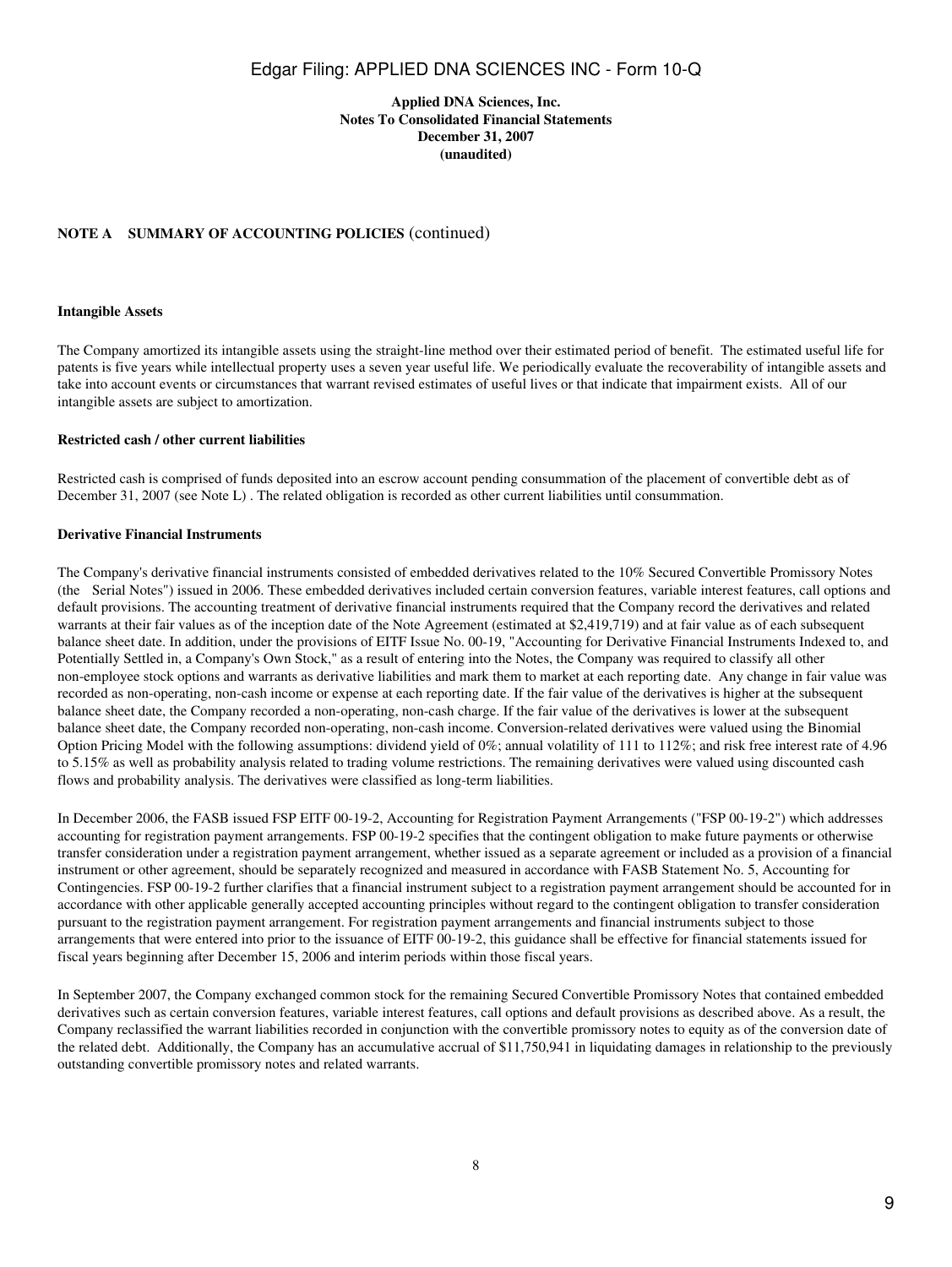## **Applied DNA Sciences, Inc. Notes To Consolidated Financial Statements December 31, 2007 (unaudited)**

## **NOTE A SUMMARY OF ACCOUNTING POLICIES** (continued)

## **New Accounting Pronouncements**

In December 2006, the FASB issued FSP EITF 00-19-2, Accounting for Registration Payment Arrangements ("FSP 00-19-2") which addresses accounting for registration payment arrangements. FSP 00-19-2 specifies that the contingent obligation to make future payments or otherwise transfer consideration under a registration payment arrangement, whether issued as a separate agreement or included as a provision of a financial instrument or other agreement, should be separately recognized and measured in accordance with FASB Statement No. 5, Accounting for Contingencies. FSP 00-19-2 further clarifies that a financial instrument subject to a registration payment arrangement should be accounted for in accordance with other applicable generally accepted accounting principles without regard to the contingent obligation to transfer consideration pursuant to the registration payment arrangement. For registration payment arrangements and financial instruments subject to those arrangements that were entered into prior to the issuance of EITF 00-19-2, this guidance shall be effective for financial statements issued for fiscal years beginning after December 15, 2006 and interim periods within those fiscal years. The Company adopted FSP 00-19-2 in the preparation of the financial statements.

In February 2007, the FASB issued SFAS No. 159, The Fair Value Option for Financial Assets and Financial Liabilities. SFAS 159 permits entities to choose to measure many financial instruments, and certain other items, at fair value. SFAS 159 applies to reporting periods beginning after November 15, 2007. The adoption of SFAS 159 is not expected to have a material impact on the Companys financial condition or results of operations.

In December 2007, the FASB issued SFAS No. 141(R),*"Business Combinations"*("SFAS No. 141(R)"), which establishes principles and requirements for how an acquirer recognizes and measures in its financial statements the identifiable assets acquired, the liabilities assumed, and any noncontrolling interest in an acquiree, including the recognition and measurement of goodwill acquired in a business combination. SFAS No. 141R is effective as of the beginning of the first fiscal year beginning on or after December 15, 2008. Earlier adoption is prohibited and the Company is currently evaluating the effect, if any, that the adoption will have on its financial position, results of operations or cash flows.

In December 2007, the FASB issued SFAS No. 160, *"Noncontrolling Interest in Consolidated Financial Statements, an amendment of ARB No.* 51"("SFAS No. 160"), which will change the accounting and reporting for minority interests, which will be recharacterized as noncontrolling interests and classified as a component of equity within the consolidated balance sheets. SFAS No. 160 is effective as of the beginning of the first fiscal year beginning on or after December 15, 2008. Earlier adoption is prohibited and the Company is currently evaluating the effect, if any, that the adoption will have on its financial position, results of operations or cash flows.

## **NOTE B - ACQUISITION OF INTANGIBLE ASSETS**

The Company has adopted SFAS No. 142, Goodwill and Other Intangible Assets, whereby the Company periodically tests its intangible assets for impairment. On an annual basis, and when there is reason to suspect that their values have been diminished or impaired, these assets are tested for impairment, and write-downs will be included in results from operations.

The identifiable intangible assets acquired and their carrying value at December 31, 2007 is: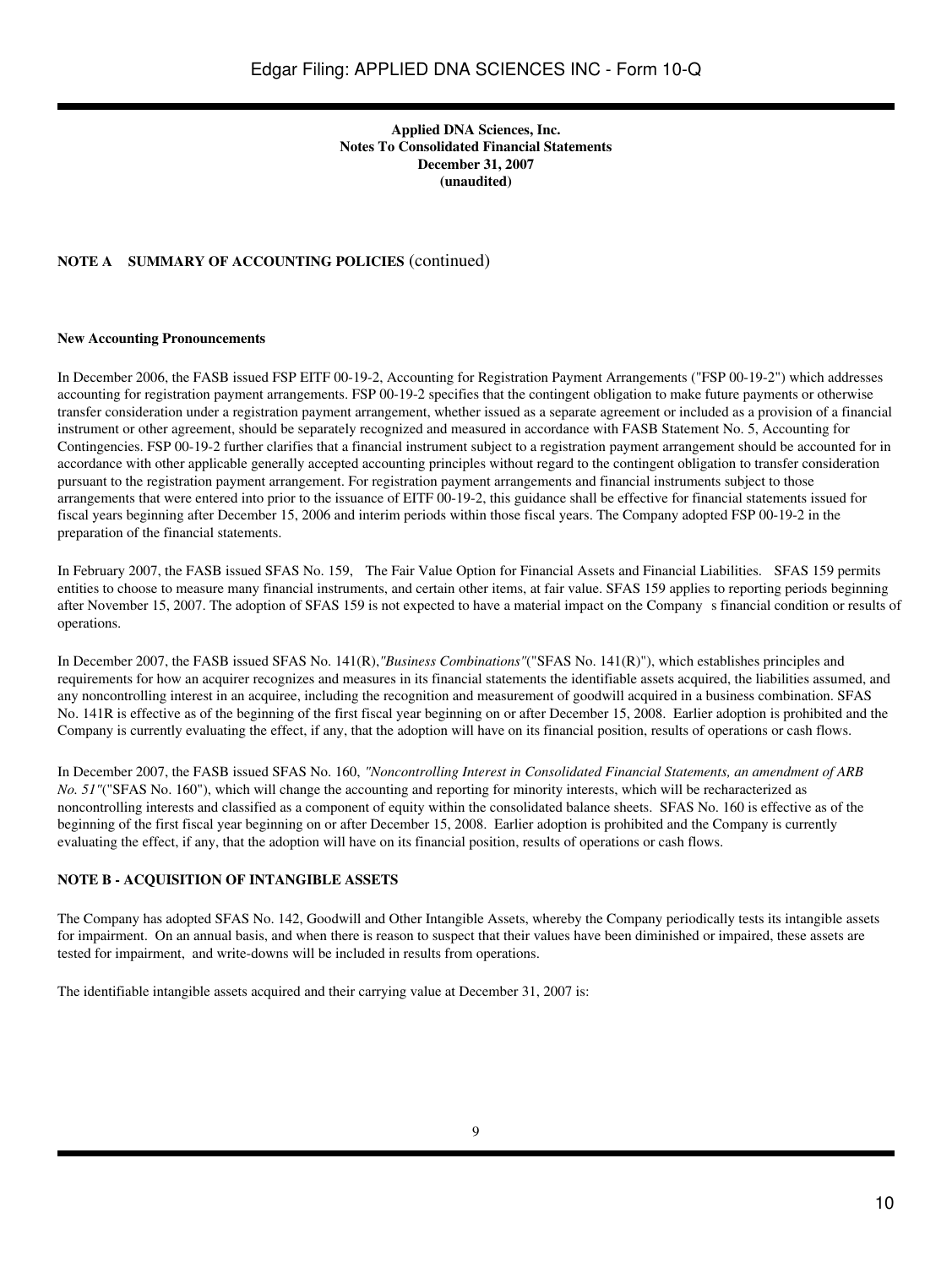## **Applied DNA Sciences, Inc. Notes To Consolidated Financial Statements December 31, 2007 (unaudited)**

## **NOTE B ACQUISITION OF INTANGIBLE ASSETS** (continued)

| Trade secrets and developed technologies (Weighted   |             |  |
|------------------------------------------------------|-------------|--|
| average life of 7 years)                             | \$9,430,900 |  |
| Patents (Weighted average life of 5 years)           | 34.257      |  |
| Total Amortized identifiable intangible assets-Gross |             |  |
| carrying value:                                      | \$9,465,157 |  |
| Less:                                                |             |  |
| <b>Accumulated Amortization</b>                      | (2,165,986) |  |
| Impairment (See below)                               | (5,655,011) |  |
| Net:                                                 | \$1,644,160 |  |
| Residual value:                                      | \$0         |  |
|                                                      |             |  |

During the year ended September 30, 2006 the Company management performed an evaluation of its intangible assets (intellectual property) for purposes of determining the implied fair value of the assets at September 30, 2006. The test indicated that the recorded remaining book value of its intellectual property exceeded its fair value for the year ended September 30, 2006, as determined by discounted cash flows. As a result, upon completion of the assessment, management recorded a non-cash impairment charge of \$5,655,011, net of tax, or \$0.05 per share during the year ended September 30, 2006 to reduce the carrying value of the patents to \$2,091,800. Considerable management judgment is necessary to estimate the fair value. Accordingly, actual results could vary significantly from management s estimates.

Total amortization expense charged to operations for the three months ended December 31, 2007 and 2006 were \$92,661 and \$92,661 respectively.

Estimated amortization expense as of December 31, 2007 is as follows*:*

| 2008                | \$277.982   |
|---------------------|-------------|
| 2009                | 365,842     |
| 2010                | 363,792     |
| 2011                | 363,792     |
| 2012 and thereafter | 272,752     |
| Total               | \$1,644,160 |

## **NOTE C ACCOUNTS PAYABLE AND ACCRUED LIABILITIES**

Accounts payable and accrued liabilities at December 31, 2007 are as follows:

| Accounts payable           | \$234,766  |
|----------------------------|------------|
| Accrued consulting fees    | 102.500    |
| Accrued interest payable   | 80,904     |
| Accrued penalties relating |            |
| to registration rights     |            |
| liquidating damages        | 11,750,941 |
|                            |            |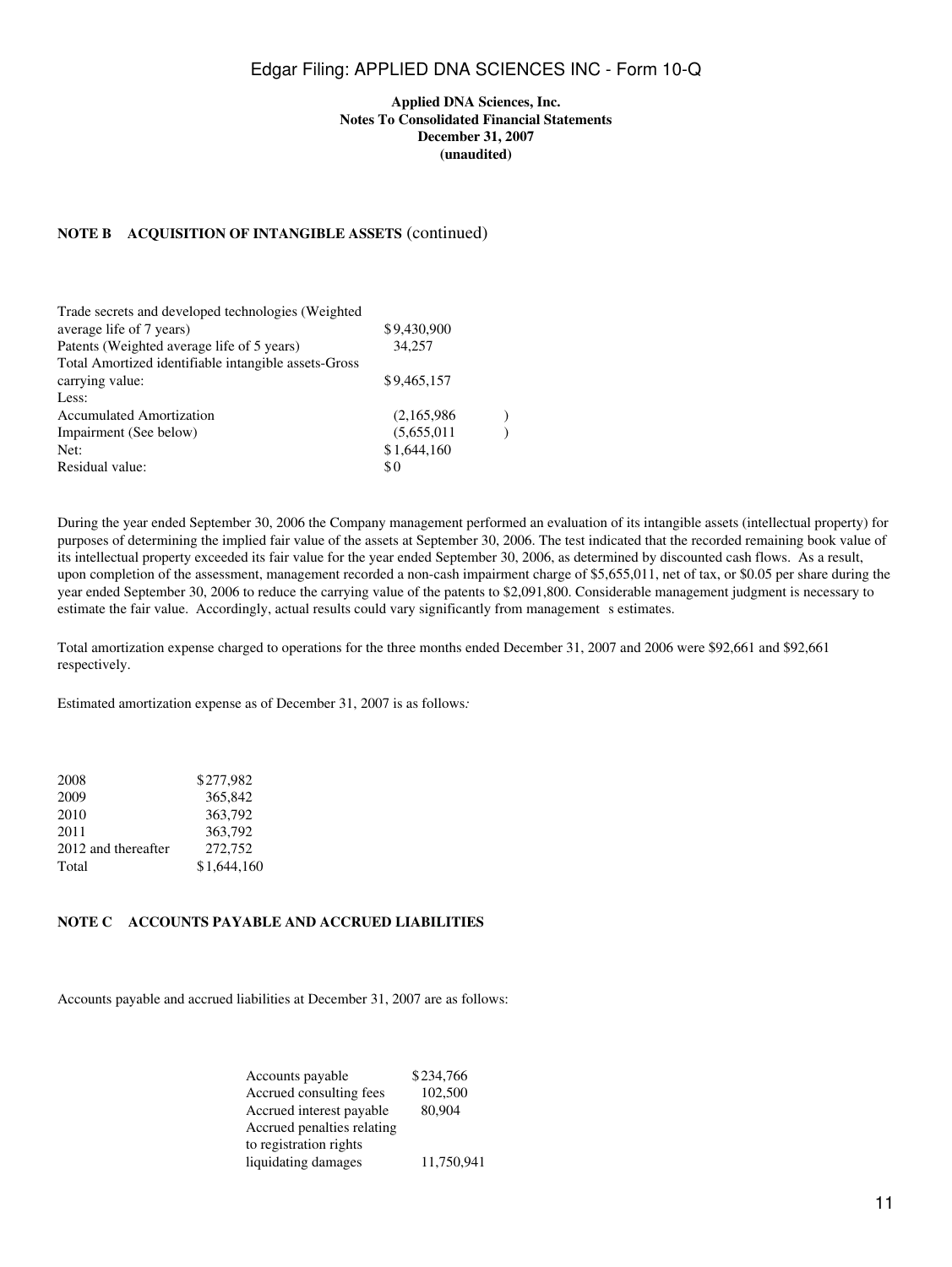Other accrued expenses 190,982 Total \$12,360,093

10

**Applied DNA Sciences, Inc. Notes To Consolidated Financial Statements December 31, 2007 (unaudited)**

## **NOTE C ACCOUNTS PAYABLE AND ACCRUED LIABILITIES** (continued)

## **Restricted cash/other current liabilities**

As described in Note L below, the Company issued 10% Secured Promissory Notes subsequent to December 31, 2007. At December 31, 2007, the Company received \$299,920 held in escrow relating to the placement of convertible notes pending acceptance and completion of the placement of the Notes (See Note L).

## **Registration Rights Liquidated Damages**

In October 2003 and from December 2004 through February 2005, the Company issued Convertible Promissory Notes and attached to the Notes were warrants to purchase the Company s common stock.

The Company agreed to file a registration statement for the common stock underlying the Notes and related warrants as to permit public resale thereof. The registration rights agreement provided for the payment of liquidated damages if the stipulated registration deadlines were not met. The liquidated damages are equal to 3.5% per month, with no limitations.

As of December 31, 2007, the Company has not had a registration statement declared effective relating to the common stock underlying the Notes and related warrants and in accordance with EITF 00-19-2, the Company evaluated the likelihood of achieving registration statement effectiveness . The Company has accrued \$11,750,941 as of December 31, 2007 to account for these potential liquidated damages until the expected effectiveness of the registration statement is achieved.

## **NOTE D PRIVATE PLACEMENT OF CONVERTIBLE NOTES**

Convertible notes payable as of September 30, 2007 are as follows:

| 10% Secured Convertible Notes Payable, related party, dated April    |          |
|----------------------------------------------------------------------|----------|
| 23, 2007, net of unamortized debt discount of \$16,771 (see below)   | \$83,229 |
| 10% Secured Convertible Notes Payable dated June 27, 2007 (See       |          |
| below)                                                               | 100,000  |
| 10% Secured Convertible Notes Payable dated June 27, 2007 (See       |          |
| below)                                                               | 50,000   |
| 10% Secured Convertible Notes Payable, related party, dated June 30, |          |
| 2007, net of unamortized debt discount of \$50,757 (see below)       | 199.243  |
| 10% Secured Convertible Notes Payable, related party, dated July 30, |          |
| 2007, net of unamortized debt discount of \$28,989 (see below)       | 171.011  |
|                                                                      | 80.349   |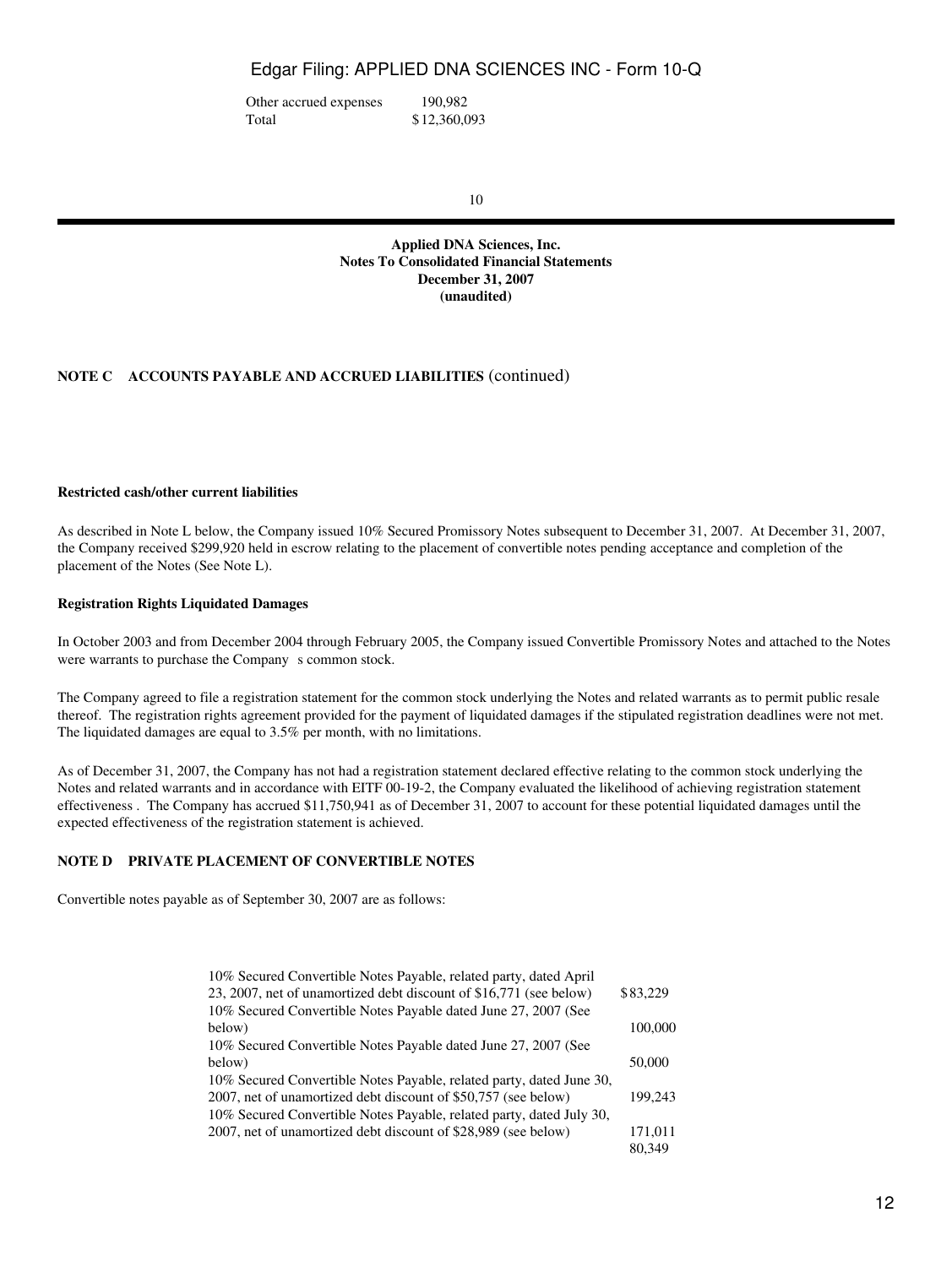| 10% Secured Convertible Notes Payable, dated August 8, 2007, net of |         |
|---------------------------------------------------------------------|---------|
| unamortized debt discount of \$19,651 (see below)                   |         |
| 10% Secured Convertible Notes Payable, related party, dated         |         |
| September 28, 2007, net of unamortized debt discount of \$136,750   |         |
| (see below)                                                         | 163,250 |
| 10% Secured Convertible Notes Payable, dated October 4, 2007, net   |         |
| of unamortized debt discount of \$223,230 (see below)               | 326,770 |
| 10% Secured Convertible Notes Payable, dated October 30, 2007, net  |         |
| of unamortized debt discount of \$304,360 (see below)               | 295,640 |
| 10% Secured Convertible Notes Payable, dated November 29, 2007,     |         |
| net of unamortized debt discount of \$487,055 (see below)           | 512,945 |

11

**Applied DNA Sciences, Inc. Notes To Consolidated Financial Statements December 31, 2007 (unaudited)**

#### **NOTE D PRIVATE PLACEMENT OF CONVERTIBLE NOTES** (continued)

| 10% Secured Convertible Notes Payable dated            |             |  |
|--------------------------------------------------------|-------------|--|
| December 20, 2007, net of unamortized debt discount of |             |  |
| $$195,395$ (see below)                                 | 254,605     |  |
|                                                        | 2.237.042   |  |
| Less: current portion                                  | (2.237.042) |  |
|                                                        | $S-$        |  |

#### **10% Secured Convertible Promissory Note dated April 23, 2007**

On April 23, 2007, the Company issued a \$100,000 related party convertible promissory note due April 23, 2008 with interest at 10% per annum due upon maturity. The note is convertible at any time prior to maturity, at the holder s option, at \$0.50 per share. At maturity, the note, including any accrued and unpaid interest, is convertible at \$0.15 per share. The Company has granted the noteholder a security interest in all the Company s assets.

In accordance with Emerging Issues Task Force Issue 98-5, Accounting for Convertible Securities with a Beneficial Conversion Features or Contingently Adjustable Conversion Ratios (EITF 98-5), the Company recognized an embedded beneficial conversion feature present in the convertible note. The Company allocated a portion of the proceeds equal to the intrinsic value of that feature to additional paid-in capital. The Company recognized and measured an aggregate of \$13,333 of the proceeds, which is equal to the intrinsic value of the embedded beneficial conversion feature, to additional paid-in capital and a discount against the convertible note. The debt discount attributed to the beneficial conversion feature is amortized over the convertible note s maturity period (one year) as interest expense.

In connection with the issuance of the note, the Company issued non-detachable warrants granting the holder the right to acquire 200,000 shares of the Companys common stock at \$0.50 per share. The warrants expire five years from the issuance. In accordance with Emerging Issues Task Force Issue 00-27, Application of Issue No. 98-5 to Certain Convertible Instruments (EITF 0027), the Company recognized the value attributable to the warrants in the amount of \$40,840 to additional paid in capital and a discount against the convertible note. The Company valued the warrants in accordance with EITF 00-27 using the Black-Scholes pricing model and the following assumptions: contractual terms of 5 years, an average risk free interest rate of 4.55%, a dividend yield of 0%, and volatility of 207.45%. The debt discount attributed to the value of the warrants issued is amortized over the convertible note s maturity period (one year) as interest expense.

The Company recorded the intrinsic value of the embedded beneficial conversion feature (\$13,333) and warrants (\$40,840) to debt discount, aggregating \$54,173, which will be amortized to interest expense over the term of the Notes. Amortization of \$13,655 was recorded for the three months ended December 31, 2007.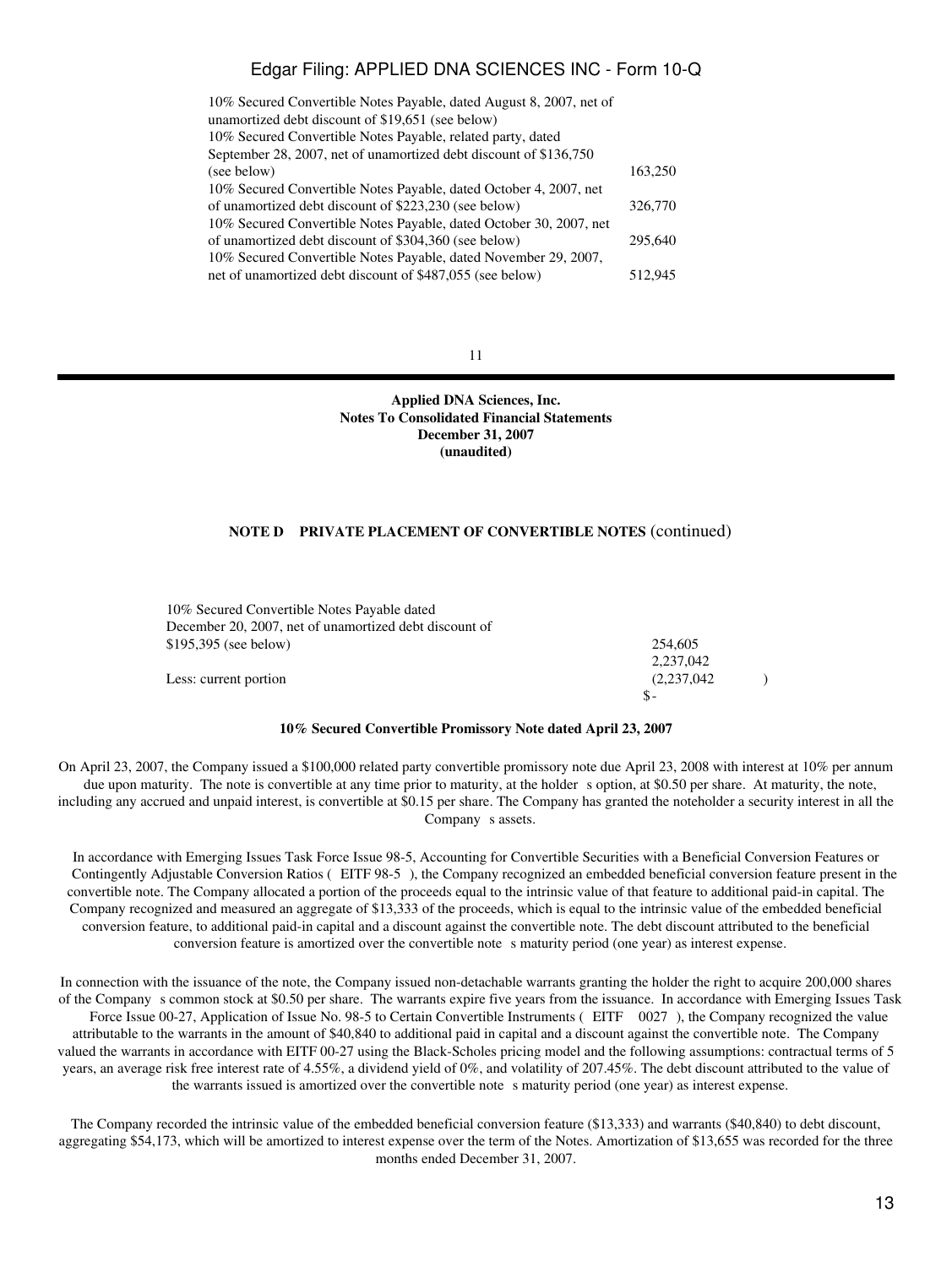## **10% Secured Convertible Promissory Notes dated June 27, 2007**

On June 27, 2007, the Company issued \$150,000 principal amount convertible promissory notes due June 27, 2007 with interest at 10% per annum due upon maturity. The notes are convertible at any time prior to maturity, at the option of the holders, at \$0.50 per share. At maturity, the note, including any accrued and unpaid interest, is convertible at \$0.15 per share. The Company has granted the noteholders a security interest in all the Company s assets.

In conjunction with the issuance of the notes, the Company issued 300,000 warrants to purchase the Company s common stock at \$0.50 per share over a five year term. The Company valued the warrants using the Black-Scholes pricing model and the following assumptions: contractual terms of 5 years, an average risk free interest rate of 4.55%, a dividend yield of 0%, and volatility of 207.45% as a charge against current operations.

12

**Applied DNA Sciences, Inc. Notes To Consolidated Financial Statements December 31, 2007 (unaudited)**

## **NOTE D PRIVATE PLACEMENT OF CONVERTIBLE NOTES** (continued)

#### **10% Secured Convertible Promissory Note dated June 30, 2007**

On June 30, 2007, the Company issued a \$250,000 related party convertible promissory note due June 30, 2008 with interest at 10% per annum due upon maturity. The note is convertible at any time prior to maturity, at the holder s option, at \$0.50 per share. At maturity, the note, including any accrued and unpaid interest, is convertible at \$0.0877 per share. The Company has granted the noteholder a security interest in all the Company s assets.

In accordance with Emerging Issues Task Force Issue 98-5, Accounting for Convertible Securities with a Beneficial Conversion Features or Contingently Adjustable Conversion Ratios (EITF 98-5), the Company recognized an embedded beneficial conversion feature present in the convertible note. The Company allocated a portion of the proceeds equal to the intrinsic value of that feature to additional paid-in capital. The Company recognized and measured an aggregate of \$63,454 of the proceeds, which is equal to the intrinsic value of the embedded beneficial conversion feature, to additional paid-in capital and a discount against the convertible note. The debt discount attributed to the beneficial conversion feature is amortized over the convertible note s maturity period (one year) as interest expense.

In connection with the issuance of the note, the Company issued non-detachable warrants granting the holder the right to acquire 500,000 shares of the Companys common stock at \$0.50 per share. The warrants expire five years from the issuance. In accordance with Emerging Issues Task Force Issue 00-27, Application of Issue No. 98-5 to Certain Convertible Instruments (EITF 0027), the Company recognized the value attributable to the warrants in the amount of \$38,900 to additional paid in capital and a discount against the convertible note. The Company valued the warrants in accordance with EITF 00-27 using the Black-Scholes pricing model and the following assumptions: contractual terms of 5 years, an average risk free interest rate of 4.92%, a dividend yield of 0%, and volatility of 123.8%. The debt discount attributed to the value of the warrants issued is amortized over the convertible note s maturity period (one year) as interest expense.

The Company recorded the intrinsic value of the embedded beneficial conversion feature (\$63,454) and warrants (\$38,900) to debt discount, aggregating \$102,354, which will be amortized to interest expense over the term of the Notes. Amortization of \$25,799 was recorded for the three months ended December 31, 2007.

#### **10% Secured Convertible Promissory Note dated July 30, 2007**

On July 30, 2007, the Company issued a \$200,000 related party convertible promissory note due July 30, 2008 with interest at 10% per annum due upon maturity. The note is convertible at any time prior to maturity, at the holder s option, at \$0.50 per share. At maturity, the note,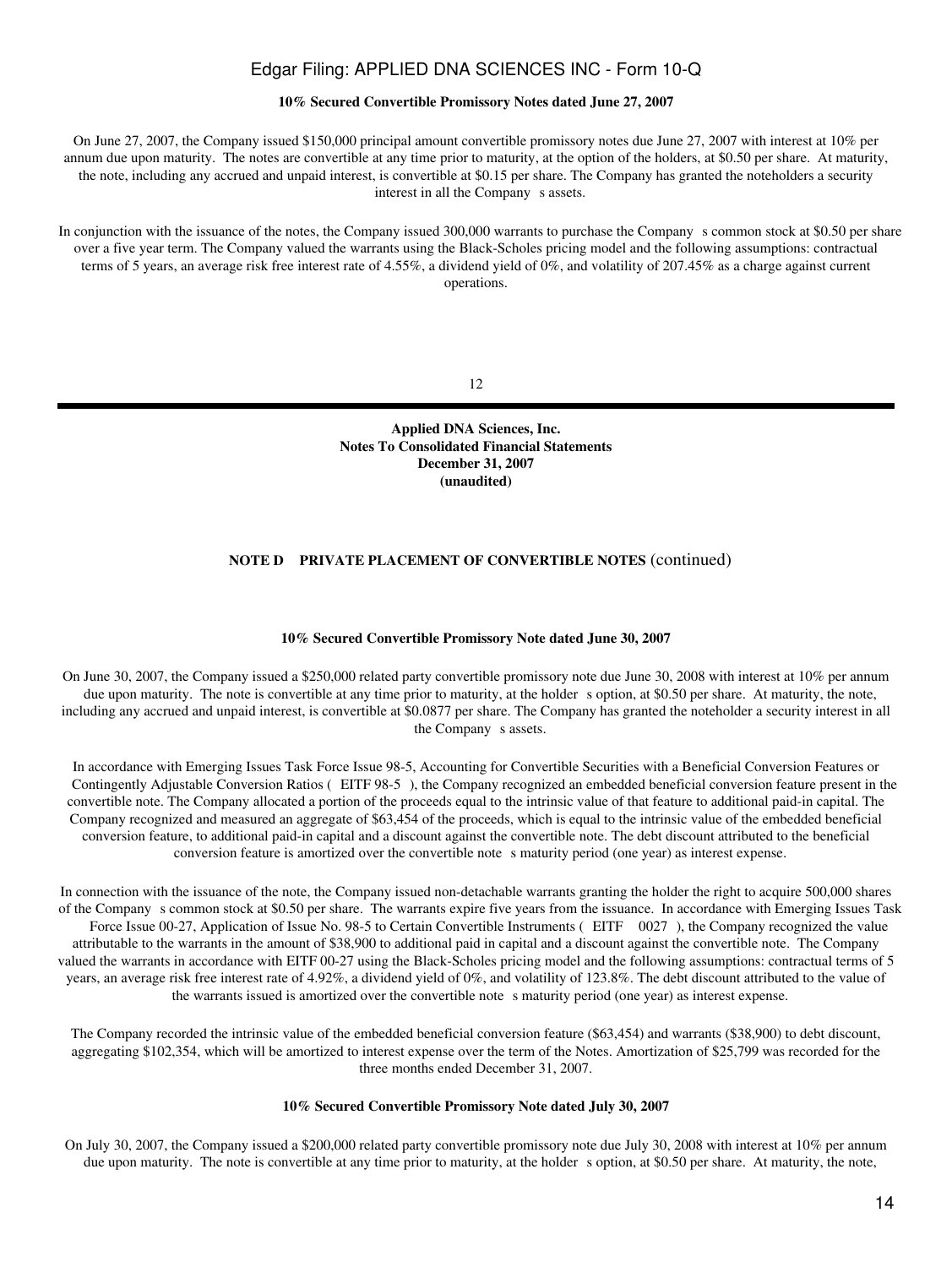including any accrued and unpaid interest, is convertible at \$0.10257 per share. The Company has granted the noteholder a security interest in all the Company s assets.

In accordance with Emerging Issues Task Force Issue 98-5, Accounting for Convertible Securities with a Beneficial Conversion Features or Contingently Adjustable Conversion Ratios (EITF 98-5), the Company recognized an embedded beneficial conversion feature present in the convertible note. The Company allocated a portion of the proceeds equal to the intrinsic value of that feature to additional paid-in capital. The Company recognized and measured an aggregate of \$33,991 of the proceeds, which is equal to the intrinsic value of the embedded beneficial conversion feature, to additional paid-in capital and a discount against the convertible note. The debt discount attributed to the beneficial conversion feature is amortized over the convertible note s maturity period (one year) as interest expense.

In connection with the issuance of the note, the Company issued non-detachable warrants granting the holders the right to acquire 400,000 shares of the Company s common stock at \$0.50 per share. The warrants expire five years from the issuance. In accordance with Emerging Issues Task Force Issue 00-27, Application of Issue No. 98-5 to Certain Convertible Instruments (EITF 0027), the Company recognized the value attributable to the warrants in the amount of \$15,920 to additional paid in capital and a discount against the convertible note. The Company valued the warrants in accordance with EITF 00-27 using the Black-Scholes pricing model and the following assumptions: contractual terms of 5 years, an average risk free interest rate of 4.64%, a dividend yield of 0%, and

13

**Applied DNA Sciences, Inc. Notes To Consolidated Financial Statements December 31, 2007 (unaudited)**

## **NOTE D PRIVATE PLACEMENT OF CONVERTIBLE NOTES** (continued)

volatility of 72.84%. The debt discount attributed to the value of the warrants issued is amortized over the convertible note s maturity period (one year) as interest expense.

The Company recorded the intrinsic value of the embedded beneficial conversion feature (\$33,991) and warrants (\$15,920) to debt discount, aggregating \$49,911, which will be amortized to interest expense over the term of the Notes. Amortization of \$12,580 was recorded for the three months ended December 31, 2007.

#### **10% Secured Convertible Promissory Note dated August 8, 2007**

On August 8, 2007, the Company issued a \$100,000 convertible promissory note due August 8, 2008 with interest at 10% per annum due upon maturity. The note is convertible at any time prior to maturity, at the holder s option, at \$0.50 per share. At maturity, the note, including any accrued and unpaid interest, is convertible at \$0.09627 per share. The Company has granted the noteholder a security interest in all the Company s assets.

In accordance with Emerging Issues Task Force Issue 98-5, Accounting for Convertible Securities with a Beneficial Conversion Features or Contingently Adjustable Conversion Ratios (EITF 98-5), the Company recognized an embedded beneficial conversion feature present in the convertible note. The Company allocated a portion of the proceeds equal to the intrinsic value of that feature to additional paid-in capital. The Company recognized and measured an aggregate of \$24,643 of the proceeds, which is equal to the intrinsic value of the embedded beneficial conversion feature, to additional paid-in capital and a discount against the convertible note. The debt discount attributed to the beneficial conversion feature is amortized over the convertible notes maturity period (one year) as interest expense.

In connection with the issuance of the note, the Company issued non-detachable warrants granting the holder the right to acquire 200,000 shares of the Companys common stock at \$0.50 per share. The warrants expire five years from the issuance. In accordance with Emerging Issues Task Force Issue 00-27, Application of Issue No. 98-5 to Certain Convertible Instruments (EITF 0027), the Company recognized the value attributable to the warrants in the amount of \$7,960 to additional paid in capital and a discount against the convertible note. The Company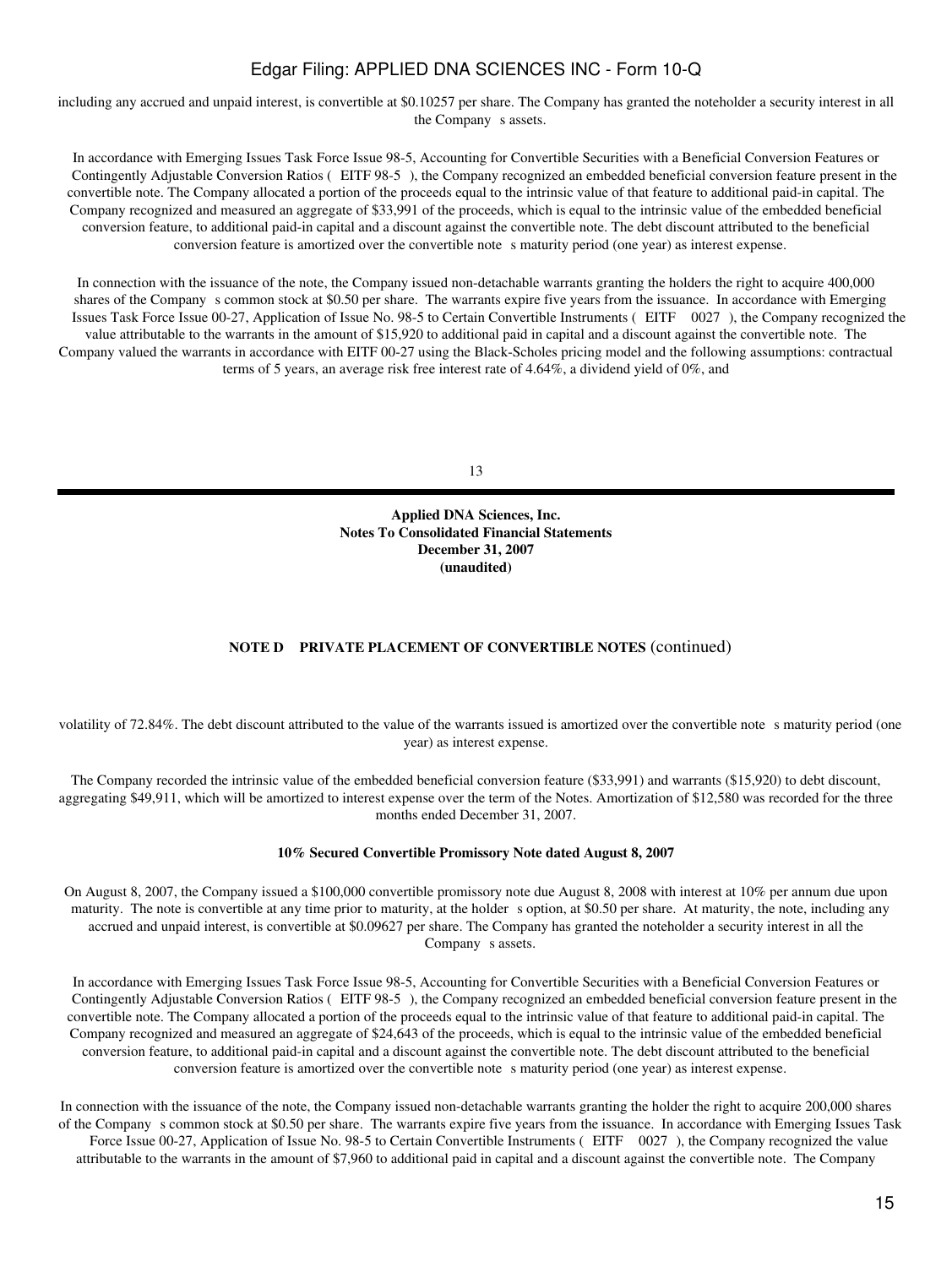valued the warrants in accordance with EITF 00-27 using the Black-Scholes pricing model and the following assumptions: contractual terms of 5 years, an average risk free interest rate of 4.69%, a dividend yield of 0%, and volatility of 92.71%. The debt discount attributed to the value of the warrants issued is amortized over the convertible note s maturity period (one year) as interest expense.

The Company recorded the intrinsic value of the embedded beneficial conversion feature (\$24,643) and warrants (\$7,960) to debt discount, aggregating \$32,603, which will be amortized to interest expense over the term of the Notes. Amortization of \$8,218 was recorded for the three months ended December 31, 2007.

### **10% Secured Convertible Promissory Note dated September 28, 2007**

On September 8, 2007, the Company issued a \$300,000 related party convertible promissory note due September 8, 2008 with interest at 10% per annum due upon maturity. The note is convertible at any time prior to maturity, at the holder s option, at \$0.50 per share. At maturity, the note, including any accrued and unpaid interest, is convertible at \$0.06643 per share. The Company has granted the noteholder a security interest in all the Company s assets.

In accordance with Emerging Issues Task Force Issue 98-5, Accounting for Convertible Securities with a Beneficial Conversion Features or Contingently Adjustable Conversion Ratios (EITF 98-5), the Company recognized an embedded beneficial conversion feature present in the convertible note. The Company allocated a portion of the proceeds equal to the intrinsic value of that feature to additional paid-in capital. The Company recognized and measured an aggregate of \$151,604 of the proceeds, which is equal to the intrinsic value of the embedded beneficial conversion feature, to additional paid-in capital and a discount against the convertible note. The debt discount attributed to the beneficial conversion feature is amortized over the convertible note s maturity period (one year) as interest expense.

In connection with the issuance of the note, the Company issued non-detachable warrants granting the holder the right to acquire 600,000 shares of the Company s common stock at \$0.50 per share. The warrants expire five years

14

**Applied DNA Sciences, Inc. Notes To Consolidated Financial Statements December 31, 2007 (unaudited)**

## **NOTE D PRIVATE PLACEMENT OF CONVERTIBLE NOTES** (continued)

from the issuance. In accordance with Emerging Issues Task Force Issue 00-27, Application of Issue No. 98-5 to Certain Convertible Instruments (EITF 0027), the Company recognized the value attributable to the warrants in the amount of \$32,580 to additional paid in capital and a discount against the convertible note. The Company valued the warrants in accordance with EITF 00-27 using the Black-Scholes pricing model and the following assumptions: contractual terms of 5 years, an average risk free interest rate of 4.23%, a dividend yield of 0%, and volatility of 102.39%. The debt discount attributed to the value of the warrants issued is amortized over the convertible notes maturity period (one year) as interest expense.

The Company recorded the intrinsic value of the embedded beneficial conversion feature (\$151,604) and warrants (\$32,580) to debt discount, aggregating \$184,184, which will be amortized to interest expense over the term of the Notes. Amortization of \$46,425 was recorded for the three months ended December 31, 2007.

#### **10% Secured Convertible Promissory Notes dated October 4, 2007**

On October 4, 2007, the Company issued \$550,000 principal amount convertible promissory notes due October 4, 2008 with interest at 10% per annum due upon maturity. The notes are convertible at any time prior to maturity, at the option of the holders into shares of our common stock at a price equal to the greater of (i) 50% of the average price of our common stock for the ten trading days prior to the date of the notice of conversion or (ii) at a weighted average of \$0.070229 per share. At maturity, the notes, including any accrued and unpaid interest, are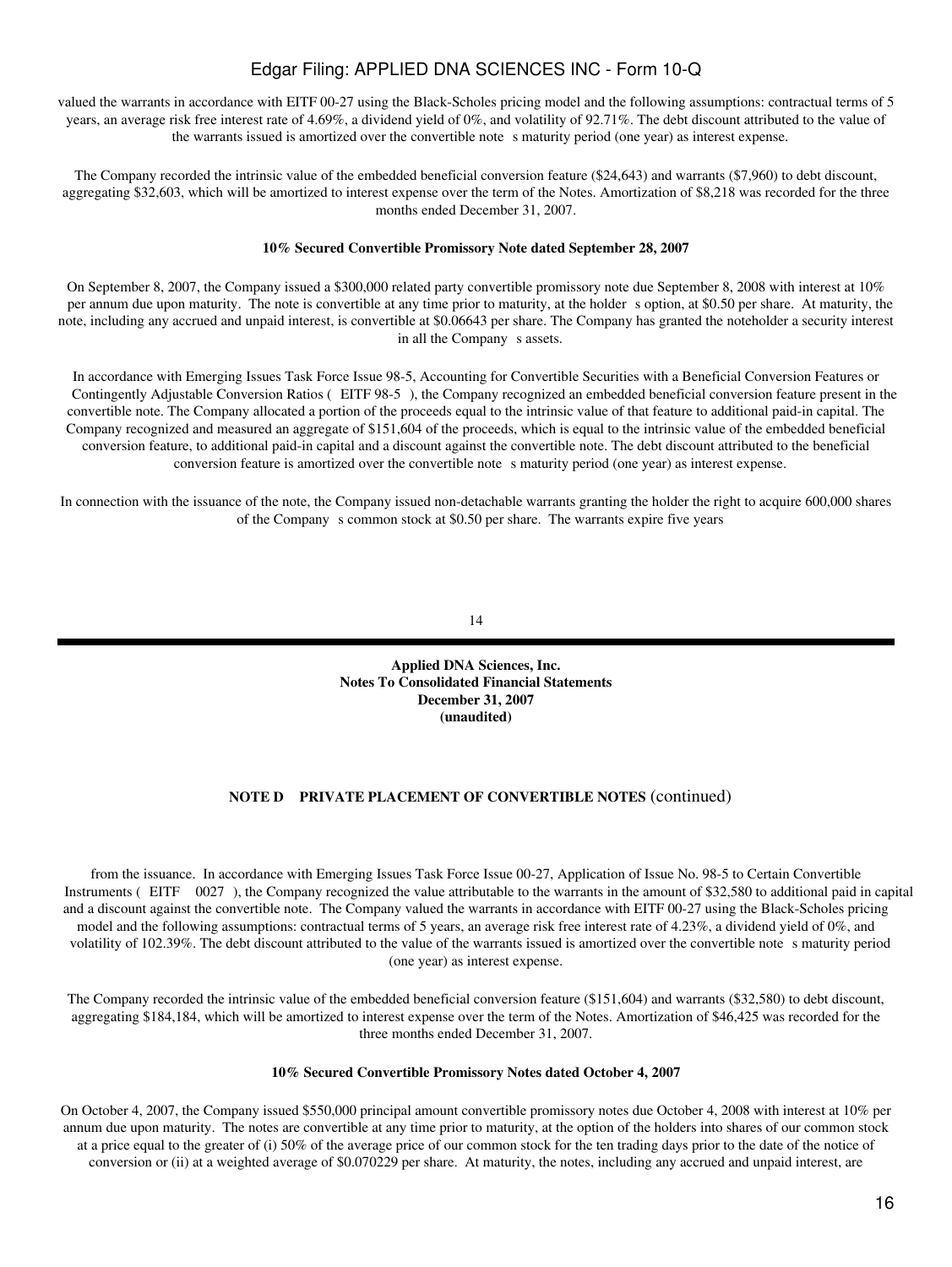convertible at a weighted average of \$0.070229 per share. The Company has granted the noteholders a security interest in all the Company s assets.

In accordance with Emerging Issues Task Force Issue 98-5, Accounting for Convertible Securities with a Beneficial Conversion Features or Contingently Adjustable Conversion Ratios (EITF 98-5), the Company recognized an embedded beneficial conversion feature present in the convertible notes. The Company allocated a portion of the proceeds equal to the intrinsic value of that feature to additional paid-in capital. The Company recognized and measured an aggregate of \$234,308 of the proceeds, which is equal to the intrinsic value of the embedded beneficial conversion feature, to additional paid-in capital and a discount against the convertible notes. The debt discount attributed to the beneficial conversion feature is amortized over the convertible notes maturity period (one year) as interest expense.

In connection with the issuance of the notes, the Company issued non-detachable warrants granting the holders the right to acquire 1,100,000 shares of the Company s common stock at \$0.50 per share. The warrants expire five years from the issuance. In accordance with Emerging Issues Task Force Issue 00-27, Application of Issue No. 98-5 to Certain Convertible Instruments (EITF 0027), the Company recognized the value attributable to the warrants in the amount of \$59,840 to additional paid in capital and a discount against the convertible notes. The Company valued the warrants in accordance with EITF 00-27 using the Black-Scholes pricing model and the following assumptions: contractual terms of 5 years, an average risk free interest rate of 4.22%, a dividend yield of 0%, and volatility of 103.81%. The debt discount attributed to the value of the warrants issued is amortized over the convertible notes maturity period (one year) as interest expense.

The Company recorded the intrinsic value of the embedded beneficial conversion feature (\$234,308) and warrants (\$59,840) to debt discount, aggregating \$294,148, which will be amortized to interest expense over the term of the Notes. Amortization of \$70,918 was recorded for the three months ended December 31, 2007.

#### **10% Secured Convertible Promissory Notes dated October 30, 2007**

On October 30, 2007, the Company issued \$650,000 principal amount convertible promissory notes due October 30, 2008 with interest at 10% per annum due upon maturity. The notes are convertible at any time prior to maturity, at the option of the holders, into shares of our common stock at a price equal to the greater of (i) 50% of the average price of our common stock for the ten trading days prior to the date of the notice of conversion or (ii) at a weighted average of \$0.104750019 per share. At maturity, the notes, including any accrued and unpaid interest, are convertible at a weighted average of \$0.10590112 per share. The Company has granted the noteholders a security interest in all the Company s assets.

15

**Applied DNA Sciences, Inc. Notes To Consolidated Financial Statements December 31, 2007 (unaudited)**

#### **NOTE D PRIVATE PLACEMENT OF CONVERTIBLE NOTES** (continued)

In accordance with Emerging Issues Task Force Issue 98-5, Accounting for Convertible Securities with a Beneficial Conversion Features or Contingently Adjustable Conversion Ratios (EITF 98-5), the Company recognized an embedded beneficial conversion feature present in the convertible notes. The Company allocated a portion of the proceeds equal to the intrinsic value of that feature to additional paid-in capital. The Company recognized and measured an aggregate of \$271,838 of the proceeds, which is equal to the intrinsic value of the embedded beneficial conversion feature, to additional paid-in capital and a discount against the convertible notes. The debt discount attributed to the beneficial conversion feature is amortized over the convertible notes maturity period (one year) as interest expense.

In connection with the issuance of the notes, the Company issued non-detachable warrants granting the holders the right to acquire 1,300,000 shares of the Company s common stock at \$0.50 per share. The warrants expire five years from the issuance. In accordance with Emerging Issues Task Force Issue 00-27, Application of Issue No. 98-5 to Certain Convertible Instruments (EITF 0027), the Company recognized the value attributable to the warrants in the amount of \$126,100 to additional paid in capital and a discount against the convertible notes. The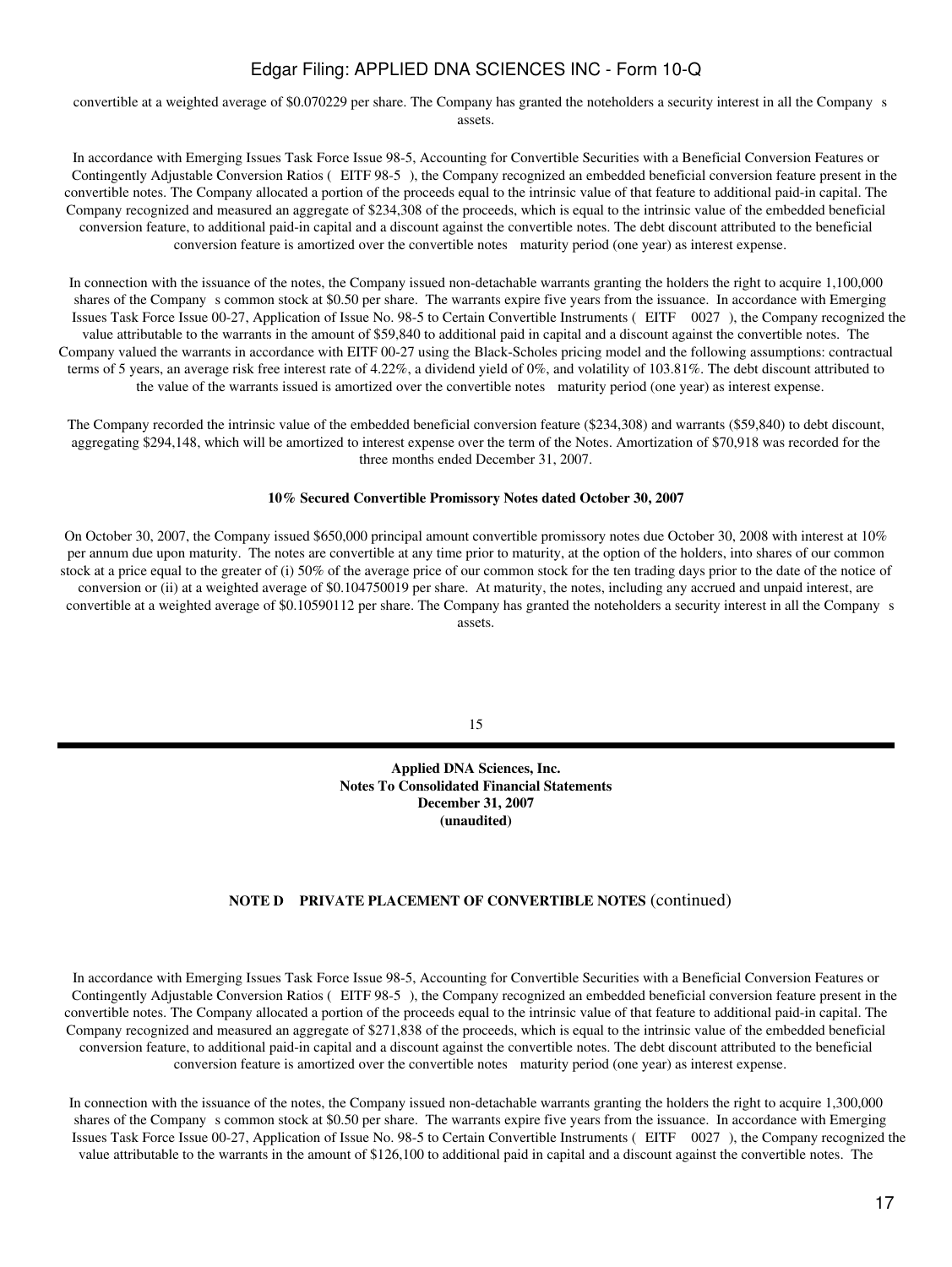Company valued the warrants in accordance with EITF 00-27 using the Black-Scholes pricing model and the following assumptions: contractual terms of 5 years, an average risk free interest rate of 3.85%, a dividend yield of 0%, and volatility of 108.66%. The debt discount attributed to the value of the warrants issued is amortized over the convertible notes maturity period (one year) as interest expense.

On November 19, 2007, a noteholder elected to convert \$50,000 10% Convertible Promissory Note and accrued interest of \$274 to 479,942 shares of the Company s common stock.

The Company recorded the intrinsic value of the embedded beneficial conversion feature (\$271,838) and warrants (\$126,100) to debt discount, aggregating \$397,938, which will be amortized to interest expense over the term of the Notes. Amortization of \$93,578 was recorded for the three months ended December 31, 2007 inclusive of the write off of the unamortized debt discount relating to the converted note described above.

### **10% Secured Convertible Promissory Notes dated November 29, 2007**

On November 29, 2007, the Company issued \$1,000,000 principal amount convertible promissory notes due November 29, 2008 with interest at 10% per annum due upon maturity. The notes are convertible at any time prior to maturity, at the option of the holders, into shares of our common stock at a price equal to the greater of (i) 50% of the average price of our common stock for the ten trading days prior to the date of the notice of conversion or (ii) at \$0.094431519 per share. At maturity, the notes, including any accrued and unpaid interest, are convertible at a weighted average of \$0.094431519 per share. The Company has granted the noteholders a security interest in all the Company s assets.

In accordance with Emerging Issues Task Force Issue 98-5, Accounting for Convertible Securities with a Beneficial Conversion Features or Contingently Adjustable Conversion Ratios (EITF 98-5), the Company recognized an embedded beneficial conversion feature present in the convertible notes. The Company allocated a portion of the proceeds equal to the intrinsic value of that feature to additional paid-in capital. The Company recognized and measured an aggregate of \$376,659 of the proceeds, which is equal to the intrinsic value of the embedded beneficial conversion feature, to additional paid-in capital and a discount against the convertible notes. The debt discount attributed to the beneficial conversion feature is amortized over the convertible notes maturity period (one year) as interest expense.

In connection with the issuance of the notes the Company issued non-detachable warrants granting the holders the right to acquire 2,000,000 shares of the Company s common stock at \$0.50 per share. The warrants expire five years from the issuance. In accordance with Emerging Issues Task Force Issue 00-27, Application of Issue No. 98-5 to Certain Convertible Instruments (EITF 0027), the Company recognized the value attributable to the warrants in the amount of \$157,200 to additional paid in capital and a discount against the convertible notes. The Company

16

**Applied DNA Sciences, Inc. Notes To Consolidated Financial Statements December 31, 2007 (unaudited)**

## **NOTE D PRIVATE PLACEMENT OF CONVERTIBLE NOTES** (continued)

valued the warrants in accordance with EITF 00-27 using the Black-Scholes pricing model and the following assumptions: contractual terms of 5 years, an average risk free interest rate of 3.42%, a dividend yield of 0%, and volatility of 106.15%. The debt discount attributed to the value of the warrants issued is amortized over the convertible notes maturity period (one year) as interest expense.

The Company recorded the intrinsic value of the embedded beneficial conversion feature (\$376,659) and warrants (\$157,200) to debt discount, aggregating \$533,859, which will be amortized to interest expense over the term of the Notes. Amortization of \$46,804 was recorded for the three months ended December 31, 2007.

**10% Secured Convertible Promissory Note dated December 20, 2007**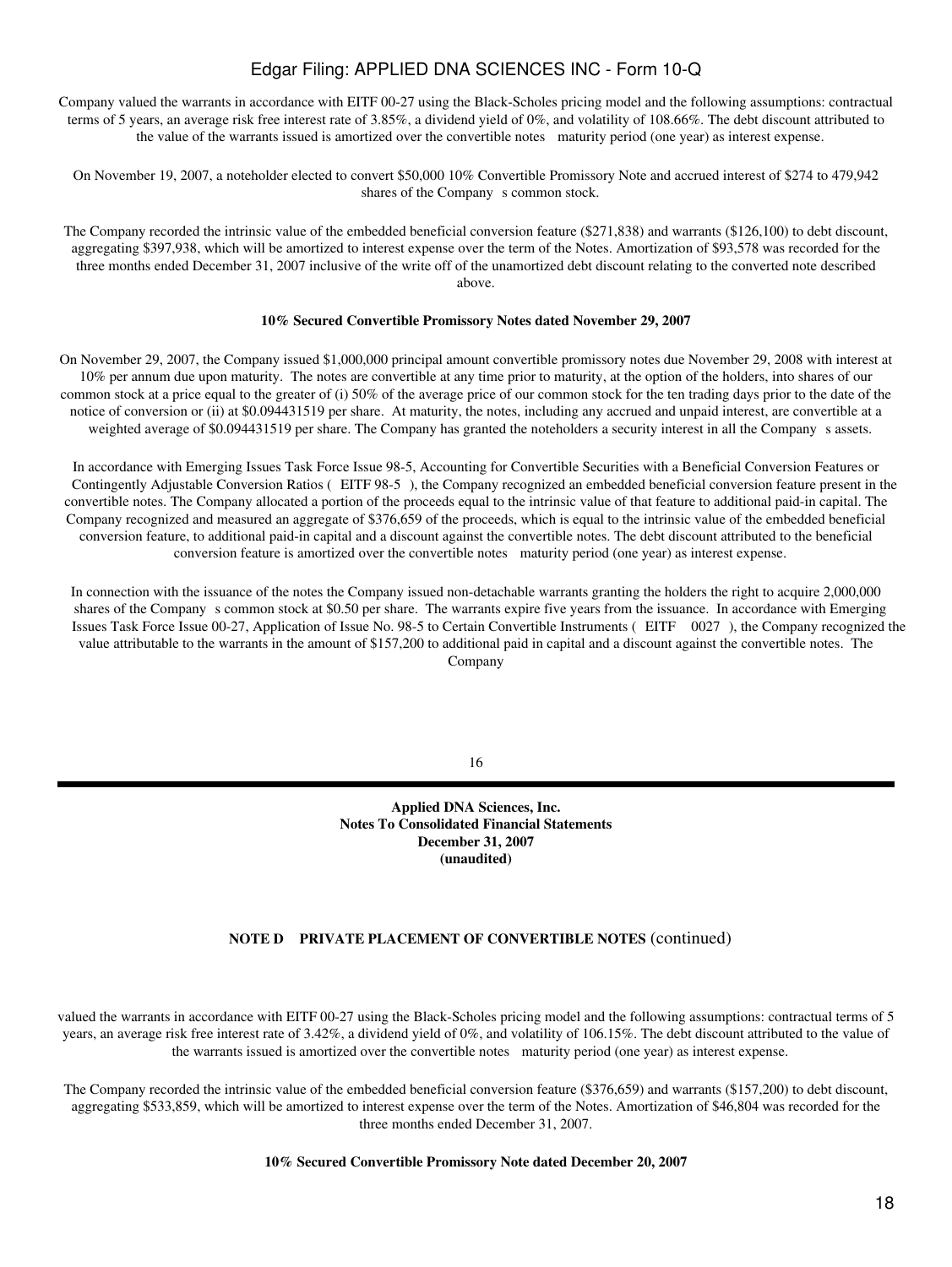On December 20, 2007, the Company issued \$450,000 principal amount convertible promissory notes due December 20, 2008 with interest at 10% per annum due upon maturity. The notes are convertible at any time prior to maturity, at the option of the holders, into shares of our common stock at a price equal to the greater of (i) 50% of the average price of our common stock for the ten trading days prior to the date of the notice of conversion or (ii) at \$0.074766323 per share. At maturity, the notes, including any accrued and unpaid interest, are convertible at a weighted average of \$0.074766323 per share. The Company has granted the noteholders a security interest in all the Company s assets.

In accordance with Emerging Issues Task Force Issue 98-5, Accounting for Convertible Securities with a Beneficial Conversion Features or Contingently Adjustable Conversion Ratios (EITF 98-5), the Company recognized an embedded beneficial conversion feature present in the convertible notes. The Company allocated a portion of the proceeds equal to the intrinsic value of that feature to additional paid-in capital. The Company recognized and measured an aggregate of \$151,875 of the proceeds, which is equal to the intrinsic value of the embedded beneficial conversion feature, to additional paid-in capital and a discount against the convertible notes. The debt discount attributed to the beneficial conversion feature is amortized over the convertible notes maturity period (one year) as interest expense.

In connection with the issuance of the notes, the Company issued non-detachable warrants granting the holders the right to acquire 900,000 shares of the Company s common stock at \$0.50 per share. The warrants expire five years from the issuance. In accordance with Emerging Issues Task Force Issue 00-27, Application of Issue No. 98-5 to Certain Convertible Instruments (EITF 0027), the Company recognized the value attributable to the warrants in the amount of \$49,590 to additional paid in capital and a discount against the convertible notes. The Company valued the warrants in accordance with EITF 00-27 using the Black-Scholes pricing model and the following assumptions: contractual terms of 5 years, an average risk free interest rate of 3.45%, a dividend yield of 0%, and volatility of 104.51%. The debt discount attributed to the value of the warrants issued is amortized over the convertible notes maturity period (one year) as interest expense.

The Company recorded the intrinsic value of the embedded beneficial conversion feature (\$151,875) and warrants (\$49,590) to debt discount, aggregating \$201,465, which will be amortized to interest expense over the term of the Notes. Amortization of \$6,072 was recorded for the three months ended December 31, 2007.

### **NOTE E - RELATED PARTY TRANSACTIONS**

The Company s current and former officers and shareholders have advanced funds to the Company for travel related and working capital purposes. No formal repayment terms or arrangements existed. There were no advances due at December 31, 2007

During the years ended September 30, 2007 and 2006, the Company s Chief Executive Officer, or entities controlled by the Company s Chief Executive Officer, has advanced funds to the Company in the form of convertible promissory notes for working capital purposes (see Note D).

During the three months ended December 31, 2007, the Company had sales of \$18,063 (or 14.7% of total sales) to an entity whereby the Company s Chief Executive Officer is the President.

17

**Applied DNA Sciences, Inc. Notes To Consolidated Financial Statements December 31, 2007 (unaudited)**

### **NOTE F - CAPITAL STOCK**

The Company is authorized to issue 410,000,000 shares of common stock, with a \$0.001 par value per share as the result of a shareholder meeting conducted on May 16, 2007. Prior to the May 16, 2007 share increase, the Company was authorized to issue 250,000,000 shares of common stock with a \$0.001 par value per share. In addition, the Company is authorized to issue 10,000,000 shares of preferred stock with a \$0.0001 par value per share. The preferred stock is convertible at the option of the holder into common stock at the rate of twenty-five (25) shares of common for every one share of preferred at the option of the holder .

**Preferred and Common Stock Transactions During the Three Months Ended December 31, 2007:**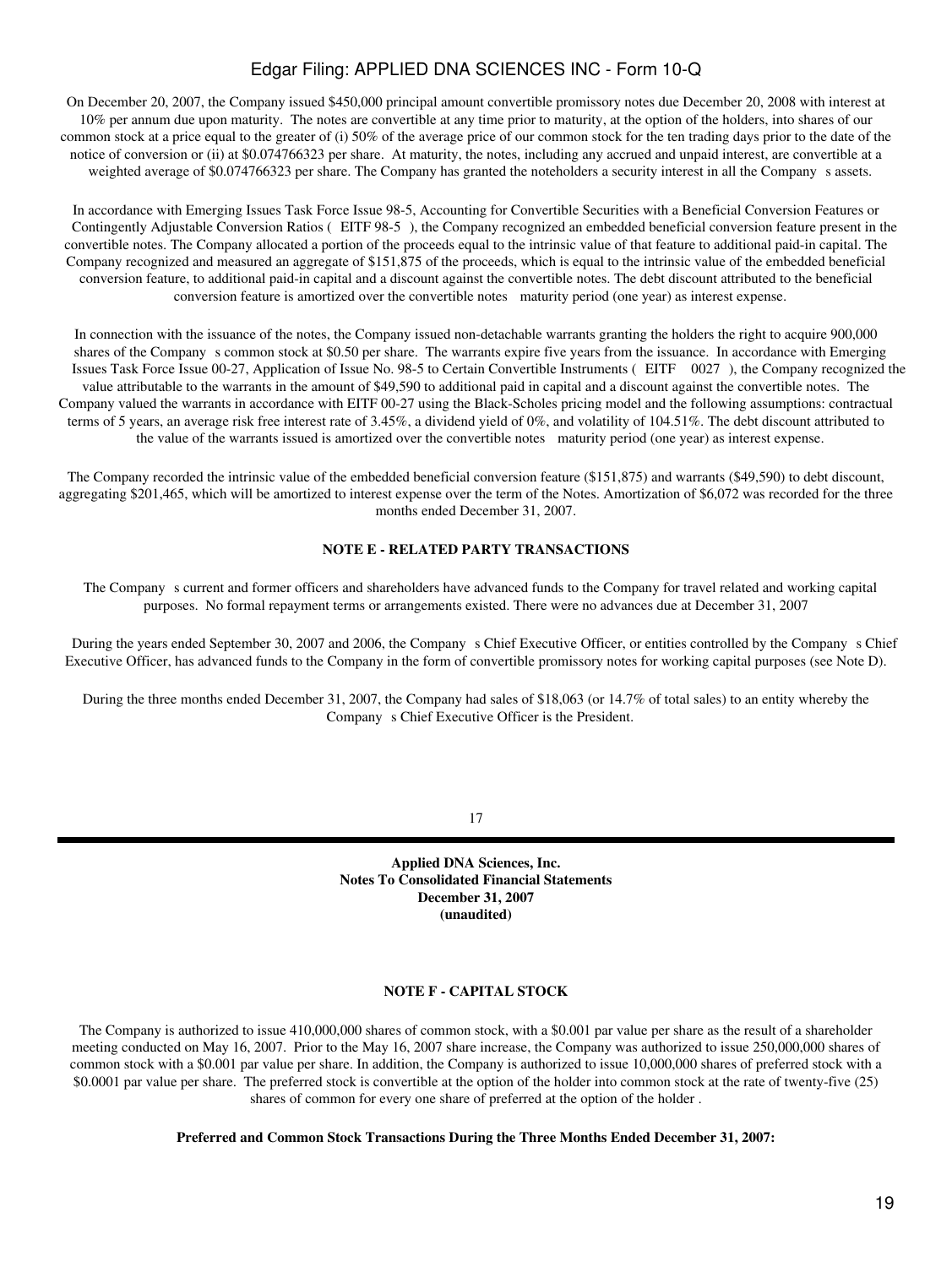In November 2007, the Company issued 1,000,000 shares of common stock in exchange for consulting services. The Company valued the shares at \$0.14 per share for a total of \$140,000, which represents the fair value of the services received which did not differ materially from the value of the stock issued.

In November 2007, the Company issued 479,942 shares of common stock in exchange for secured convertible promissory notes of \$50,000 and related accrued interest.

In December 2007, the Company issued 9,000,000 shares of common stock in exchange for consulting services. The Company valued the shares at \$0.10 per share for a total of \$900,000, which represents the fair value of the services received which did not differ materially from the value of the stock issued.

## **NOTE G - STOCK OPTIONS AND WARRANTS**

#### **Warrants**

The following table summarizes the changes in warrants outstanding and the related prices for the shares of the Company's common stock issued to non-employees of the Company. These warrants were granted in lieu of cash compensation for services performed or financing expenses in connection with the sale of the Company's common stock.

| <b>Exercise</b> | <b>Number</b> | Warrants<br>Outstanding<br>Remaining<br><b>Contractual</b> |       | Weighted<br>Average<br><b>Exercise</b> | Weighted<br>Average |       | <b>Exercisable</b><br>Weighted<br>Average<br><b>Exercise</b> |
|-----------------|---------------|------------------------------------------------------------|-------|----------------------------------------|---------------------|-------|--------------------------------------------------------------|
| <b>Prices</b>   | Outstanding   | Life (Years)                                               | Price |                                        | <b>Exercisable</b>  | Price |                                                              |
| \$0.09          | 18,900,000    | 3.67                                                       | \$    | 0.09                                   | 18,900,000          | \$    | 0.09                                                         |
| \$0.10          | 105.464       | 1.54                                                       | \$    | 0.10                                   | 105.464             | \$    | 0.10                                                         |
| \$0.20          | 5.000         | .88                                                        | \$    | 0.20                                   | 5,000               | \$    | 0.20                                                         |
| \$0.50          | 23,950,000    | 3.66                                                       | \$    | 0.50                                   | 18,650,000          | \$    | 0.50                                                         |
| \$0.55          | 9,000,000     | 0.46                                                       | \$    | 0.55                                   | 9,000,000           | \$    | 0.55                                                         |
| \$0.60          | 8,847,000     | 1.42                                                       | \$    | 0.60                                   | 8,847,000           | \$    | 0.60                                                         |
| \$0.70          | 200,000       | 1.03                                                       | \$    | 0.70                                   | 200,000             | \$    | 0.70                                                         |
| \$0.75          | 14,797,000    | 2.10                                                       | \$    | 0.75                                   | 14,797,000          | \$    | 0.75                                                         |
|                 | 75,804,464    |                                                            |       |                                        | 70,504,464          |       |                                                              |

-18-

**Applied DNA Sciences, Inc. Notes To Consolidated Financial Statements December 31, 2007 (unaudited)**

## **NOTE G STOCK OPTIONS AND WARRANTS** (continued)

Transactions involving warrants are summarized as follows:

|               | Weighted         |  |
|---------------|------------------|--|
|               | Average          |  |
| Number of     | <b>Price Per</b> |  |
| <b>Shares</b> | <b>Share</b>     |  |
| 72,369,464    | .48              |  |
| 11,200,000    | 0.18             |  |
|               |                  |  |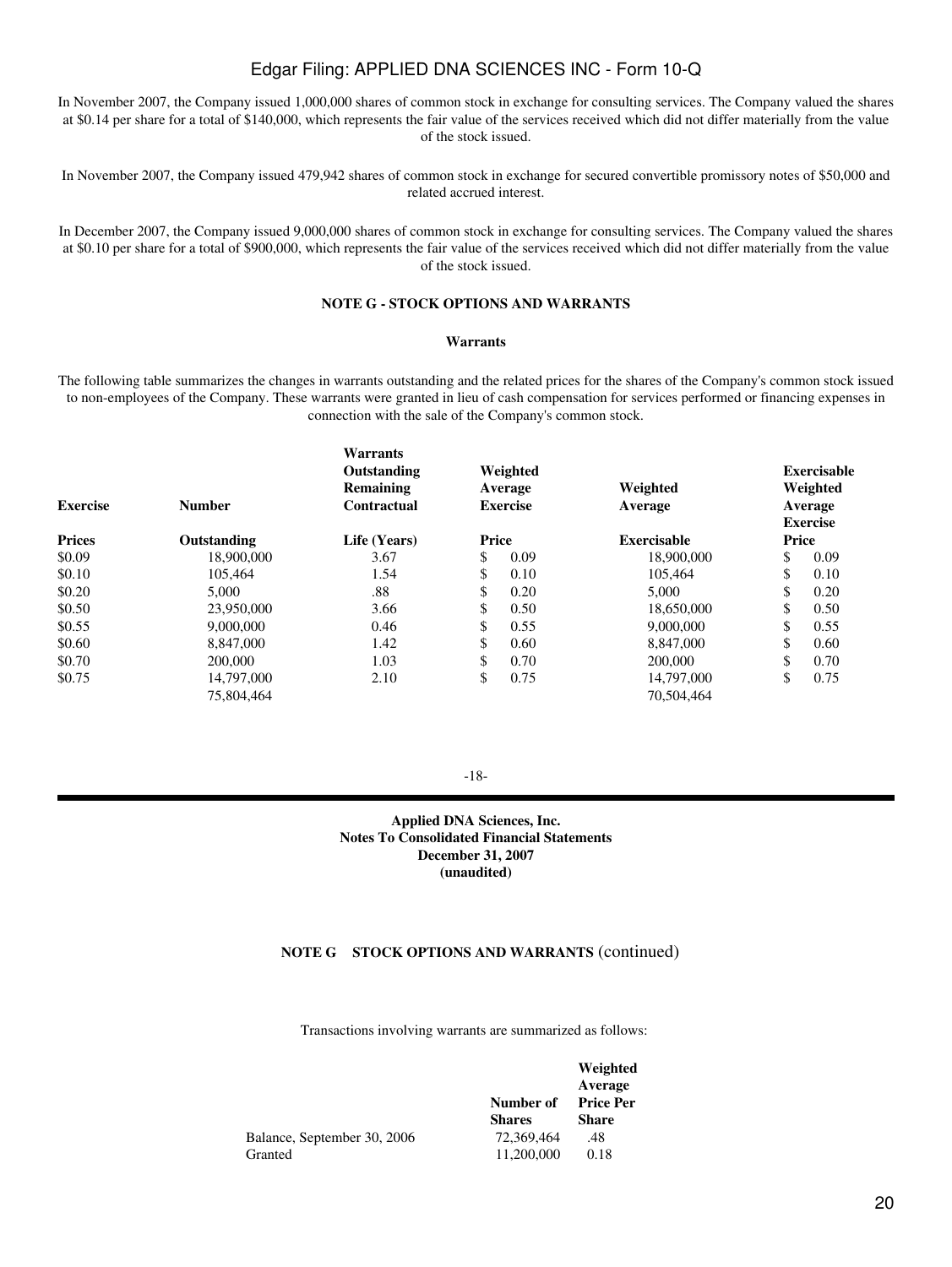| Exercised                         |              |        |  |
|-----------------------------------|--------------|--------|--|
| Canceled or expired               | (1,135,000)  | (0.70) |  |
| Outstanding at September 30, 2007 | 82,434,464   | 0.43   |  |
| Granted                           | 5,300,000    | 0.50   |  |
| Exercised                         |              |        |  |
| Canceled or expired               | (11,930,000) | (0.26) |  |
| Balance, December 31, 2007        | 75,804,464   | \$0.46 |  |
|                                   |              |        |  |

### **Employee Stock Options**

The following table summarizes the changes in options outstanding and the related prices for the shares of the Company's common stock issued to employees of the Company under a non-qualified employee stock option plan:

| <b>Options Outstanding</b> |                        | Weighted     | <b>Options Exercisable</b> |                        |                |
|----------------------------|------------------------|--------------|----------------------------|------------------------|----------------|
|                            |                        | Average      |                            |                        |                |
|                            |                        | Remaining    | Weighted                   |                        | Weighted       |
|                            |                        | Contractual  | Average                    |                        | Average        |
| Exercise                   | Number                 | Life         | Exercise                   | Number                 | Exercise       |
| Prices                     | Outstanding            | (Years)      | Price                      | Exercisable            | Price          |
| \$0.68<br>0.09             | 3,660,000<br>2,000,000 | 3.75<br>3.91 | \$0.68<br>0.09             | 3,660,000<br>2,000,000 | \$0.68<br>0.09 |
|                            | 5,660,000              |              |                            | 5,660,000              | 0.47           |

Transactions involving stock options issued to employees are summarized as follows:

|                                   |               | Weighted Average                   |
|-----------------------------------|---------------|------------------------------------|
|                                   | Number of     |                                    |
|                                   | <b>Shares</b> | Exercise Price Per<br><b>Share</b> |
| Outstanding at October 1, 2006    | 5,660,000     | \$0.47                             |
| Granted                           |               | $\overline{\phantom{0}}$           |
| Exercised                         |               | $\overline{\phantom{a}}$           |
| Cancelled or expired              |               |                                    |
| Outstanding at September 30, 2007 | 5,660,000     | \$0.47                             |
| Granted                           |               | ۰                                  |
| Exercised                         |               |                                    |
| Canceled or expired               |               |                                    |
| Outstanding at December 31, 2007  | 5.660,000     | \$0.47                             |

The Company did not grant any employee options during the three months ended December 31, 2007.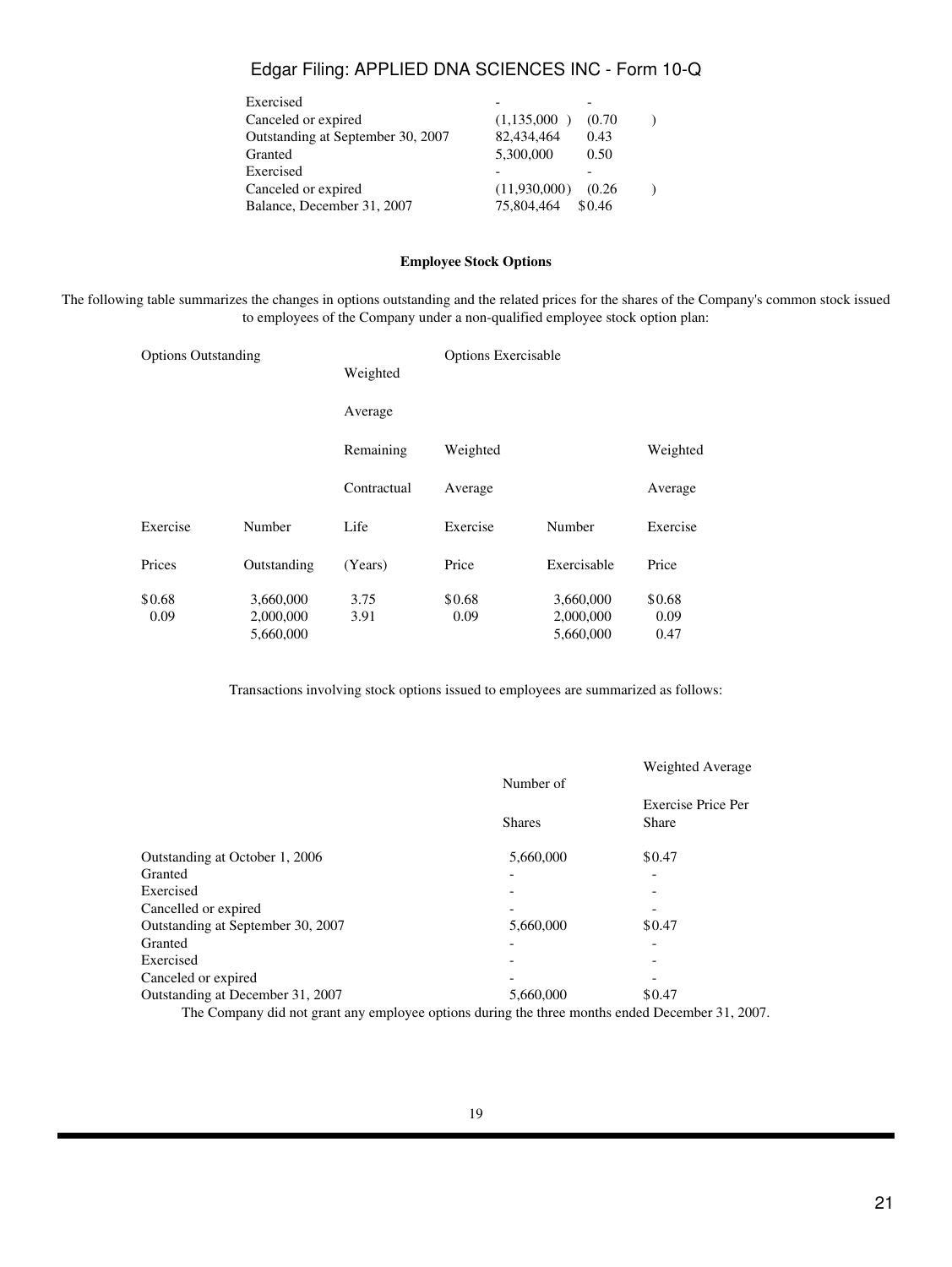### **Applied DNA Sciences, Inc. Notes To Consolidated Financial Statements December 31, 2007 (unaudited)**

#### **NOTE H- COMMITMENTS AND CONTINGENCIES**

#### **Operating Lease Commitments**

The Company leases office space under operating lease in Stony Brook, New York for its corporate use from an entity controlled by significant former shareholder, expiring in October 2008. In November 2005, the Company vacated the Los Angeles facility to relocate to the current Stony Brook, New York address. Total lease rental expense for the three months ended December 31, 2007 was \$18,083.

#### **Employment and Consulting Agreements**

The Company has consulting agreements with outside contractors, certain of whom are also Company stockholders. The Agreements are generally month to month.

#### **Litigation**

In January 2006, a former employee of the Company filed a complaint alleging wrongful termination against the Company. The former employee is seeking \$230,000 in damages. The Company believes that it has meritorious defenses to the plaintiff s claims and intends to vigorously defend itself against the plaintiffs claims. Management believes the ultimate outcome of this matter will not have a material adverse effect on the Company s consolidated financial position or results of operations.

The Company is subject to other legal proceedings and claims, which arise in the ordinary course of its business. Although occasional adverse decisions or settlements may occur, the Company believes that the final disposition of such matters should not have a material adverse effect on its financial position, results of operations or liquidity.

#### **Registration of Companys Shares of Common Stock**

Until the Company successfully completes its pending registration statement on SEC Form SB-2, the Company is subject to liquidated damages. In connection with the \$ 1,465,000 and \$ 7,371,000 million convertible debt financing during the quarters ended December 31, 2004 and March 31, 2005, respectively, the Company was obligated to deliver registered shares underlying the convertible notes and warrants by July 2005. Since the registration was not effective by July 2005, the Company has been accruing and charging to operations the stipulated liquidated damages in shares of Company stock accruing at the rate of 3.5% per month on the face value of the previously issued convertible notes. As of December 31, 2007, the Company has not had a registration statement declared effective relating to the common stock underlying the Notes and related warrants and in accordance with EITF 00-19-2, the Company evaluated the likelihood of achieving registration statement effectiveness . The Company has charged to operations penalties of \$7,725,585 for the year ended September 30, 2007 and has accrued \$11,750,941 as of December 31, 2007 to account for these potential liquidated damages until the expected effectiveness of the registration statement is achieved

(see Note C).

#### **Matters Voluntarily Reported to the SEC and Securities Act Violations**

We previously disclosed that we were investigating the circumstances surrounding certain issuances of 8,550,000 shares to employees and consultants in July 2005, and engaged outside counsel to conduct this investigation. We have voluntarily reported our current findings from the investigation to the SEC, and we have agreed to provide the SEC with further information arising from the investigation. We believe that the

issuance of 8,000,000 shares to employees in July 2005 was effectuated by both our former President and our former Chief Financial Officer/Chief Operating Officer without approval of the Board of Directors. These former officers received a total of 3,000,000 of these shares. In addition, it appears that the 8,000,000 shares issued in July 2005, as well as an additional 550,000 shares issued to employees and consultants in March, May and August 2005, were improperly issued without a restrictive legend stating that the shares could not be resold legally except in compliance with the Securities Act of 1933, as amended. The members of our management who effectuated the stock issuances that are being examined in the investigation no longer work for us. In the event that any of the exemptions from registration with respect to the issuance of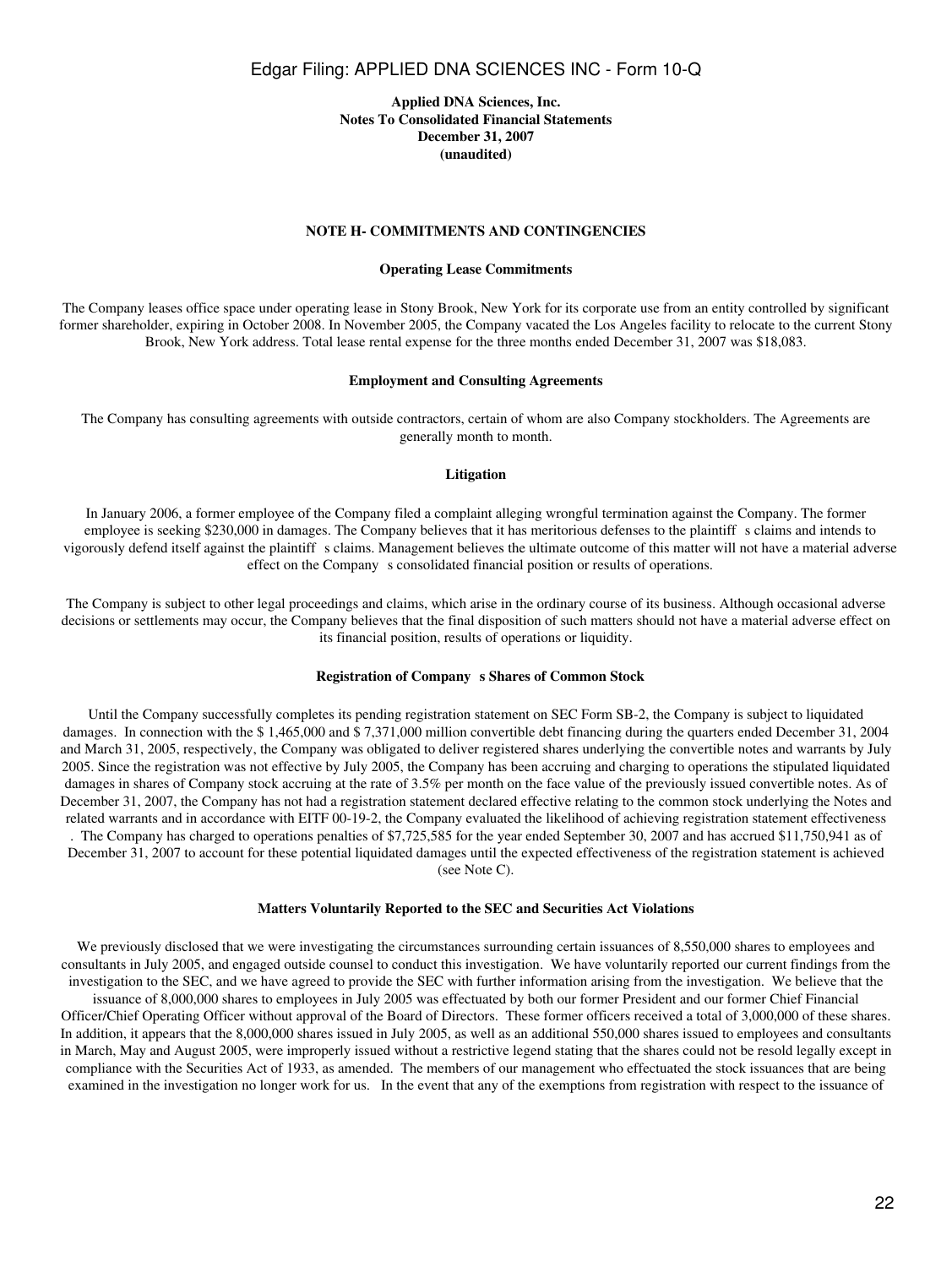-20-

## **Applied DNA Sciences, Inc. Notes To Consolidated Financial Statements December 31, 2007 (unaudited)**

#### **NOTE H – COMMITMENTS AND CONTINGENCIES**(continued)

the Companys common stock under federal and applicable state securities laws were not available, the Company may be subject to claims by federal and state regulators for any such violations. In addition, if any purchaser of the Companys common stock were to prevail in a suit resulting from a violation of federal or applicable state securities laws, the Company could be liable to return the amount paid for such securities with interest thereon, less the amount of any income received thereon, upon tender of such securities, or for damages if the purchaser no longer owns the securities. As of the date of these financial statements, the Company is not aware of any alleged specific violation or the likelihood of any claim. Since our voluntary report of the findings of our internal investigation to the SEC on April 26, 2006, we have received no

communication from the SEC or any third party with respect to this matter. There can be no assurance that litigation asserting such claims will not be initiated, or that the Company would prevail in any such litigation.

The Company is unable to predict the extent of its ultimate liability with respect to any and all future securities matters. The costs and other effects of any future litigation, government investigations, legal and administrative cases and proceedings, settlements, judgments and investigations, claims and changes in this matter could have a material adverse effect on the Companys financial condition and operating results

#### **NOTE I - GOING CONCERN**

The accompanying financial statements have been prepared on a going concern basis, which contemplates the realization of assets and the satisfaction of liabilities in the normal course of business. As shown in the accompanying financial statements during the three months ended December 31, 2007, the Company incurred a loss of \$2,132,744. These factors among others may indicate that the Company will be unable to continue as a going concern for a reasonable period of time.

The Company's existence is dependent upon management's ability to develop profitable operations. Management is devoting substantially all of its efforts to developing and marketing DNA embedded biotechnology security solutions in the United States and there can be no assurance that the Company's efforts will be successful. However, the planned principal operations have not commenced and no assurance can be given that management's actions will result in profitable operations or the resolution of its liquidity problems. The accompanying statements do not include any adjustments that might result should the Company be unable to continue as a going concern.

In order to improve the Company's liquidity, the Company's management is actively pursuing additional equity financing through discussions with investment bankers and private investors. There can be no assurance the Company will be successful in its effort to secure additional equity financing (see Note J).

#### **NOTE J SUBSEQUENT EVENTS**

In January 2008, the Company issued an aggregate of \$450,000 10% Secured Convertible Promissory Notes with an automatic conversion one year from issuance at a weighted average conversion price of \$0.073512803. Additionally, the notes are convertible into shares of the Companys common stock at any time, at the option of the noteholder, prior to the automatic conversion date, at the greater of (i) 50% of the average price of the Companys common stock for the ten trading days prior to the date of the notice of conversion and (ii) the automatic conversion price.

In conjunction with the issuance of the 10% Secured Convertible Promissory Notes, the Company issued 900,000 warrants to purchase its common stock for cash or on a cashless basis at \$0.50 per share exercisable over four years with certain redemption features.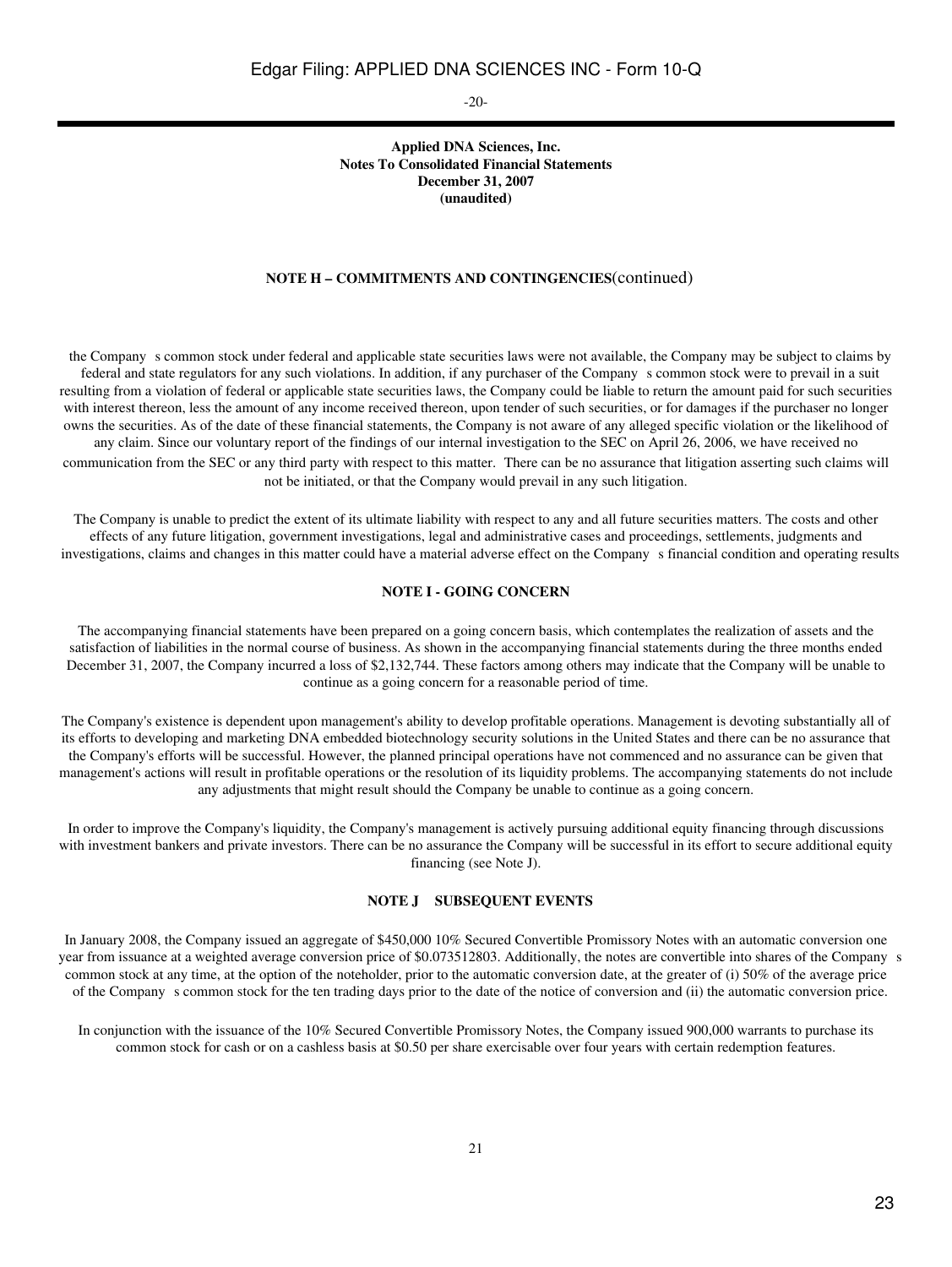### **Item 2. Management s Discussion and Analysis**

The following discussion should be read in conjunction with our Consolidated Financial Statements and Notes thereto, included elsewhere within this report. This quarterly report contains forward-looking statements within the meaning of Section 27A of the Securities Act and Section 21E of the Exchange Act, including statements using terminology such as can, may, believe, designated to, will, expect, plan, estimate, potential or continue, or the negative thereof or other comparable terminology regarding beliefs, plans, expectations or intentions regarding the future. You should read statements that contain these words carefully because they:

discuss our future expectations;

contain projections of our future results of operations or of our financial condition; and

state other forward-looking information.

We believe it is important to communicate our expectations. However, forward looking statements involve risks and uncertainties and our actual results and the timing of certain events could differ materially from those discussed in forward-looking statements as a result of certain factors, including those set forth under Risk Factors, Business and elsewhere in this report. All forward-looking statements and risk factors included in this document are made as of the date hereof, based on information available to us as of the date thereof, and we assume no obligations to update any forward-looking statement or risk factor, unless we are required to do so by law.

### **Introduction**

We provide botanical DNA encryption, embedment and authentication solutions that can help protect companies, governments and consumers from counterfeiting, fraud, piracy, product diversion, identity theft, and unauthorized intrusion into physical locations and databases. Our SigNature Program provides a secure, accurate and cost-effective means for customers to incorporate our SigNature DNA Markers in, and then quickly and reliably authenticate and identify, a broad range of items such as artwork and collectibles, fine wine, consumer products, digital media, financial instruments, identity cards and other official documents. Having the ability to reliably authenticate and identify counterfeit versions of such items enables companies and governments to detect, deter, interdict and prosecute counterfeiting enterprises and individuals.

Our SigNature Program enables our potential clients to cost-effectively:

assure manufacturers, suppliers, distributors, retailers and end-users that their products are authentic and can be forensically authenticated;

integrate our SigNature DNA Markers with existing security solutions such as barcodes, radio frequency identification (RFID) tags, holograms, microchips and other securities measures; and

add value to the bottom-line by helping to diminish product diversion and counterfeiting.

Counterfeit and diverted products continue to pose a significant and growing problem with consumer packaged goods, especially for prestige and established brands worldwide. Piracy, identity theft and forged documents and items are also highly prevalent in vertical markets such as digital media, fine art, luxury goods, and alcoholic beverages. Key aspects of our strategy include:

continuing to improve and customize our solution to meet our potential customers needs;

continuing to develop and enhance our existing DNA marker authentication technologies;

expanding our customer base both domestically and abroad by targeting high volume markets; and

augmenting our competitive position through strategic acquisitions and alliances.

### **Plan of Operations**

#### *General*

We expect to generate revenues principally from sales of our SigNature Program. We are currently attempting to develop business in six target markets: art and collectibles, fine wine, consumer products, digital recording media,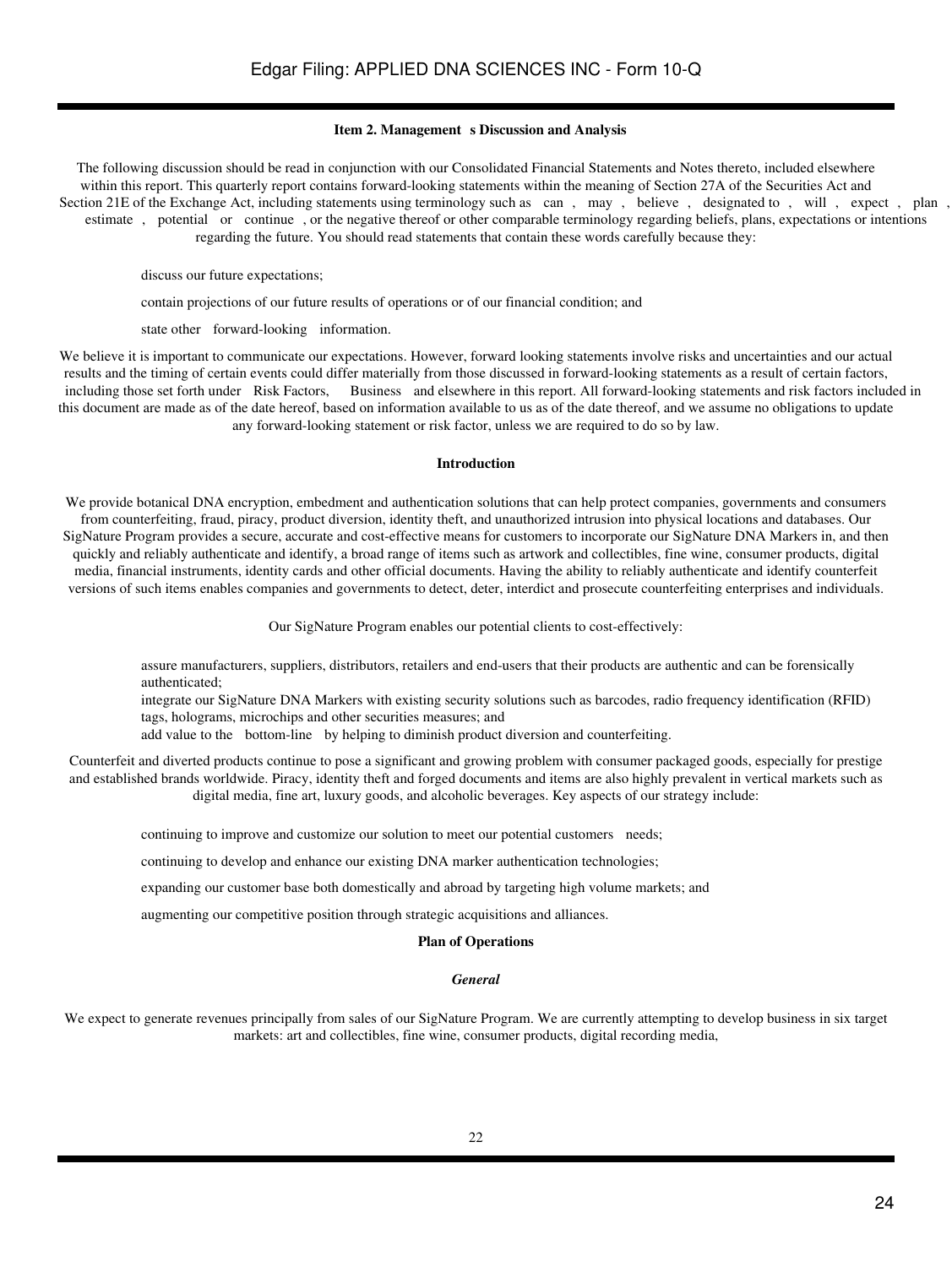pharmaceuticals, and homeland security driven programs. We intend to pursue both domestic and international sales opportunities in each of these vertical markets.

We are currently being funded by proceeds from a private placement offerings, which have raised an aggregate of \$3,350,000 from June 2007 through the end of January 2008. We are currently seeking additional capital to sustain or expand our prototype and sample manufacturing, and sales and marketing activities, and to otherwise continue our business operations. We have no commitments for any future funding, and may not be able to obtain additional financing or grants on terms acceptable to us, if at all, in the future. If we are unable to obtain additional capital this would restrict our ability to grow and may require us to curtail or discontinue our business operations. Additionally, while a reduction in our business operations may prolong our ability to operate, that reduction would harm our ability to implement our business strategy. If we can obtain any equity financing, it may involve substantial dilution to our then existing shareholders.

#### *Product Research and Development*

We anticipate spending approximately \$150,000 for product research and development activities during the next twelve (12) months.

#### *Acquisition of Plant and Equipment and Other Assets*

We do not anticipate the sale of any material property, plant or equipment during the next 12 months. We do anticipate spending approximately \$100,000 on the acquisition of leasehold improvements during the next 12 months. We believe our current leased space is adequate to manage our growth, if any, over the next 2 to 3 years.

### *Number of Employees*

We currently have seven employees and three part-time employees. The company expects to increase its staffing dedicated to sales, product prototyping, manufacturing of DNA markers and forensic authentication services. Expenses related to travel, marketing, salaries, and general overhead will be increased as necessary to support our growth in revenue. In order for us to attract and retain quality personnel, we anticipate we will have to offer competitive salaries to future employees. We anticipate that it may become desirable to add additional full and or part time employees to discharge certain critical functions during the next 12 months. This projected increase in personnel is dependent upon our ability to generate revenues and obtain sources of financing. There is no guarantee that we will be successful in raising the funds required or generating revenues sufficient to fund the projected increase in the number of employees. As we continue to expand, we will incur additional costs for personnel.

#### **Critical Accounting Policies**

Financial Reporting Release No. 60, published by the Securities and Exchange Commission (SEC), recommends that all companies include a discussion of critical accounting policies used in the preparation of their financial statements. While all these significant accounting policies impact our financial condition and results of operations, we view certain of these policies as critical. Policies determined to be critical are those policies that have the most significant impact on our consolidated financial statements and require management to use a greater degree of judgment and estimates. Actual results may differ from those estimates.

We believe that given current facts and circumstances, it is unlikely that applying any other reasonable judgments or estimate methodologies would cause a material effect on our consolidated results of operations, financial position or liquidity for the periods presented in this report.

The accounting policies identified as critical are as follows:

Equity issued with registration rights ; Revenue recognition; Allowance for doubtful accounts; Warrant liability; and Fair value of intangible assets.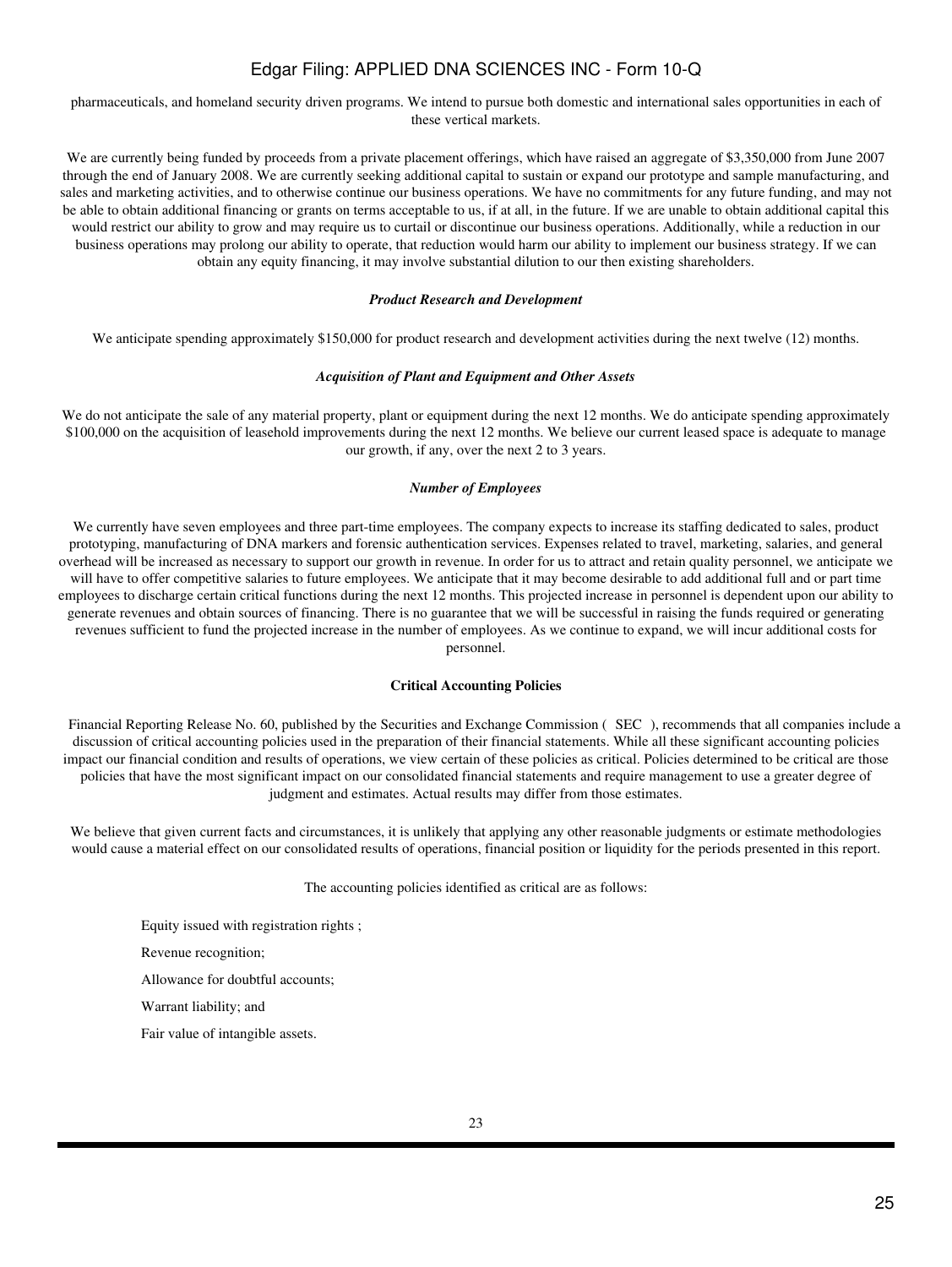#### *Equity Issued with Registration Rights*

In connection with the placement of our convertible notes and warrants to certain investors during the fiscal quarters ended December 31, 2003, December 31, 2004, March 31, 2005, March 31, 2006 and June 30, 2006, we granted certain registration rights that provide for liquidated damages in the event of failure to timely perform under the agreements. Although these notes and warrants do not provide for net-cash settlement, the existence of liquidated damages provides for a defacto net-cash settlement option. Therefore, the common stock underlying the notes and warrants subject to such liquidated damages does not meet the tests required for shareholders equity classification in the past, and accordingly has been reflected between liabilities and equity in our previous consolidated balance sheet.

In September 2007, we exchanged our common stock for the remaining Secured Convertible Promissory Note that contained embedded derivatives such as certain conversion features, variable interest features, call options and default provisions.

The Company has an accumulative accrual of \$11,750,941 in liquidating damages in relationship to the previously outstanding convertible promissory notes and related warrants.

### *Revenue Recognition*

Revenues are derived from research, development, qualification and production testing for certain commercial products.

Revenue from fixed price testing contracts is generally recorded upon completion of the contracts, which are generally short-term, or upon completion of identifiable contractual tasks. At the time the Company enters into a contract that includes multiple tasks, the Company estimates the amount of actual labor and other costs that will be required to complete each task based on historical experience. Revenues are recognized which provide for a profit margin relative to the testing performed. Revenue relative to each task and from contracts which are time and materials based is recorded as effort is expended. Billings in excess of amounts earned are deferred. Any anticipated losses on contracts are charged to income when identified. To the extent management does not accurately forecast the level of effort required to complete a contract, or individual tasks within a contract, and the Company is unable to negotiate additional billings with a customer for cost over-runs, the Company may incur losses on individual contracts. All selling, general and administrative costs are treated as period costs and expensed as incurred.

### *Allowance for Uncollectible Receivables*

The Company maintains an allowance for doubtful accounts for estimated losses resulting from the inability of customers to make required payments. The Company uses a combination of write-off history, aging analysis and any specific known troubled accounts in determining the allowance. If the financial condition of customers were to deteriorate, resulting in an impairment of their ability to make payments, additional allowances could be required.

#### *Fair Value of Intangible Assets*

We have adopted SFAS No. 142, Goodwill and Other Intangible Assets, whereby we periodically test our intangible assets for impairment. On an annual basis, and when there is reason to suspect that their values have been diminished or impaired, these assets are tested for impairment, and write-downs will be included in results from operations. On July 12, 2005, we acquired certain intellectual properties from Biowell through an Asset Purchase Agreement in exchange for 36 million shares of our restricted common stock having an aggregate fair value at the date of issuance of \$24.12 million. The value of the acquired intangible assets was \$9,430,900, with the balance of the purchase price, or \$14,689,100, charged to operations as a cost of the transaction.

During the year ended September 30, 2006, the Company s management preformed an evaluation of its intangible assets (intellectual property) for purposes of determining the implied fair value of the assets at September 30, 2006. The test indicated that the recorded remaining book value of its intellectual property exceeded its fair value, as determined by discounted cash flows. As a result, upon completion of the assessment, management recorded a non-cash impairment charge of \$5,655,011, net of tax, or \$0.05 per share during the year ended September 30, 2006 to reduce the carrying value of the patents to \$2,091,800. Considerable management judgment is necessary to estimate the fair value. Accordingly, actual results could vary significantly from management s estimates.

The identifiable intangible assets acquired and their carrying values at December 31, 2007 are: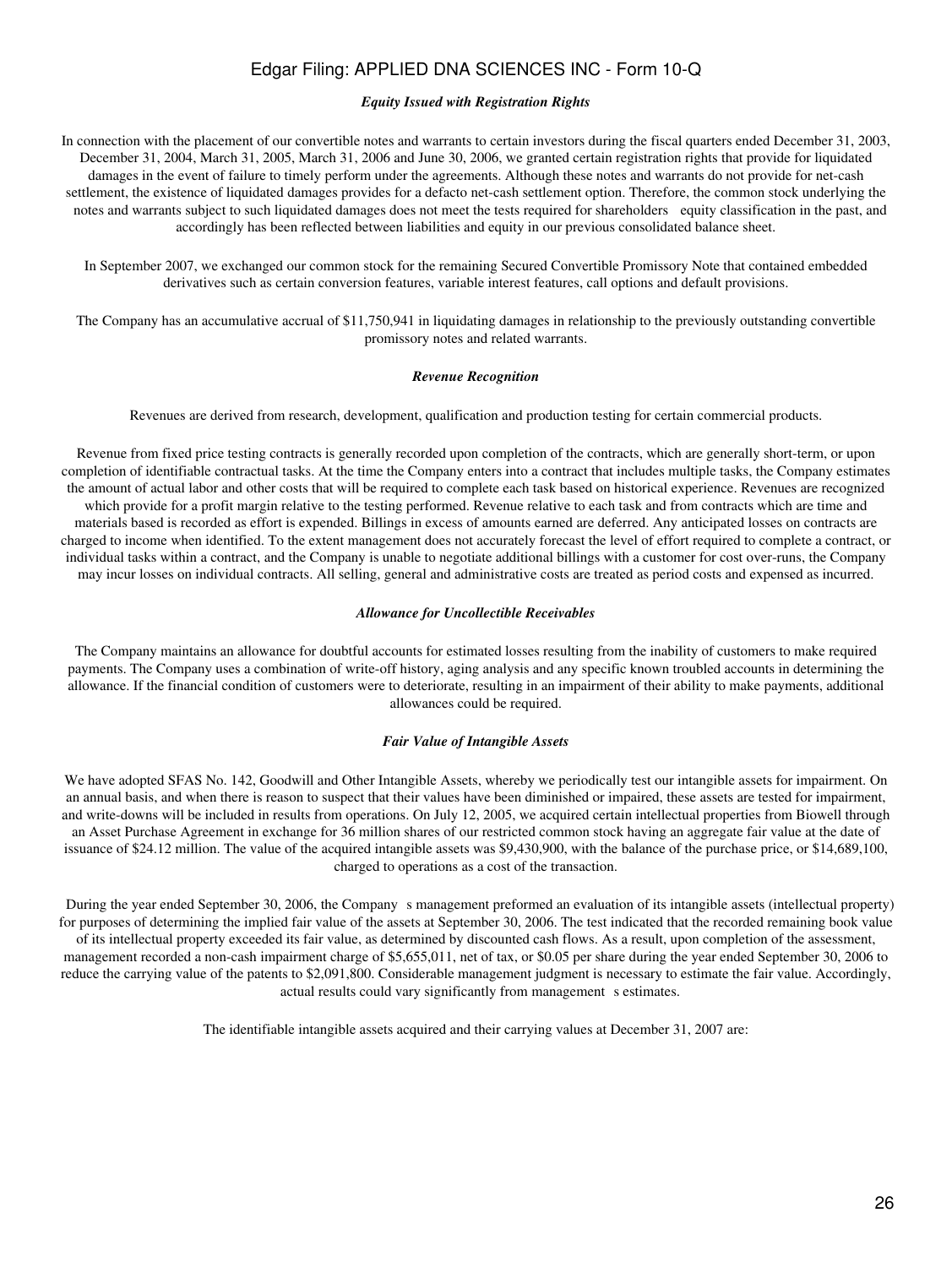| Trade secrets and developed technologies   |             |
|--------------------------------------------|-------------|
| (Weighted average life of 7 years)         |             |
|                                            | \$9,430,900 |
| Patents (Weighted average life of 5 years) | 34.257      |
| Total Amortized identifiable intangible    |             |
| assets-Gross carrying value:               |             |
|                                            | \$9,465,157 |
| Less:                                      |             |
| Accumulated Amortization                   | (2,165,986) |
| Impairment                                 | (5,655,011) |
| Net:                                       | \$1,644,160 |
| Residual value:                            | \$0         |

Total amortization expense charged to operations for the three months ended December 31, 2007 was \$92,661. Amortization expense changed to operations for the three months ended December 31, 2006 was \$92,661.

Estimated amortization expense as of December 31, 2007 is as follows:

2008 \$277,982 2009 \$365,842 2010 \$363,792 2011 \$363,792 2012 and thereafter \$272,752 Total \$1,644,160

#### *Use of Estimates*

In preparing financial statements in conformity with accounting principles generally accepted in the United States of America, management is required to make estimates and assumptions that affect the reported amounts of assets and liabilities and the disclosure of contingent assets and liabilities at the date of the financial statements and revenue and expenses during the reporting period. The most significant estimates relate to the estimation of percentage of completion on uncompleted contracts, valuation of inventory, allowance for doubtful accounts and estimated life of customer lists. Actual results could differ from those estimates.

#### **Comparison of Results of Operations for the Three Months Ended December 31, 2007 and 2006**

#### **Revenues**

During the year ended September 30, 2007, we transitioned from a development stage enterprise to an operating company. For the three months ended December 31, 2007, we generated \$123,167 in revenues from operations and our cost of sales for the three months ended December 31, 2007 was \$27,890, netting us a gross profit of \$95,277. For the three months ended December 31, 2006, we had no revenues or cost of sales.

#### **Costs and Expenses**

#### *Selling, General and Administrative*

Selling, general and administrative expenses decreased from \$2,054,455 for the three months ended December 31, 2006 to \$1,698,269 for the three months ended December 31, 2007. The decrease of \$356,186, or 17.3%, is primarily attributable to a decrease in cost incurred in connection with professional services.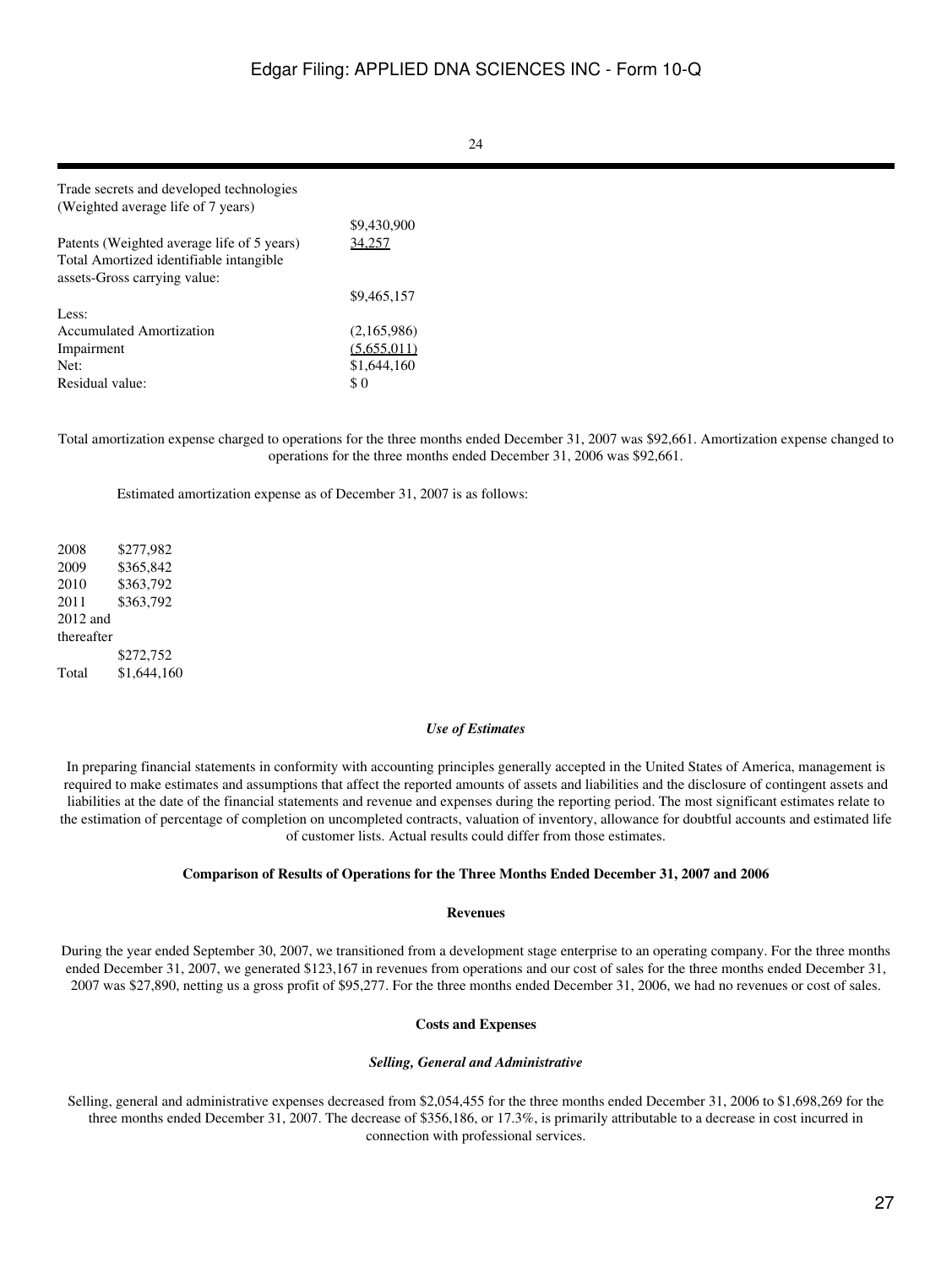### 25

#### *Research and Development*

Research and development expenses increased from \$29,306 for the three months ended December 31, 2006 to \$36,326 for the same period in 2007. The increase of \$7,020 is attributed to more research and development activity related to the recent development and feasibility study agreements than during the prior period.

#### *Depreciation and Amortization*

In the three months ended December 31, 2007, depreciation and amortization decreased by \$75 from \$107,879 to \$107,804 for the period compared to the same period in 2006. The decrease is attributable to the reduced depreciation of our property and equipment.

#### *Total Operating Expenses*

Total operating expenses decreased to \$1,842,399 from \$2,191,640, or a decrease of \$349,241 primarily attributable to a decrease in costs incurred in connection with professional services.

#### *Other Income/Loss*

Gain on reevaluation of debt derivative and warrant liability decreased by \$2,098,471 from a gain of \$2,098,471 million for the three months ended December 31, 2006 to \$0 for the three months ended December 31, 2007. In September 2007, we exchanged common stock for the remaining Secured Convertible Promissory Notes that contained embedded derivatives. As a result, we reclassified the warrant liabilities recorded in conjunction with the convertible promissory notes to equity as of the conversion date of the related debt.

#### *Interest Expenses*

Interest expense for the three months ended December 31, 2007 decreased by \$193,408 to \$385,622 from \$579,030 in the same period of 2006. The decrease in interest expense was due to the conversion into common stock in 2007 of the convertible notes issued in connection with financings affected in 2006.

#### *Net Income (loss)*

Net loss for the three months ended December 31, 2007 increased to \$2,132,744 from a net loss of \$671,222 in the prior period primarily attributable to the gain on reevaluation of debt derivative and warrant liability reported in 2006 compared to \$0 in 2007.

#### **Biowell Agreement**

In the first half of 2005, Biowell Technology, Inc. (Biowell) transferred substantially all of its intellectual property to Rixflex Holdings Limited, a British Virgin Islands company, and on July 12, 2005, Rixflex Holdings Limited merged with and into our wholly-owned subsidiary APDN (B.V.I.) Inc., a British Virgin Islands company. The shareholders of Rixflex Holdings Limited received 36 million shares of our common stock in consideration of this merger. In connection with the acquisition of this Biowell intellectual property, we terminated our existing license agreement and, on July 12, 2005, we entered into a license agreement with Biowell, under which we granted Biowell an exclusive license to sell, market, and sub-license certain of our products in Australia, certain countries in Asia and certain Middle Eastern countries. By letter dated November 1, 2007, we terminated Biowell s rights as licensee with respect to Australia, China and certain other countries in Asia because of Biowell s failure to pay us certain fees, payments or consideration in connection with the grant of the license. In addition, we terminated the exclusivity of the license with respect to certain Middle Eastern and other Asian countries because of Biowell s failure to meet certain minimum annual net sales in each of the various countries covered by the license.

#### **Liquidity and Capital Resources**

Our liquidity needs consist of our working capital requirements, indebtedness payments and research and development expenditure funding. Historically, we have financed our operations through the sale of equity and convertible debt as well as borrowings from various credit sources.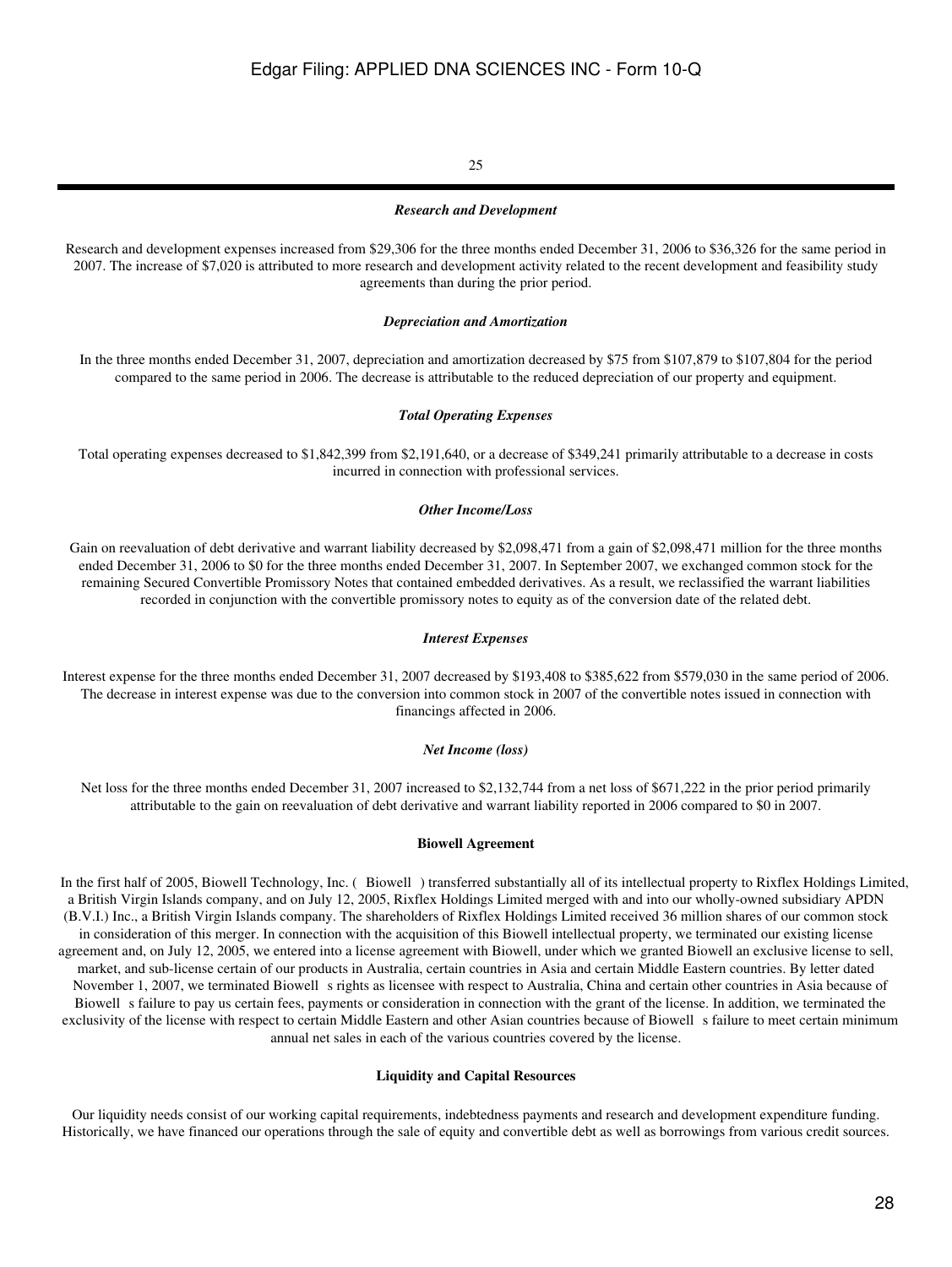Substantially all of the real property used in our business is leased under operating lease agreements.

As of December 31, 2007, we had a working capital deficit of approximately \$13.674 million. For the three period ended December 31, 2007, we generated a net cash flow deficit from operating activities of \$1.427 million consisting primarily of year to date losses of \$2.133 million. Non-cash adjustments included \$492,443 in depreciation and amortization charges and common stock issued for services provided of \$1,040,000. Additionally,

26

we had a net decrease in current assets of \$29,368 and a net decrease in current liabilities of \$855,607. Cash used in investing activities totaled \$94,508, which was utilized for acquisition of property and equipment of \$5,492 and reduction in cash held in escrow of \$100,000. We met our cash flow needs by issuance of convertible notes of \$2,152,500, net, for the three months ended December 31, 2007.

We expect capital expenditures to be less than \$200,000 in fiscal 2008. Our primary investments will be in laboratory equipment to support prototyping and our authentication services.

#### *Debt and Equity Financing Transactions*

In fiscal 2006, we completed three private placements of convertible debt and associated warrants. On November 3, 2005, we issued and sold a promissory note in the principal amount of \$550,000 to Allied International Fund, Inc. ("Allied"). Allied in turn financed a portion of the making of this loan by borrowing \$450,000 from certain persons, including \$100,000 from Dr. Hayward, a director, our President and Chief Executive

Officer. The terms of the promissory note provided that we issue upon the funding of the note warrants to purchase 5,000,000 shares of our common stock at an exercise price of \$0.50 per share to certain persons designated by Allied. On November 9, 2005, we issued nine warrants to Allied and eight other persons to purchase an aggregate of 5,500,000 shares of our common stock at an exercise price of \$0.50 per share. These warrants included a warrant to purchase 1,100,000 shares that was issued to Dr. Hayward, a director, our President and Chief Executive Officer. We paid \$55,000 in cash to VC Arjent, Ltd. for its services as the placement agent with respect to this placement. All principal and accrued but unpaid interest under the promissory note was paid in full shortly after the closing of and from the proceeds of a private placement we completed on March 8, 2006. On March 8, 2006, we issued and sold an aggregate of 30 units consisting of (i) a \$50,000 principal amount secured convertible promissory note bearing interest at 10% per annum and convertible at \$0.50 per share, and (ii) a warrant to purchase 100,000 shares of our common stock at an exercise price of \$0.50 per share, for aggregate gross proceeds of \$1.5 million. The units were sold pursuant to subscription agreements by and between each of the purchasers and Applied DNA Operations Management, Inc., a Nevada corporation and our wholly owned subsidiary (our Subsidiary). The \$2.050 million in gross proceeds from these first two offerings were held by our Subsidiary for our benefit and used to fund commissions, fees and expenses associated with the placements, to repay the outstanding promissory note described above plus accrued interest thereunder, to fund financing fees, consultants and public reporting costs, salaries and wages, research and development, facility costs as well as general working capital needs. On March 24, 2006, we commenced an offering (the Offshore Offering) of up to 140 units, at a price of \$50,000 per unit, for a maximum offering of \$7 million for sale to accredited investors who are not U.S. persons. The units being sold as part of the Offshore Offering consisted of (i) a \$50,000 principal amount secured convertible promissory note, and (ii) a warrant to purchase 100,000 shares of our common stock at a price of \$0.50 per share. On May 2, 2006, we closed on the first tranche of the Offshore Offering in which we sold 20 units for aggregate gross proceeds of \$1,000,000. We paid Arjent Limited \$375,000 in commissions, fees and expenses from these gross proceeds. On June 15, 2006, we completed the second tranche of the Offshore Offering in which we sold 59 units for aggregate gross proceeds of \$2,950,000. We paid Arjent Limited \$442,500 in commissions, fees and expenses from these gross proceeds. Additionally, on July 10, 2006 we issued 2.4 million shares of our common stock to Arjent Limited at \$0.001 per share as partial consideration for its services in connection with the Offshore Offering.

In fiscal 2007, we issued sold an aggregate principal amount of \$850,000 in secured convertible promissory notes bearing interest at 10% per annum and warrants to purchase an aggregate of 1,700,000 shares of our common stock to Dr. James A. Hayward, a director, the Chairman of the Board of Directors, our President and Chief Executive Officer, as follows:

> On April 23, 2007, we issued and sold a \$100,000 principal amount secured promissory note bearing interest at a rate of 10% per annum and a warrant to purchase 200,000 shares of our common stock. The promissory note and accrued but unpaid interest thereon are convertible into shares of common stock of the Company at a price of \$0.50 per share by the holder of the promissory note at any time from April 23, 2007 through April 22, 2008, and shall automatically convert on April 22, 2008 at a conversion price of \$0.15. The warrant is exercisable for a four-year period commencing on April 23, 2008, and expiring on April 22, 2012, at a price of \$0.50 per share. The warrant may be redeemed at our option at a redemption price of \$0.001 upon the earlier of (i) April 22, 2010, and (ii) the date our common stock has traded on The Over the Counter Bulletin Board at or above \$1.00 per share for 20 consecutive trading days.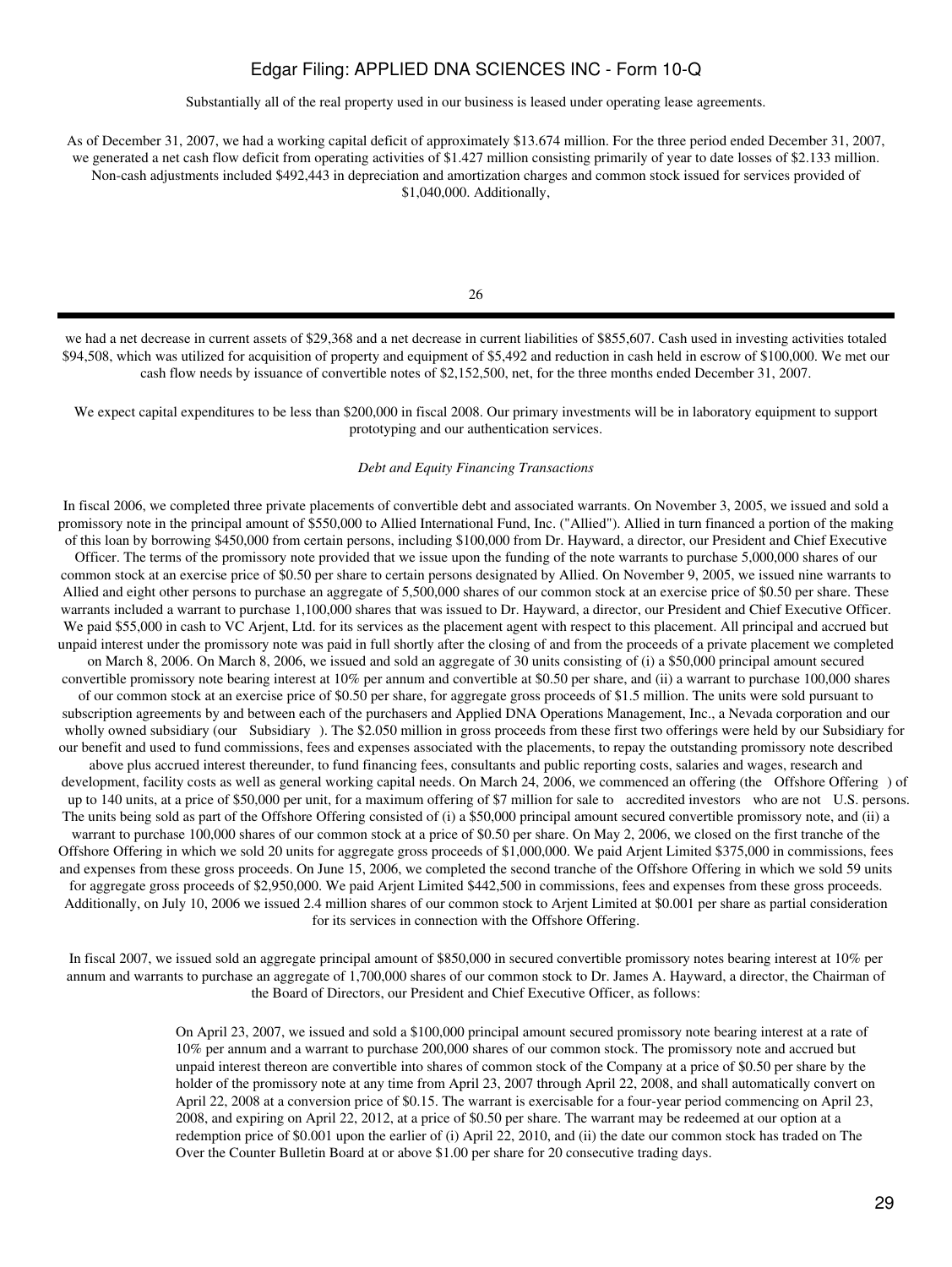#### 27

On June 30, 2007, we issued and sold a \$250,000 principal amount secured promissory note bearing interest at a rate of 10% per annum and a warrant to purchase 500,000 shares of our common stock. The promissory note and accrued but unpaid interest thereon are convertible into shares of our common stock at a price of \$0.50 per share by the holder of the promissory note at any time from June 30, 2007 through June 29, 2008, and shall automatically convert on June 30, 2008 at a conversion price of \$0.087732076 per share, which is equal to a 20% discount to the average volume, weighted average price of our common stock for the ten trading days prior to issuance. The warrant is exercisable for a four-year period commencing on June 30, 2008, and expiring on June 29, 2012, at a price of \$0.50 per share.

On July 30, 2007, we issued and sold a \$200,000 principal amount secured promissory note bearing interest at a rate of 10% per annum and a warrant to purchase 400,000 shares of our common stock. The promissory note and accrued but unpaid interest thereon are convertible into shares of our common stock at a price of \$0.50 per share by the holder of the promissory note at any time from July 30, 2007 through July 29, 2008, and shall automatically convert on July 30, 2008 at a conversion price of \$0.102568072 per share, which is equal to a 20% discount to the average volume, weighted average price of our common stock for the ten trading days prior to issuance. The warrant is exercisable for a four-year period commencing on July 30, 2008, and expiring on July 29, 2012, at a price of \$0.50 per share.

On September 28, 2007, we issued and sold a \$300,000 principal amount secured promissory note bearing interest at a rate of 10% per annum and a warrant to purchase 600,000 shares of our common stock. The promissory note and accrued but unpaid interest thereon are convertible into shares of our common stock at a price of \$0.50 per share by the holder of the promissory note at any time from September 28, 2007 through September 27, 2008, and shall automatically convert on September 28, 2008 at a conversion price of \$0.066429851 per share, which is equal to a 20% discount to the average volume, weighted average price of our common stock for the ten trading days prior to issuance. The warrant is exercisable for a four-year period commencing on September 28, 2008, and expiring on September 27, 2012, at a price of \$0.50 per share.

In addition, on June 27, 2007, we completed a private placement offering of convertible debt and associated warrants in which we issued and sold to certain investors an aggregate of 3 units of our securities, each unit consisting of (i) a \$50,000 Principal Amount of 10% Secured Convertible Promissory Note and (ii) warrants to purchase 100,000 shares of our common stock. The notes and accrued but unpaid interest thereon are convertible into shares of our common stock at a price of \$0.50 per share by the holders of the notes at any time from June 27, 2007 to June 26, 2008, and shall automatically convert at \$0.15 per share on June 27, 2008. At any time prior to conversion, we have the right to prepay the notes and accrued but unpaid interest thereon upon 3 days notice (during which period the holders can elect to convert the notes). The warrants are exercisable for a four year period commencing on June 27, 2008, and expiring on June 26, 2012, at a price of \$0.50 per share.

From the beginning of October through December 31 2007, we issued and sold to investors an aggregate of \$2,650,000 10% Secured Convertible Promissory Notes with an automatic conversion one year from issuance at a conversion price which is equal to a discount to the average volume, weighted average price of our common stock for the ten trading days prior to issuance. The notes are convertible into shares of the Company s common stock at any time, at the option of the noteholder, prior to automatic conversion date, at the greater of (i) 50% of the average price of the Company s common stock for the ten trading days prior to the date of the notice of conversion and (ii) the automatic conversion price. In conjunction with the issuance and sale of the 10% Secured Convertible Promissory Notes, we issued warrants to purchase 5,300,000 shares of our common stock for cash or on cashless basis at \$0.50 per share exercisable over four years with certain redemption features.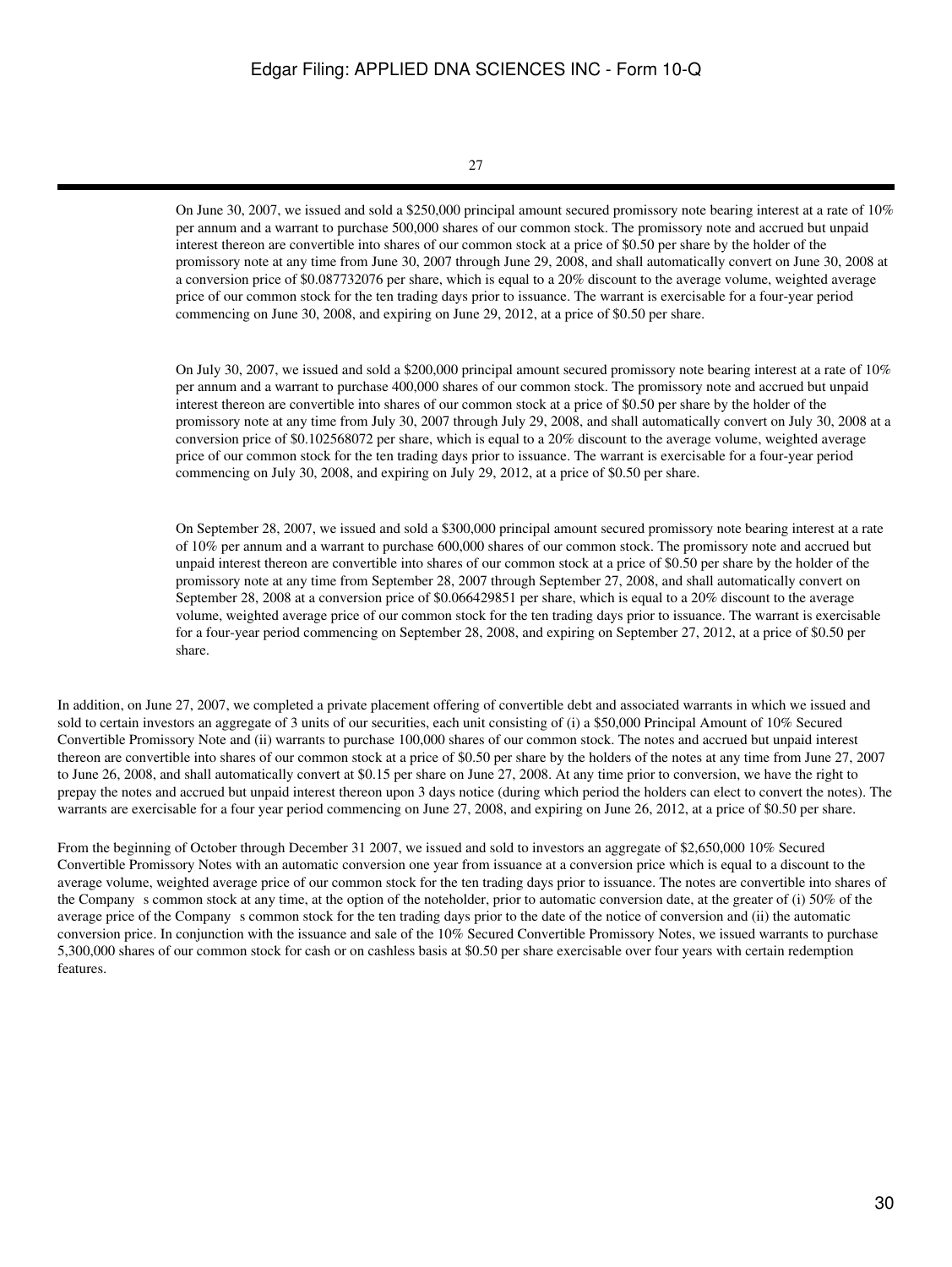We presently do not have any available credit, bank financing or other external sources of liquidity. Due to our brief history and historical operating losses, our operations have not been a source of liquidity. We will need to obtain additional capital in order to expand operations and become profitable. We intend to pursue the building of a re-seller network outside the United States, and if successful, the re-seller agreements would constitute a source of liquidity and capital over time. In order to obtain capital, we may need to sell additional shares of our common stock

28

or borrow funds from private lenders. There can be no assurance that we will be successful in obtaining additional funding and execution of re-seller agreements outside the Unites States.

We currently require additional financing in order to meet our current and projected cash flow deficits from operations and development. We have sufficient funds to conduct our operations for approximately seven months. We presently do not have any available credit, bank financing or other readily available external sources of liquidity. Financing transactions may include the issuance of equity or debt securities, obtaining credit facilities, or other financing mechanisms. However, the trading price of our common stock, a downturn in the U.S. or global stock and debt markets and other reasons could make it more difficult to obtain financing through the issuance of equity securities or borrowing. Further, if we issue additional equity or convertible debt securities, stockholders may experience additional dilution or the new equity securities may have rights, preferences or privileges senior to those of existing holders of our common stock. If additional financing is not available or is not available on acceptable terms, this could have a material adverse effect on our business, results of operations liquidity and financial condition.

Our registered independent certified public accountants have stated in their report dated January 14, 2008, that we have incurred operating losses in the last two years, and that we are dependent upon management's ability to develop profitable operations. These factors among others may raise substantial doubt about our ability to continue as a going concern.

#### **Off-Balance Sheet Arrangements**

We do not have any off-balance sheet arrangements.

#### **Inflation**

The effect of inflation on our revenue and operating results was not significant.

#### **Going Concern**

The financial statements included in this filing have been prepared in conformity with generally accepted accounting principles that contemplate our continuance as a going concern. Our auditors, in their report dated January 14, 2008, have expressed substantial doubt about our ability to continue as going concern. Our cash position may be inadequate to pay all of the costs associated with the testing, production and marketing of our products. Management intends to use borrowings and the sale of equity or convertible debt to mitigate the effects of its cash position, however no assurance can be given that debt or equity financing, if and when required will be available. The financial statements do not include any adjustments relating to the recoverability and classification of recorded assets and classification of liabilities that might be necessary should we be unable to continue existence.

## **RISK FACTORS**

Because of the following factors, as well as other variables affecting our operating results and financial condition, past financial performance may not be a reliable indicator of future performance, and historical trends should not be used to anticipate results or trends in future periods.

#### *Risks Relating to Our Business:*

**If We Are Unable to Obtain Additional Financing Our Business Operations Will be Harmed or Discontinued, and If We Do Obtain Additional Financing Our Shareholders May Suffer Substantial Dilution.**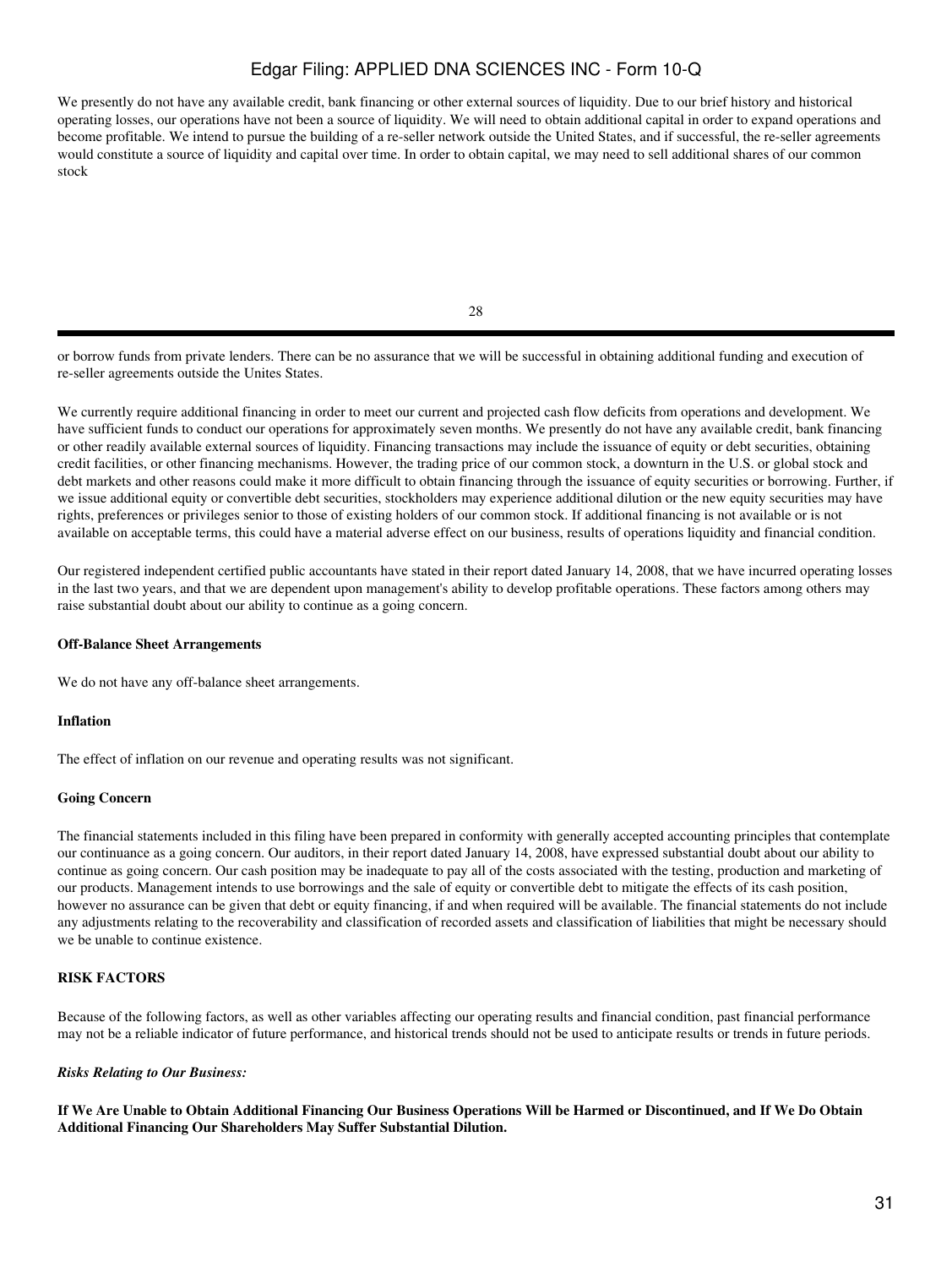We believe that our existing capital resources will enable us to fund our operations until approximately September 2008. We believe we will be required to seek additional capital to sustain or expand our prototype and sample manufacturing, and sales and marketing activities, and to otherwise continue our business operations beyond that date. We have no commitments for any future funding, and may not be able to obtain additional financing or grants on terms acceptable to us, if at all, in the future. If we are unable to obtain additional capital this would restrict our ability to grow and may require us to curtail or discontinue our business operations. Additionally, while a reduction in our business operations may prolong our ability to operate, that reduction would harm our ability to implement

29

our business strategy. If we can obtain any equity financing, it may involve substantial dilution to our then existing shareholders.

## **We Have a History Of Losses Which May Continue, and Which May Harm Our Ability to Obtain Financing and Continue Our Operations.**

We incurred net losses of \$13.3 million for the year ended September 30, 2007 and \$2.4 million for the year ended September 30, 2006. For the three months ended December 31, 2007, we incurred a net loss from operations of \$2,132,744. These net losses have principally been the result of the various costs associated with our selling, general and administrative expenses as we commenced operations, acquired, developed and validated technologies, began marketing activities, and our interest expense on notes and warrants we issued to obtain financing. Our operations are subject to the risks and competition inherent in a company that moved from the development stage to a new growth enterprise. We may not generate sufficient revenues from operations to achieve or sustain profitability on a quarterly, annual or any other basis in the future. Our revenues and profits, if any, will depend upon various factors, including whether our existing products and services or any new products and services we develop will achieve any level of market acceptance. If we continue to incur losses, our accumulated deficit will continue to increase, which might significantly impair our ability to obtain additional financing. As a result, our business, results of operations and financial condition would be significantly harmed, and we may be required to reduce or terminate our operations.

## **Our Independent Auditors Have Expressed Substantial Doubt About Our Ability to Continue As a Going Concern, Which May Hinder Our Ability to Obtain Future Financing.**

In their report dated January 14, 2008, our independent auditors stated that our financial statements for the year ended September 30, 2007 were prepared assuming that we would continue as a going concern, and that they have substantial doubt about our ability to continue as a going concern. Our auditors doubts are based on our incurring net losses of \$13.3 million for the year ended September 30, 2007. We continue to experience net operating losses. Our ability to continue as a going concern is subject to our ability to generate a profit and/or obtain necessary funding from outside sources, including by the sale of our securities, obtaining loans from financial institutions, or obtaining grants from various organizations or governments, where possible. Our continued net operating losses and our auditors doubts increase the difficulty of our meeting such goals and our efforts to continue as a going concern may not prove successful.

### **We have a Short Operating History, a Relatively New Business Model, and Have Not Produced Significant Revenues. This Makes it Difficult to Evaluate Our Future Prospects and Increases the Risk That We Will Not Be Successful.**

We have a short operating history with our current business model, which involves the marketing, sale and distribution of botanical DNA encryption, embedment and authentication products and services, which are based on technologies that we acquired in July 12, 2005 from Biowell Technology, Inc. (Biowell). We first derived revenue from this model in the second calendar quarter of 2006, which was insignificant. Prior to the July 12, 2005 acquisition, our operations consisted principally of providing marketing and business development services to Biowell. As a result, we have a very limited operating history for you to evaluate in assessing our future prospects. We have transitioned this year from a developmental stage to an early-stage growth enterprise. Our operations since inception have not produced significant revenues, and may not produce significant revenues in the near term, or at all, which may harm our ability to obtain additional financing and may require us to reduce or discontinue our operations. If we create revenues in the future, prior to our introduction of any new products, we will derive all such revenues from the sale of botanical DNA encryption, encapsulation, embedment and authentication products and services, which is an immature industry. You must consider our business and prospects in light of the risks and difficulties we will encounter as an early-stage company in a new and rapidly evolving industry. We may not be able to successfully address these risks and difficulties, which could significantly harm our business, operating results, and financial condition.

**We Are Obligated to Pay Liquidated Damages As a Result of Our Failure to Have the Registration Statement on Form SB-2 Declared Effective Prior to June 15, 2005, and any Payment of Liquidated Damages Will Either Result in Depletion of Our Limited Working Capital or Issuance of Shares of Common Stock Which Would Cause Dilution to Our Existing Shareholders.**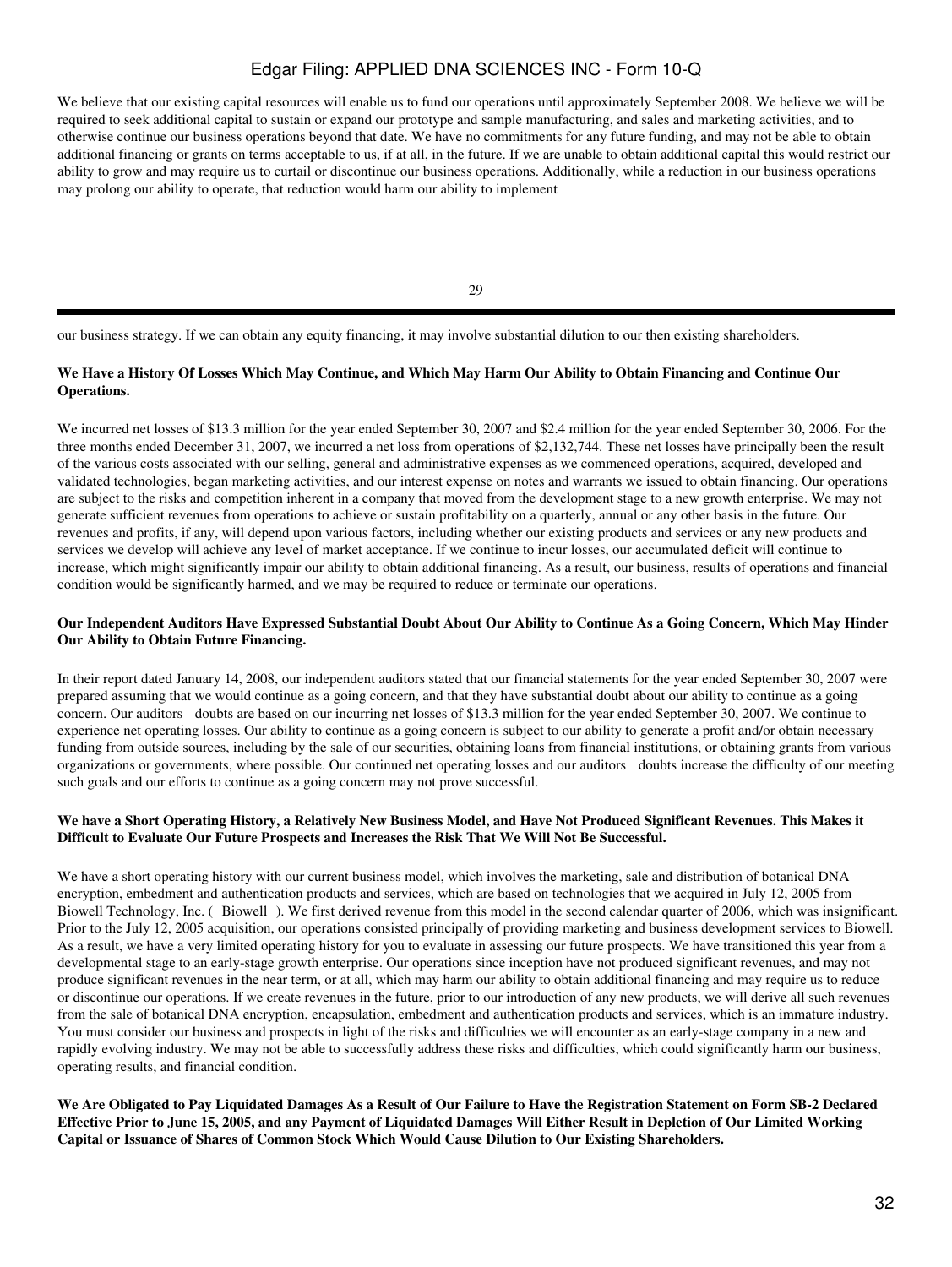Pursuant to the terms of a registration rights agreement with respect to common stock underlying convertible notes and warrants we issued in private placements in November and December, 2003, December, 2004, and January and

February, 2005, if we did not have a registration statement registering the shares underlying these convertible notes and warrants declared effective on or before June 15, 2005, we are obligated to pay liquidated damages in the amount of 3.5% per month of the face amount of the notes, which equals \$367,885, until the registration statement is declared effective. At our option, these liquidated damages can be paid in cash or restricted shares of our common stock. To date we have decided to pay certain of these liquidated damages in common stock, although any future payments of liquidated damages may, at our option, be made in cash. If we decide to pay such liquidated damages in cash, we would be required to use our limited working capital and potentially raise additional funds. If we decide to pay the liquidated damages in shares of common stock, the number of shares issued would depend on our stock price at the time that payment is due. Based on the closing market prices of \$0.66, \$0.58, \$0.70, \$0.49, \$0.32 and \$0.20 for our common stock on July 15, 2005, August 15, 2005, September 15, 2005, October 17, 2005, November 15, 2005 and December 15, 2005, respectively, we issued a total of 3,807,375 shares of common stock in liquidated damages from August, 2005 to January, 2006 to persons who invested in the January and February, 2005 private placements**.** The issuance of shares upon any payment by us of further liquidated damages will have the effect of further diluting the proportionate equity interest and voting power of holders of our common stock, including investors in this offering.

We paid liquidated damages in the form of common stock only for the period from June 15, 2005 to December 15, 2005, and only to persons who invested in the January and February, 2005 private placements. We believe that we have no enforceable obligation to pay liquidated damages to holders of any shares we agreed to register under the registration rights agreement for periods after the first anniversary of the date of issuance of such shares, since they were eligible for resale under Rule 144 of the Securities Act during such periods, and such liquidated damages are grossly inconsistent with actual damages to such persons. Nonetheless, as of December 31, 2007 we have accrued approximately \$11.75 million in penalties representing further liquidated damages associated with our failure to have the registration statement declared effective by the deadline, and have included this amount in accounts payable and accrued expenses.

We initially filed our registration statement on Form SB-2 with the SEC on February 15, 2005. We filed Amendment No.8 to the Form SB-2 on November 13, 2006 and the SEC s review and comment process is continuing. We can give no estimate as to when the registration statement will be declared effective. Our failure to have the registration statement declared effective has and may continue to adversely impact our ability to secure financing.

### **If Our Existing Products and Services are Not Accepted by Potential Customers or We Fail to Introduce New Products and Services, Our Business, Results of Operations and Financial Condition Will be Harmed.**

There has been limited or no market acceptance of our botanical DNA encryption, encapsulation, embedment and authentication products and services to date. Some of the factors that will affect whether we achieve market acceptance of our solutions include:

availability, quality and price relative to competitive solutions; customers opinions of the solutions utility; ease of use; consistency with prior practices; scientists opinions of the solutions usefulness; citation of the solutions in published research; and general trends in anti-counterfeit and security solutions research.

The expenses or losses associated with the continued lack of market acceptance of our solutions will harm our business, operating results and financial condition.

Rapid technological changes and frequent new product introductions are typical for the markets we serve. Our future success may depend in part on continuous, timely development and introduction of new products that address evolving market requirements. We believe successful new product introductions may provide a significant competitive advantage because customers invest their time in selecting and learning to use new products, and are often reluctant to switch products. To the extent we fail to introduce new and innovative products, we may lose any market share we then have to our competitors, which will be difficult or impossible to regain. Any inability, for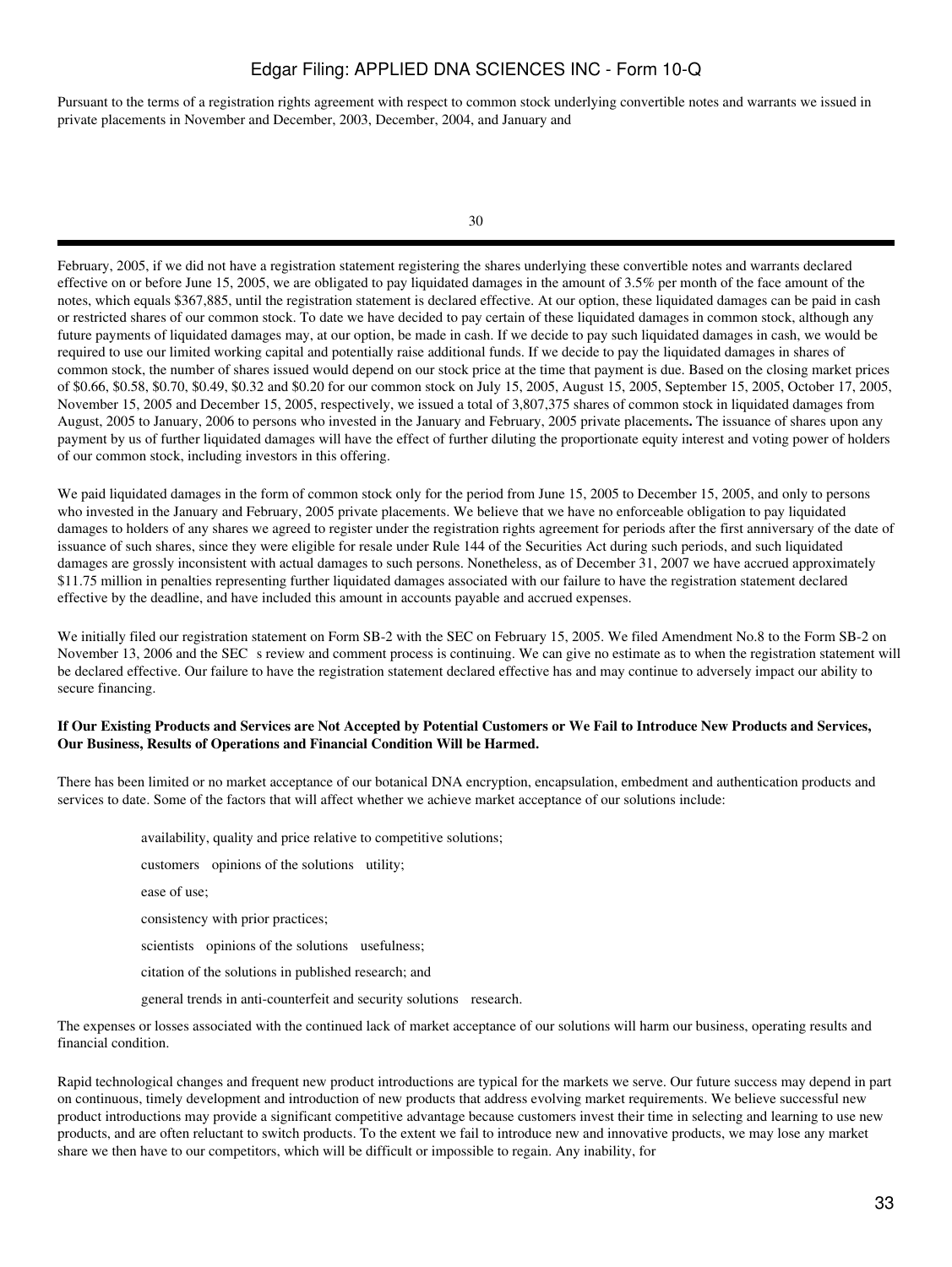31

technological or other reasons, to successfully develop and introduce new products could reduce our growth rate or damage our business. We may experience delays in the development and introduction of products. We may not keep pace with the rapid rate of change in anti-counterfeiting and security products research, and any new products acquired or developed by us may not meet the requirements of the marketplace or achieve market acceptance.

## **If We Are Unable to Retain the Services of Drs. Hayward or Liang We May Not Be Able to Continue Our Operations.**

Our success depends to a significant extent upon the continued service of Dr. James A. Hayward, one of our directors, our President and Chief Executive Officer; and Dr. Benjamin Liang, our Secretary and Strategic Technology Development Officer. We do not have employment agreements with Drs. Hayward or Liang. Loss of the services of Drs. Hayward or Liang could significantly harm our business, results of operations and financial condition. We do not maintain key-man insurance on the lives of Drs. Hayward or Liang.

## **The Markets for our SigNature Program are Very Competitive, and We May be Unable to Continue to Compete Effectively in this Industry in the Future.**

The principal markets for our SigNature Program are intensely competitive. We compete with many existing suppliers and new competitors continue to enter the market. Many of our competitors, both in the United States and elsewhere, are major pharmaceutical, chemical and biotechnology companies, or have strategic alliances with such companies, and many of them have substantially greater capital resources, marketing experience, research and development staff, and facilities than we do. Any of these companies could succeed in developing products that are more effective than the products that we have or may develop and may be more successful than us in producing and marketing their existing products. Some of our competitors that operate in the anti-counterfeiting and fraud prevention markets include: Applied Optical Technologies, Authentix, ChemTAG, Collectors Universe Inc., Collotype, Data Dot Technology, Digimarc Corp., DNA Technologies, Inc., ID Global, Informium AG, Inksure Technologies, Kodak, L-1 Identity Solutions, Manakoa, SmartWater Technology, Inc., Sun Chemical Corp, Tracetag and Warnex.

We expect this competition to continue and intensify in the future. Competition in our markets is primarily driven by:

product performance, features and liability; price; timing of product introductions; ability to develop, maintain and protect proprietary products and technologies; sales and distribution capabilities; technical support and service; brand loyalty; applications support; and breadth of product line.

If a competitor develops superior technology or cost-effective alternatives to our products, our business, financial condition and results of operations could be significantly harmed.

## **We Need to Expand Our Sales, Marketing and Support Organizations and Our Distribution Arrangements to Increase Market Acceptance of Our Products and Services.**

We currently have few sales, marketing, customer service and support personnel and will need to increase our staff to generate a greater volume of sales and to support any new customers or the expanding needs of existing customers. The employment market for sales, marketing, customer service and support personnel in our industry is very competitive, and we may not be able to hire the kind and number of sales, marketing, customer service and support personnel we are targeting. Our inability to hire qualified sales, marketing, customer service and support personnel may harm our business, operating results and financial condition. We do not currently have any arrangements with any distributors and we may not be able to enter into arrangements with qualified distributors on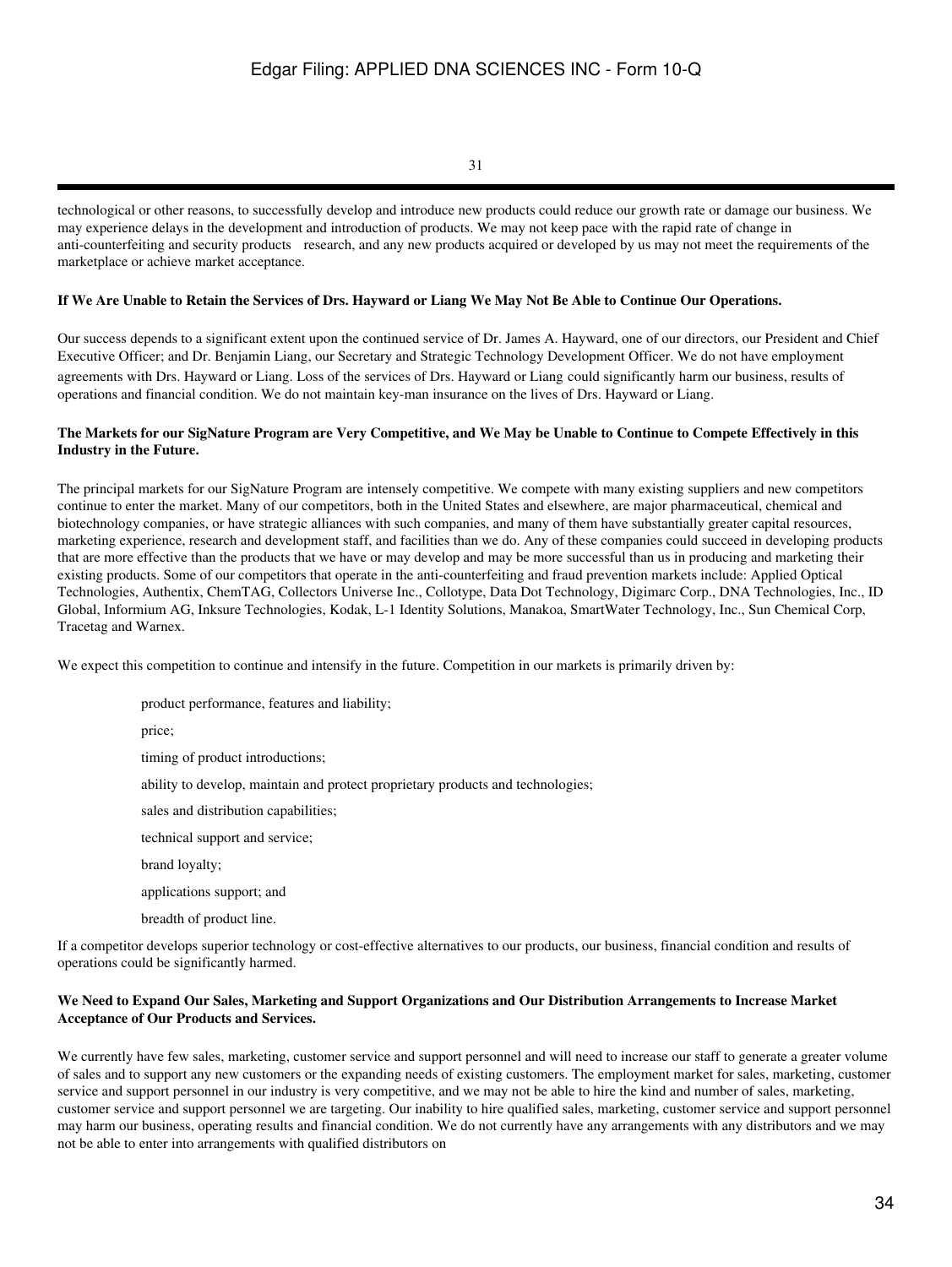32

acceptable terms or at all. If we are not able to develop greater distribution capacity, we may not be able to generate sufficient revenue to support our operations.

### A Manufacturer s Inability or Willingness to Produce Our Goods on Time and to Our Specifications Could Result in Lost Revenue and **Net Losses.**

Though we manufacture prototypes, samples and some of our own products, we currently do not own or operate any significant manufacturing facilities and depend upon independent third parties for the manufacture of some of our products to our specifications. The inability of a manufacturer to ship orders of such products in a timely manner or to meet our quality standards could cause us to miss the delivery date requirements of our customers for those items, which could result in cancellation of orders, refusal to accept deliveries or a reduction in purchase prices, any of which could harm our business by resulting in decreased revenues or net losses upon sales of products, if any sales could be made.

## **If We Need to Replace Manufacturers, Our Expenses Could Increase, Resulting in Smaller Profit Margins.**

We compete with other companies for the production capacity of our manufacturers and import quota capacity. Some of these competitors have greater financial and other resources than we have, and thus may have an advantage in the competition for production and import quota capacity. If we experience a significant increase in demand, or if our existing manufacturers must be replaced, we will need to establish new relationships with another or multiple manufacturers. We cannot assure you that this additional third party manufacturing capacity will be available when required on terms that are acceptable to us or terms similar to those we have with our existing manufacturers, either from a production standpoint or a financial standpoint. We do not have long-term contracts with our manufacturers, and our manufacturers do not produce our products exclusively. Should we be forced to replace our manufacturers, we may experience an adverse financial impact, or an adverse operational impact, such as being forced to pay increased costs for such replacement manufacturing or delays upon distribution and delivery of our products to our customers, which could cause us to lose customers or lose revenues because of late shipments.

### **If a Manufacturer Fails to Use Acceptable Labor Practices, We Might Have Delays in Shipments or Face Joint Liability for Violations, Resulting in Decreased Revenue and Increased Expenses.**

While we require our independent manufacturers to operate in compliance with applicable laws and regulations, we have no control over their ultimate actions. While our internal and vendor operating guidelines promote ethical business practices and our staff and buying agents periodically visit and monitor the operations of our independent manufacturers, we do not control these manufacturers or their labor practices. The violation of labor or other laws by our independent manufacturers, or by one of our licensing partners, or the divergence of an independent manufacturer s or licensing partner s labor practices from those generally accepted as ethical in the United States, could interrupt, or otherwise disrupt the shipment of finished products to us or damage our reputation. Any of these, in turn, could have a material adverse effect on our financial condition and results of operations, such as the loss of potential revenue and incurring additional expenses.

### **Failure to License New Technologies Could Impair Sales of Our Existing Products or Any New Product Development We Undertake in the Future.**

To generate broad product lines, it is advantageous to sometimes license technologies from third parties rather than depend exclusively on the development efforts of our own employees. As a result, we believe our ability to license new technologies from third parties is and will continue to be important to our ability to offer new products. In addition, from time to time we are notified or become aware of patents held by third parties that are related to technologies we are selling or may sell in the future. After a review of these patents, we may decide to seek a license for these technologies from these third parties. There can be no assurance that we will be able to successfully identify new technologies developed by others. Even if we are able to identify new technologies of interest, we may not be able to negotiate a license on favorable terms, or at all. If we lose the rights to patented technology, we may need to discontinue selling certain products or redesign our products, and we may lose a competitive advantage. Potential competitors could license technologies that we fail to license and potentially erode our market share for certain products. Intellectual property licenses would typically subject us to various commercialization, sublicensing, minimum payment, and other obligations. If we fail to comply with these requirements, we could lose important rights under a license. In addition, certain rights granted under the license could be lost for reasons beyond our control, and we may not receive significant indemnification from a licensor against third party claims of intellectual property infringement.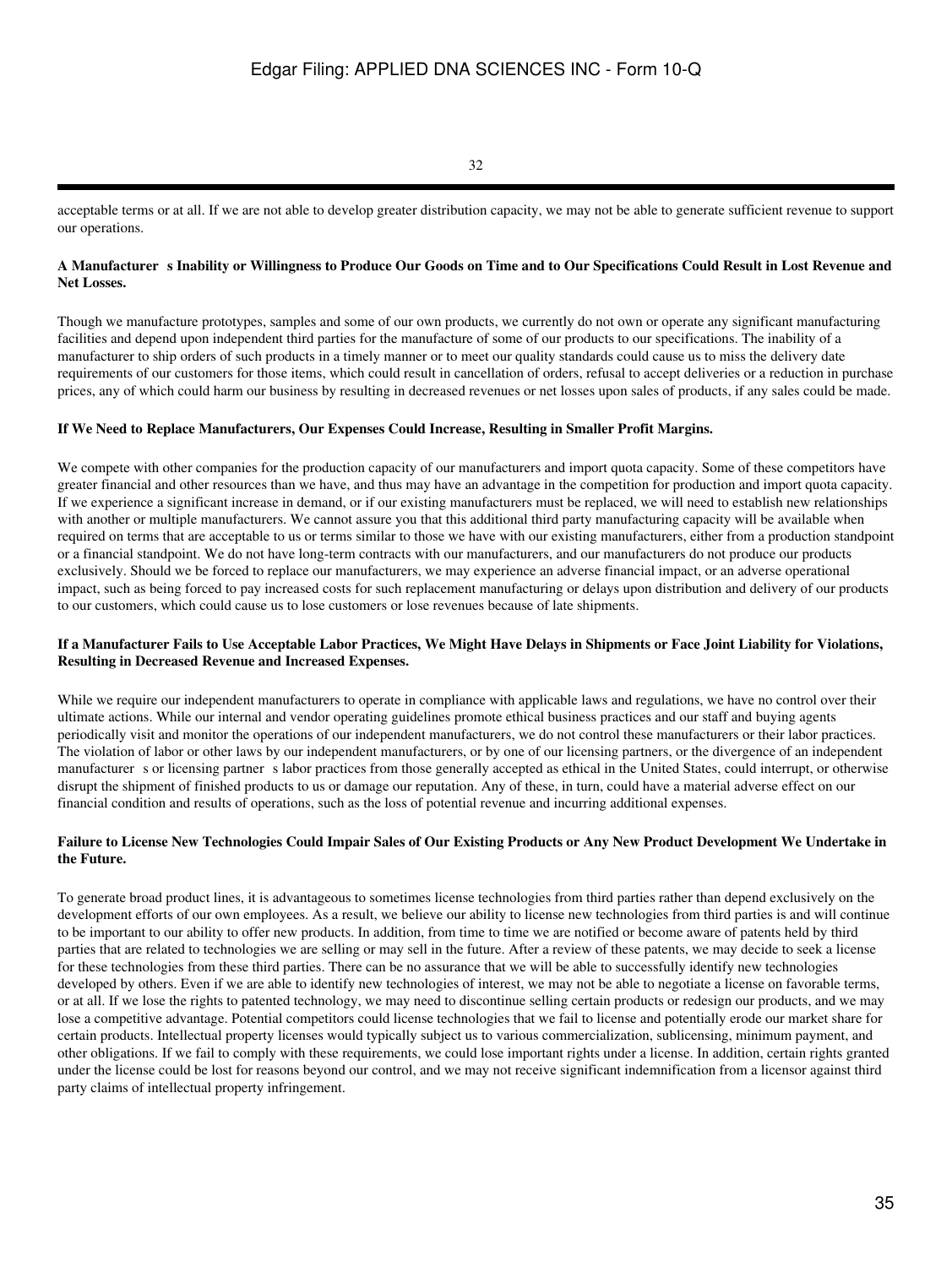33

## **Our Failure To Manage Our Growth In Operations and Acquisitions of New Product Lines and New Businesses Could Harm our Business.**

Any growth in our operations, if any, will place a significant strain on our current management resources. To manage such growth, we would need to improve our:

operations and financial systems;

procedures and controls; and

training and management of our employees.

Our future growth, if any, may be attributable to acquisitions of new product lines and new businesses. Future acquisitions, if successfully consummated, would likely create increased working capital requirements, which would likely precede by several months any material contribution of an acquisition to our net income. Our failure to manage growth or future acquisitions successfully could seriously harm our operating results. Also, acquisition costs could cause our quarterly operating results to vary significantly. Furthermore, our stockholders would be diluted if we financed the acquisitions by incurring convertible debt or issuing securities.

Although we currently only have operations within the United States, if we were to acquire an international operation; we would face additional risks, including:

difficulties in staffing, managing and integrating international operations due to language, cultural or other differences;

different or conflicting regulatory or legal requirements;

foreign currency fluctuations; and

diversion of significant time and attention of our management.

### **Failure to Attract and Retain Qualified Scientific, Production and Managerial Personnel Could Harm Our Business.**

Recruiting and retaining qualified scientific and production personnel to perform and manage prototype, sample, and product manufacturing and business development personnel to conduct business development are critical to our success. In addition, our desired growth and expansion into areas and activities requiring additional expertise, such as clinical testing, government approvals, production, and marketing will require the addition of new management personnel and the development of additional expertise by existing management personnel. Because the industry in which we compete is very competitive, we face significant challenges attracting and retaining a qualified personnel base. Although we believe we have been and will be able to attract and retain these personnel, we may not be able to continue to successfully attract qualified personnel. The failure to attract and retain these personnel or, alternatively, to develop this expertise internally would harm our business since our ability to conduct business development and manufacturing will be reduced or eliminated, resulting in lower revenues. We generally do not enter into employment agreements requiring our employees to continue in our employment for any period of time.

## **Our Intellectual Property Rights Are Valuable, and Any Inability to Protect Them Could Reduce the Value of Our Products, Services and Brand.**

Our patents, trademarks, trade secrets, copyrights and all of our other intellectual property rights are important assets for us. There are events that are outside of our control that pose a threat to our intellectual property rights as well as to our products and services. For example, effective intellectual property protection may not be available in every country in which our products and services are distributed. The efforts we have taken to protect our proprietary rights may not be sufficient or effective. Any significant impairment of our intellectual property rights could harm our business or our ability to compete. Protecting our intellectual property rights is costly and time consuming. Any increase in the unauthorized use of our intellectual property could make it more expensive to do business and harm our operating results. Although we seek to obtain patent protection for our innovations, it is possible we may not be able to protect some of these innovations. Given the costs of obtaining patent protection, we may choose not to protect certain innovations that later turn out to be important. There is always the possibility that the scope of the protection gained from one of our issued patents will be insufficient or deemed invalid or unenforceable. We also seek to maintain certain intellectual property as trade secrets. The secrecy could be compromised by third parties, or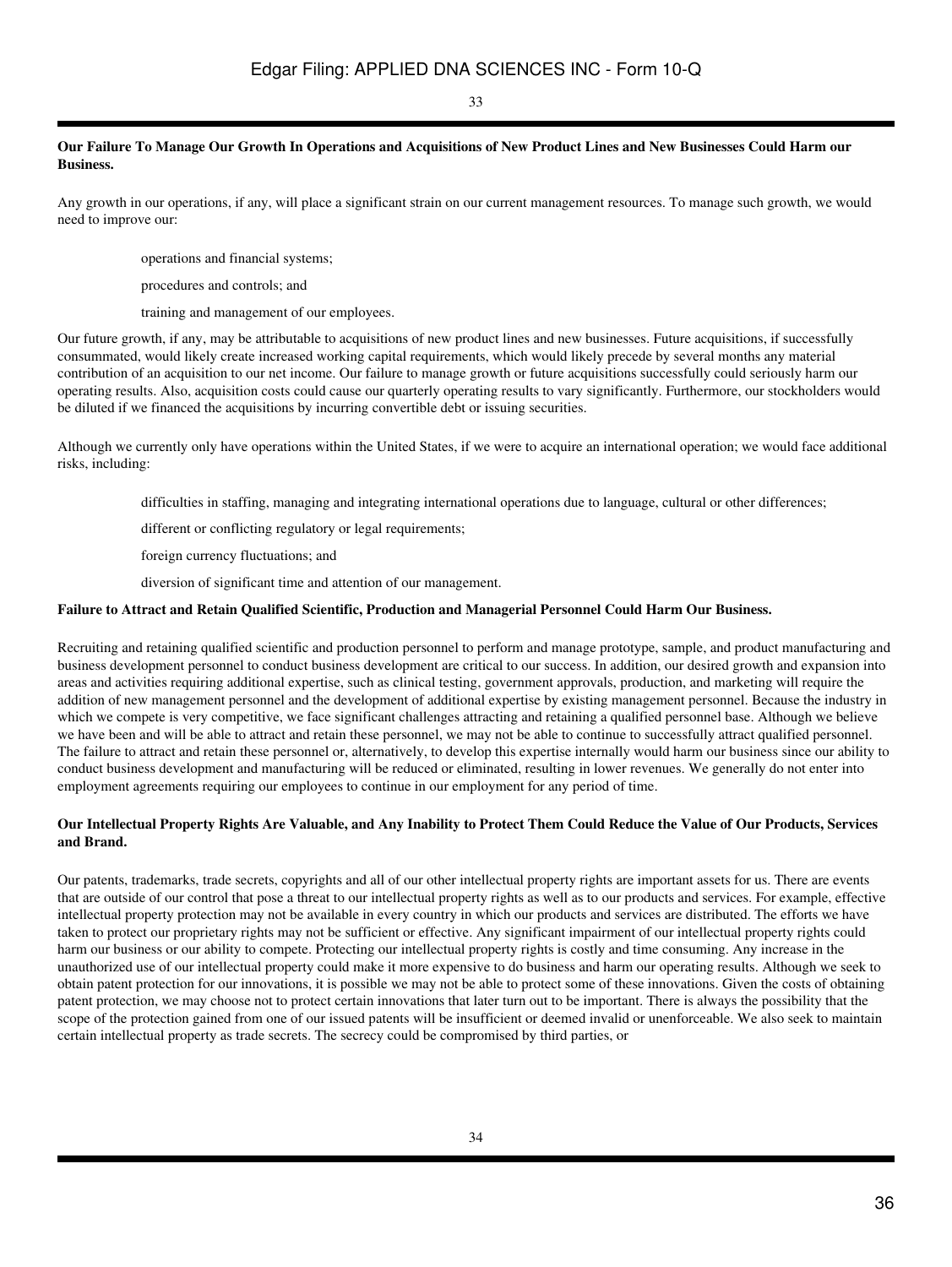intentionally or accidentally by our employees, which would cause us to lose the competitive advantage resulting from these trade secrets.

## **Intellectual Property Litigation Could Harm Our Business.**

Litigation regarding patents and other intellectual property rights is extensive in the biotechnology industry. In the event of an intellectual property dispute, we may be forced to litigate. This litigation could involve proceedings instituted by the U.S. Patent and Trademark Office or the International Trade Commission, as well as proceedings brought directly by affected third parties. Intellectual property litigation can be extremely expensive, and these expenses, as well as the consequences should we not prevail, could seriously harm our business.

If a third party claims an intellectual property right to technology we use, we might need to discontinue an important product or product line, alter our products and processes, pay license fees or cease our affected business activities. Although we might under these circumstances attempt to obtain a license to this intellectual property, we may not be able to do so on favorable terms, or at all. Furthermore, a third party may claim that we are using inventions covered by the third party spatent rights and may go to court to stop us from engaging in our normal operations and activities, including making or selling our product candidates. These lawsuits are costly and could affect our results of operations and divert the attention of managerial and technical personnel. A court may decide that we are infringing the third partys patents and would order us to stop the activities covered by the patents. In addition, a court may order us to pay the other party damages for having violated the other partys patents. The biotechnology industry has produced a proliferation of patents, and it is not always clear to industry participants, including us, which patents cover various types of products or methods of use. The coverage of patents is subject to interpretation by the courts, and the interpretation is not always uniform. If we are sued for patent infringement, we would need to demonstrate that our products or methods of use either do not infringe the patent claims of the relevant patent and/or that the patent claims are invalid, and we may not be able to do this. Proving invalidity, in particular, is difficult since it requires a showing of clear and convincing evidence to overcome the presumption of validity enjoyed by issued patents.

Because some patent applications in the United States may be maintained in secrecy until the patents are issued, because patent applications in the United States and many foreign jurisdictions are typically not published until eighteen months after filing, and because publications in the scientific literature often lag behind actual discoveries, we cannot be certain that others have not filed patent applications for technology covered by our or our licensor s issued patents or pending applications or that we or our licensors were the first to invent the technology. Our competitors may have filed, and may in the future file, patent applications covering technology similar to ours. Any such patent application may have priority over our or our licensors patent applications and could further require us to obtain rights to issued patents covering such technologies. If another party has filed a United States patent application on inventions similar to ours, we may have to participate in an interference proceeding declared by the United States Patent and Trademark Office to determine priority of invention in the United States. The costs of these proceedings could be substantial, and it is possible that such efforts would be unsuccessful, resulting in a loss of our United States patent position with respect to such inventions.

Some of our competitors may be able to sustain the costs of complex patent litigation more effectively than we can because they have substantially greater resources. In addition, any uncertainties resulting from the initiation and continuation of any litigation could have a material adverse effect on our ability to raise the funds necessary to continue our operations.

## **Accidents Related to Hazardous Materials Could Adversely Affect Our Business.**

Some of our operations require the controlled use of hazardous materials. Although we believe our safety procedures comply with the standards prescribed by federal, state, local and foreign regulations, the risk of accidental contamination of property or injury to individuals from these materials cannot be completely eliminated. In the event of an accident, we could be liable for any damages that result, which could seriously damage our business and results of operations.

## **Potential Product Liability Claims Could Affect Our Earnings and Financial Condition.**

We face a potential risk of liability claims based on our products and services, and we have faced such claims in the past. Though we have product liability insurance coverage which we believe is adequate, we may not be able to maintain this insurance at reasonable cost and on reasonable terms. We also cannot assure that this insurance, if obtained, will be adequate to protect us against a product liability claim, should one arise. In the event that a product

liability claim is successfully brought against us, it could result in a significant decrease in our liquidity or assets, which could result in the reduction or termination of our business.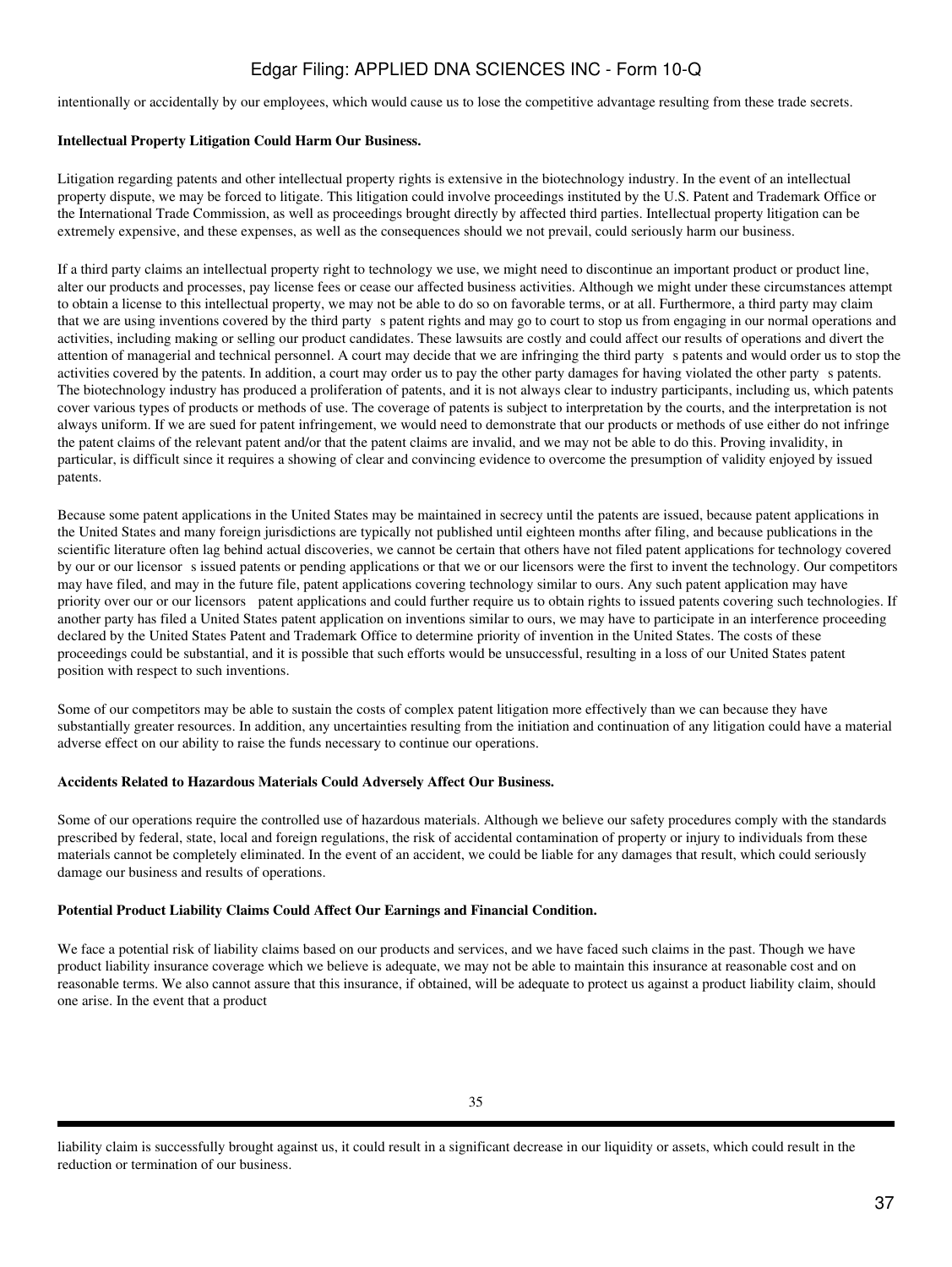## **Litigation Generally Could Affect Our Financial Condition and Results of Operations.**

We generally may be subject to claims made by and required to respond to litigation brought by customers, former employees, former officers and directors, former distributors and sales representatives, and vendors and service providers. We have faced such claims and litigation in the past and we cannot assure that we will not be subject to claims in the future. In the event that a claim is successfully brought against us, considering our lack of revenue and the losses our business has incurred for the period from our inception to December 31, 2007, this could result in a significant decrease in our liquidity or assets, which could result in the reduction or termination of our business.

### **Matter Voluntarily Reported to the Securities and Exchange Commission**

During the months of March, May, July and August 2005, we issued a total of 8,550,000 shares of our common stock to certain employees and consultants pursuant to the 2005 Incentive Stock Plan. We engaged our outside counsel to conduct an investigation of the circumstances surrounding the issuance of these shares. On April 26, 2006, we voluntarily reported the findings from this investigation to the SEC, and agreed to provide the SEC with further information arising from the investigation. We believe that the issuance of 8,000,000 shares to employees in July 2005 was effectuated by both our former President and our former Chief Financial Officer/Chief Operating Officer without approval of our board of directors. These former officers received a total of 3,000,000 of these shares. In addition, it appears that the 8,000,000 shares issued in July 2005, as well as an additional 550,000 shares issued to employees and consultants in March, May and August 2005, were improperly issued without a restrictive legend stating that the shares could not be resold legally except in compliance with the Securities Act of 1933, as amended. The members of the Company's management who effectuated the stock issuances no longer work for the Company. These shares were not registered under the Securities Act of 1933, or the securities laws of any state, and we believe that certain of these shares may have been sold on the open market, though we have been unable to determine the magnitude of such sales. Since our voluntary report of the findings of our internal investigation to the SEC on April 26, 2006, we have received no communication from the SEC or any third party with respect to this matter. If violations of securities laws occurred in connection with the resale of certain of these shares, the employees and consultants or persons who purchased shares from them may have rights to have their purchase rescinded or other claims against us for violation of securities laws, which could harm our business, results of operations, and financial condition.

### *Risks Relating to Our Common Stock:*

## **There Are a Large Number of Shares Underlying Our Options and Warrants That May be Available for Future Sale and the Sale of These Shares May Depress the Market Price of Our Common Stock and Will Cause Immediate and Substantial Dilution to Our Existing Stockholders.**

As of February 11, 2008, we had 190,761,603 shares of common stock issued and outstanding and outstanding options and warrants to purchase 81,464,464 shares of common stock. All of the shares issuable upon exercise of our options and warrants may be sold without restriction. The sale of these shares may adversely affect the market price of our common stock. The issuance of shares upon exercise of options and warrants will cause immediate and substantial dilution to the interests of other stockholders since the selling stockholders may convert and sell the full amount issuable on exercise.

### **If We Fail to Remain Current on Our Reporting Requirements, We Could be Removed From the OTC Bulletin Board Which Would Limit the Ability of Broker-Dealers to Sell Our Securities and the Ability of Stockholders to Sell Their Securities in the Secondary Market.**

Companies trading on The Over The Counter Bulletin Board (the OTC Bulletin Board), such as us, must be reporting issuers under Section 12 or Section 15(d) of the Securities Exchange Act of 1934, as amended, and must be current in their reports under Section 13, in order to maintain price quotation privileges on the OTC Bulletin Board. If we fail to remain current on our reporting requirements, we could be removed from the OTC Bulletin Board. As a result, the market liquidity for our securities could be severely adversely affected by limiting the ability of broker-dealers to sell our securities and the ability of stockholders to sell their securities in the secondary market. Prior to May 2001, we were delinquent in our reporting requirements, having failed to file our quarterly and annual reports for the years ended 1998 2000 (except the quarterly reports for the first two quarters of 1999). We have

been current in our reporting requirements for the last six years, however, there can be no assurance that in the future we will always be current in our reporting requirements.

**We May Note Be Able to Implement Section 404 of the Sarbanes-Oxley Act of 2002 on a Timely Basis.**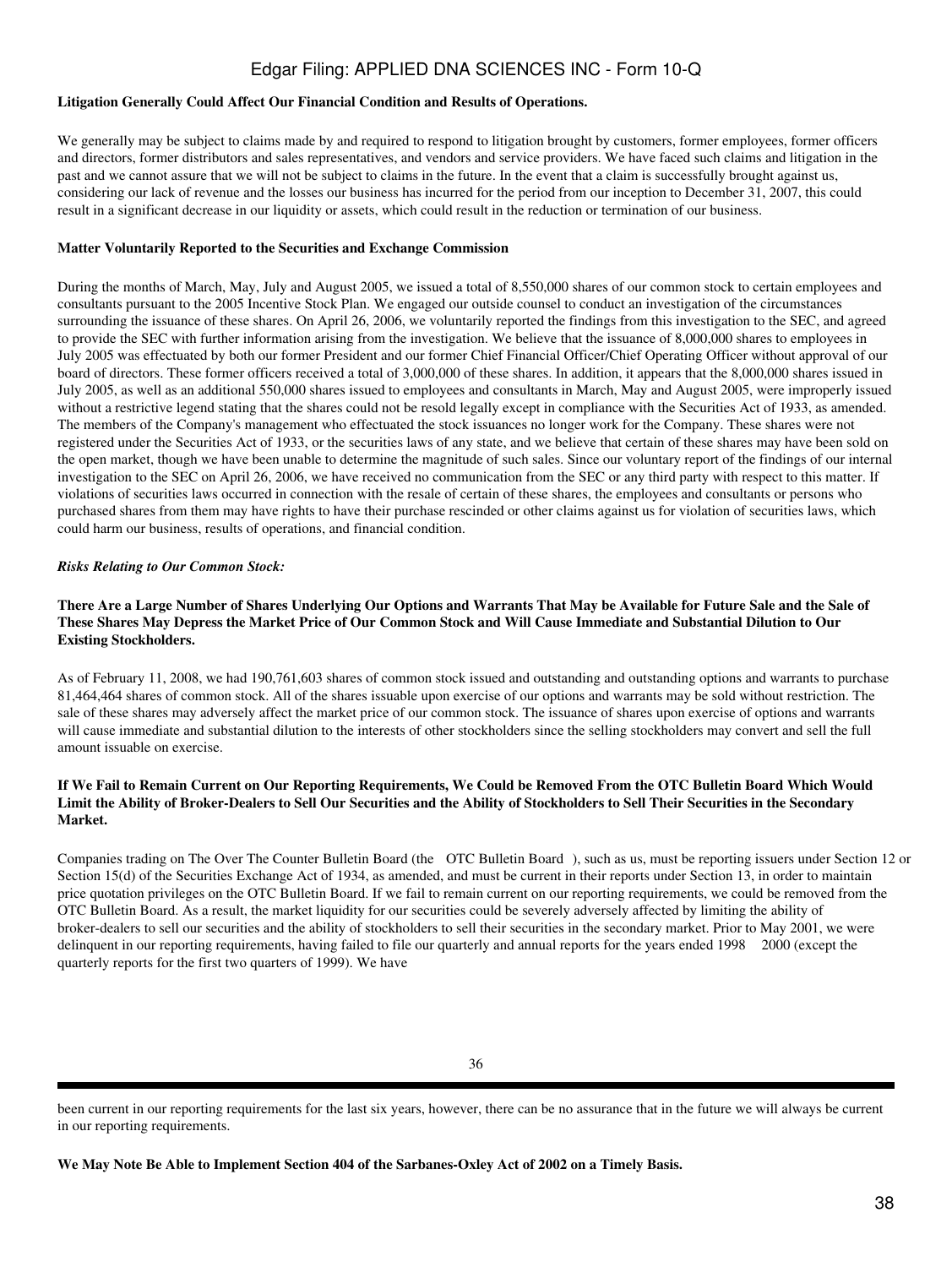The SEC, as directed by Section 404 of the Sarbanes-Oxley Act, adopted rules generally requiring each public company to include a report of management on the company's internal controls over financial reporting in its annual report on Form 10-KSB that contains an assessment by management of the effectiveness of the company's internal controls over financial reporting. This requirement will first apply to our annual report on Form 10-KSB for the fiscal year ending September 30, 2008. Under current rules, commencing with our annual report for the fiscal year ending September 30, 2009 our independent registered accounting firm must attest to and report on management's assessment of the effectiveness of our internal controls over financial reporting.

We have not yet developed a Section 404 implementation plan. We have in the past discovered, and may in the future discover, areas of our internal controls that need improvement. How companies should be implementing these new requirements including internal control reforms to comply with Section 404's requirements and how independent auditors will apply these requirements and test companies' internal controls, is still reasonably uncertain.

We expect that we will need to hire and/or engage additional personnel and incur incremental costs in order to complete the work required by Section 404. We may not be able to complete a Section 404 plan on a timely basis. Additionally, upon completion of a Section 404 plan, we may not be able to conclude that our internal controls are effective, or in the event that we conclude that our internal controls are effective, our independent accountants may disagree with our assessment and may issue a report that is qualified. Any failure to implement required new or improved controls, or difficulties encountered in their implementation, could harm our operating results or cause us to fail to meet our reporting obligations.

#### **Our Common Stock is Subject to the Penny Stock Rules of the SEC and the Trading Market in Our Securities is Limited, Which Makes Transactions in Our Stock Cumbersome and May Reduce the Value of an Investment in Our Stock.**

The SEC has adopted Rule 15g-9 which establishes the definition of a penny stock, for the purposes relevant to us, as any equity security that has a market price of less than \$5.00 per share or with an exercise price of less than \$5.00 per share, subject to certain exceptions. For any transaction involving a penny stock, unless exempt, the rules require:

that a broker or dealer approve a person s account for transactions in penny stocks; and

the broker or dealer receive from the investor a written agreement to the transaction, setting forth the identity and quantity of the penny stock to be purchased.

In order to approve a person s account for transactions in penny stocks, the broker or dealer must:

obtain financial information and investment experience objectives of the person; and

make a reasonable determination that the transactions in penny stocks are suitable for that person and the person has sufficient knowledge and experience in financial matters to be capable of evaluating the risks of transactions in penny stocks.

The broker or dealer must also deliver, prior to any transaction in a penny stock, a disclosure schedule prescribed by the SEC relating to the penny stock market, which, in highlight form:

sets forth the basis on which the broker or dealer made the suitability determination; and

that the broker or dealer received a signed, written agreement from the investor prior to the transaction.

Generally, brokers may be less willing to execute transactions in securities subject to the penny stock rules. This may make it more difficult for investors to dispose of our common stock and cause a decline in the market value of our stock.

Disclosure also has to be made about the risks of investing in penny stocks in both public offerings and in secondary trading and about the commissions payable to both the broker-dealer and the registered representative, current quotations for the securities and the rights and remedies available to an investor in cases of fraud in penny stock

transactions. Finally, monthly statements have to be sent disclosing recent price information for the penny stock held in the account and information on the limited market in penny stocks.

## **Item 3. Controls and Procedures**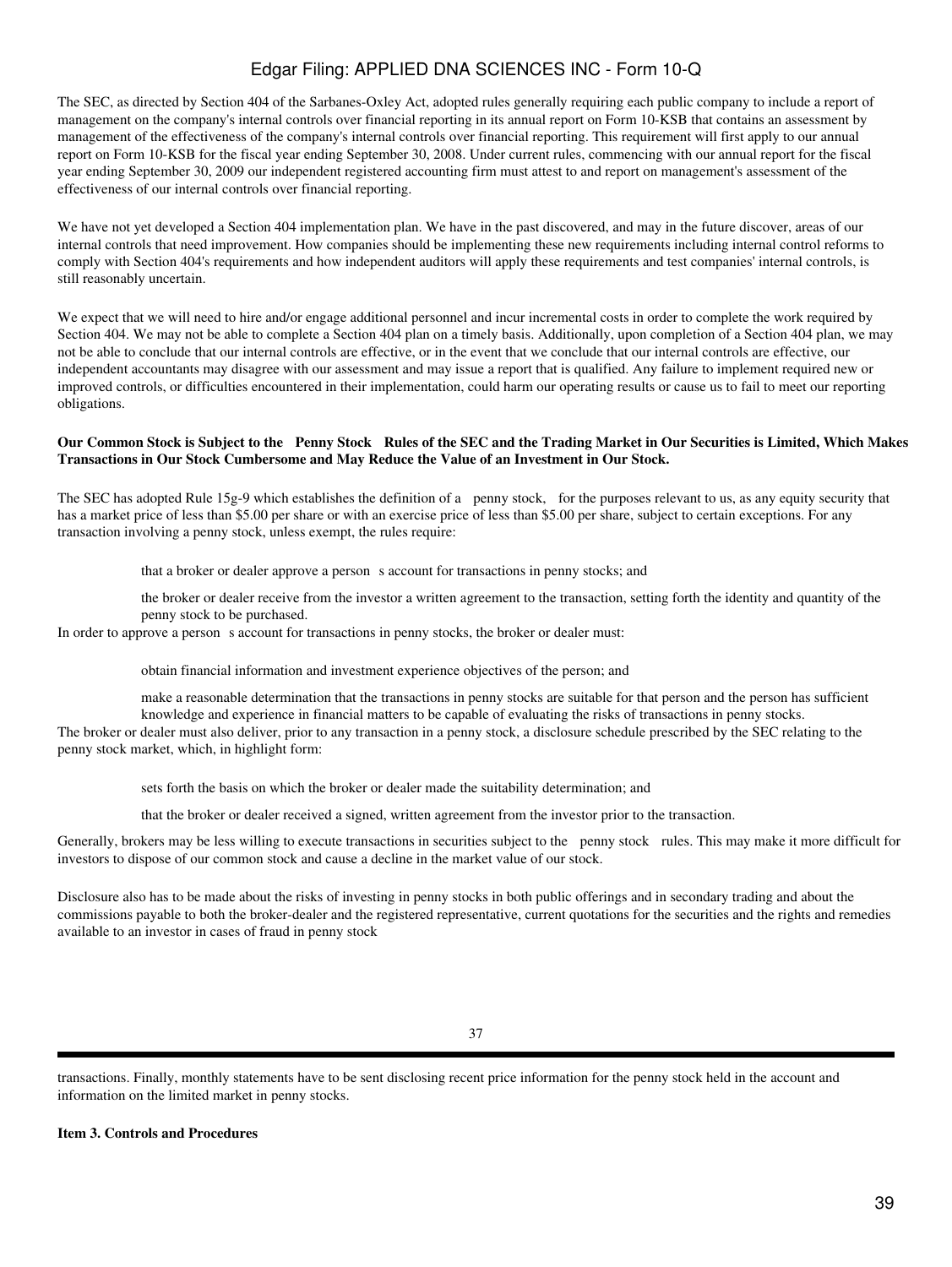a) *Evaluation of Disclosure Controls and Procedures:* As of December 31, 2007, our management carried out an evaluation, under the supervision of our Chief Executive Officer and Chief Financial Officer, of the effectiveness of the design and operation of the Company's system of disclosure controls and procedures pursuant to the Exchange Act and Rules 13a-15(e) and 15d-15(e) promulgated thereunder. Based upon that evaluation, our Chief Executive Officer and Chief Financial Officer concluded that the disclosure controls and procedures were not effective, as of the date of their evaluation, for the purposes of recording, processing, summarizing and timely reporting material information required to be disclosed in reports filed under the Exchange Act.

As previously disclosed in our Current Reports on Form 8-K, filed on May 18, 2006 and October 2, 2006, as a result of comments raised by the SEC, we determined that accounting errors were made in connection with

accounting for and disclosing the fair value of warrants and options to acquire our common stock issued to non-employees as a current period expense;

accounting for and disclosing the fair value of shares issued to a former Director in exchange for previously incurred debt;

accounting for and disclosing the fair value of warrants issued to note holders and consultants having registration rights; and

accounting for and disclosing the revaluation for warrant liabilities as of each reporting period.

Based on the impact of the aforementioned accounting errors, we determined to restate our consolidated financial statements as of September 30, 2005 and for the year ended September 30, 2005 and the quarterly unaudited data for the first three quarters of 2006 and all of 2005.

b) *Changes in internal control over financial reporting:* There were no changes in internal controls over financial reporting that occurred during the period covered by this report that have materially affected, or are reasonably likely to materially effect, our internal control over financial reporting.

38

## **PART II. OTHER INFORMATION**

#### **Item 1. Legal Proceedings**

From time to time, we may become involved in various lawsuits and legal proceedings which arise in the ordinary course of business. However, litigation is subject to inherent uncertainties, and an adverse result in these or other matters may arise from time to time that may harm our business. Except as described below, we are currently not aware of any such legal proceedings that we believe will have, individually or in the aggregate, a material adverse affect on our business, financial condition or operating results.

## *Paul Reep v. Applied DNA Sciences, Inc. et al. (Los Angeles Superior Court Case No. BC345702):*

Plaintiff Paul Reep, a former employee, commenced this action against us on January 10, 2006. Mr. Reep asserts eight causes of action for breach of contract, breach of an oral agreement, negligent misrepresentation, interference with prospective business advantages, defamation, fraud, accounting and constructive trust, and unjust enrichment. The relief sought includes declaratory relief, unspecified compensatory damages, unpaid salary, unspecified penalties under the California Labor Code, interest, and attorneys fees. We successfully moved the court to indefinitely stay all proceedings in this matter in light of a forum selection clause designating Nevada state courts as the proper forum. We then agreed with Reep to consolidate this action with another matter pending in Los Angeles County Superior Court, captioned Applied DNA Sciences, Inc. v. Paul Reep, Case No. BC367661. Once this matter was consolidated with our affirmative lawsuit against Reep, we filed a demurrer to the first amended complaint. That demurrer resulted in several causes of action being dismissed. Reep then filed a Second Amended Complaint which asserts claims for breach of contract, declaratory relief, wrongful termination and defamation. We answered the Second Amended Complaint in November 2007 and denied all of the material allegations. The trial in this matter is currently set for July 2008. We intend to vigorously defend against the claims asserted against us.

*Applied DNA Sciences, Inc. v. Paul Reep et al. (Los Angeles County Superior Court Case No. BC 367661):*

We filed this action against the defendants, Paul Reep, Adrian Butash, John Barnett, Chanty Cheang, Jaime Cardona, Peter Brocklesby, Cheri Lu Brocklesby and Angela Wiggins on or about March 9, 2007. In this matter, we have asked the court to make a judicial determination that the defendants were unjustly enriched and breached fiduciary duties owed to the company. Specifically, we maintain that Reep and others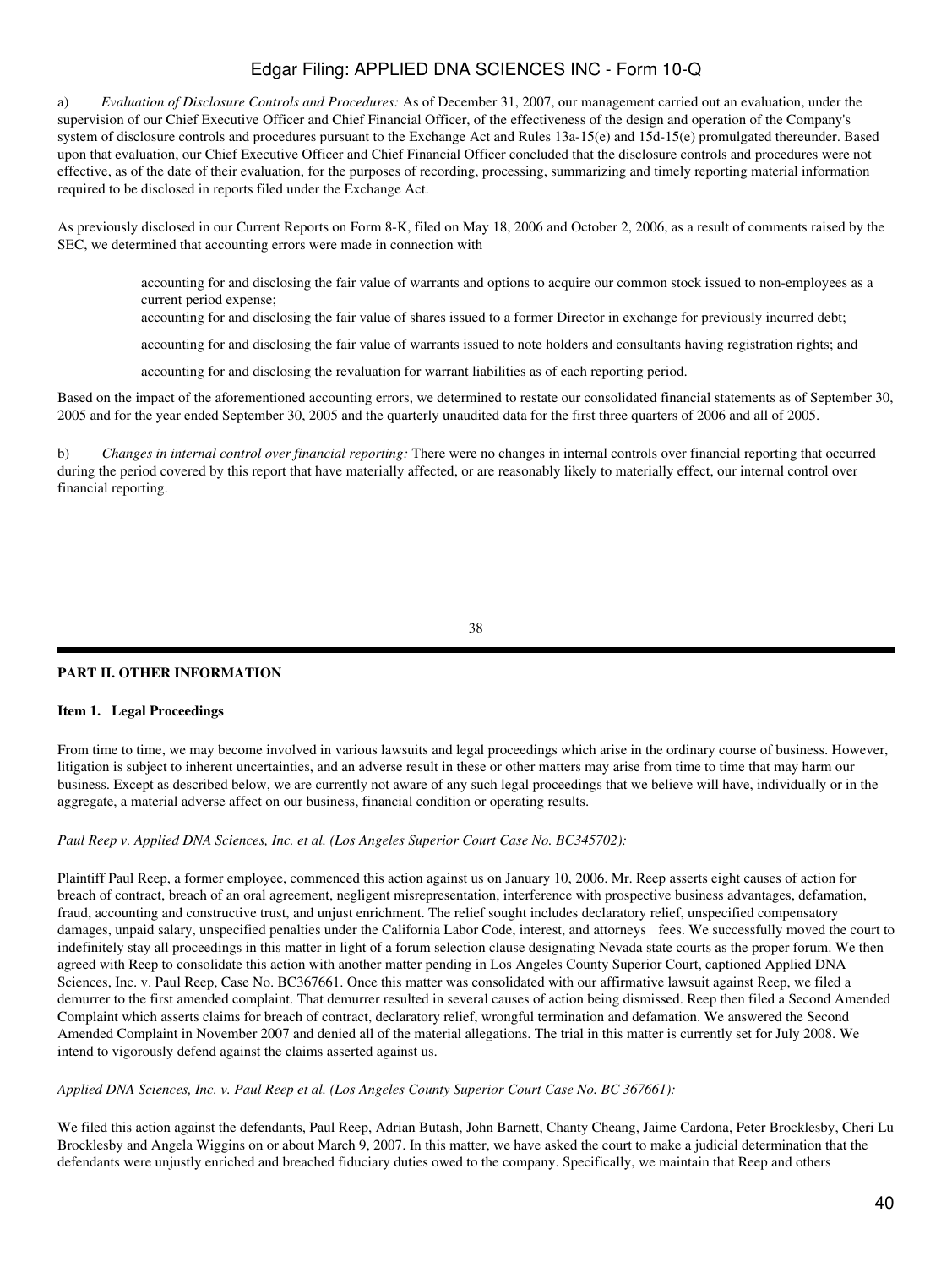knowingly accepted 1 million shares of unrestricted company stock even though they knew the Board of Directors had not approved the issuance and Peter Brocklesby could not authorize such an issuance without board approval. We have resolved its claims against all of the defendants except Reep and the Brocklesbys. After the resolution of the claims involving the other defendants, we agreed with Reep that this case should be consolidated with Paul Reep v. Applied DNA Sciences, Inc. et al, Los Angeles Superior Court Case No. BC345702. The trial in the consolidated matter is currently set for April 2008. We intend to vigorously prosecute our claims against Reep.

### *Douglas A. Falkner v. Applied DNA Sciences, Inc./N.C. Industrial Commission File No. 585698*

Plaintiff Douglas Falkner ("Falkner") filed a worker s compensation claim in North Carolina for an alleged work-related neck injury that he alleges occurred on January 14, 2004. Falkner worked as Business Development and Operations Manager at our sole East Coast office at the time of the alleged injury. Plaintiff Falkner was the only employee employed by us in North Carolina at the time of the alleged injury and we have employed no other employees in North Carolina at any other time. The claim has been denied and is being defended on several grounds, including the lack of both personal and subject matter jurisdiction. Specifically, we contend that we did not employ the requisite minimum number of employees in North Carolina at the time of the alleged injury and that the company is therefore not subject to the North Carolina Workers' Compensation Act. The claim was originally set for hearing in January 2007, but was continued to allow the parties to engage in further discovery.

#### 39

## **Item 2. Unregistered Sales of Equity Securities and Use of Proceeds**

#### *Sales of Unregistered Securities*

In the fiscal quarter ended December 31, 2007, we sold twenty-six and a half units at a price of \$100,000 per unit for sale to accredited investors, as defined in regulations promulgated under the Securities Act, for aggregate gross proceeds of \$2,650,000. Each unit consists of (i) a \$100,000 Principal Amount 10% Secured Convertible Promissory Note and (ii) a warrant to purchase 200,000 shares of our common stock.

The promissory notes and accrued but unpaid interest thereon automatically convert one year after issuance at a conversion price equal to a discount to the average volume, weighted average price of our common stock for the ten trading days prior to issuance, and are convertible into shares of our common stock at the option of the holder at any time prior to such automatic conversion at a price equal to the greater of (i) 50% of the average price of our common stock for the ten trading days prior to the date of the notice of conversion and (ii) the automatic conversion price. In addition, any time prior to conversion, we have the irrevocable right to repay the unpaid principal and accrued but unpaid interest under the notes on three days notice. The promissory notes bear interest at the rate of 10% per annum and are due and payable in full on the one year anniversary of their issuance.

The warrants are exercisable for cash or on a cashless basis for a period of four years commencing one year after issuance at a price of \$0.50 per share. Each warrant may be redeemed at our option at a redemption price of \$0.01 upon the earlier of (i) three years after the issuance, and (ii) the date our common stock has traded on The Over the Counter Bulletin Board at or above \$1.00 per share for 20 consecutive trading days.

In conjunction with the private placement of the units, we paid an aggregate of \$724,809 to the placement agent (of which amount \$327,500 was towards accrued liabilities).

We claim an exemption from the registration requirements of the Securities Act for the private placement of the units pursuant to Section 4(2) of the Securities Act because each of the units was made in a sale by the issuer not involving a public offering.

For additional information concerning our sales of unregistered securities during the period covered by this report, please refer to Note D to our Consolidated Financial Statements in Part I, Item 1 of this report, which is incorporated herein by reference.

#### **Item 3. Defaults Upon Senior Securities**

None.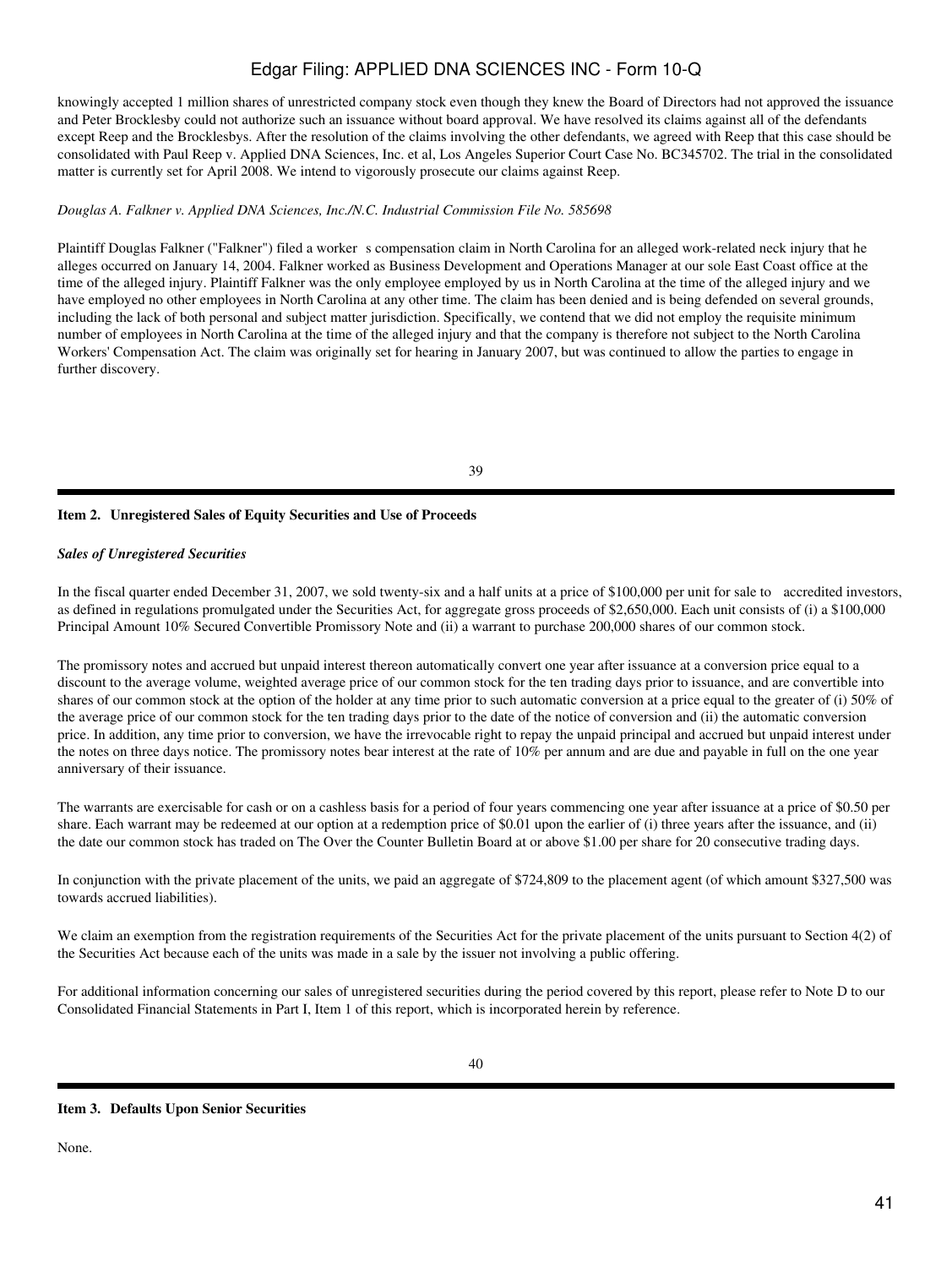### **Item 4. Submission of Matters to a Vote of Security Holders**

None.

### **Item 5. Other Information**

None.

### **Item 6. Exhibits**

#### **ExhibitDescription**

- 2.1 Articles of Merger of Foreign and Domestic Corporations, filed December 19, 1998 with the Nevada Secretary of State, filed as an exhibit to the an
- 3.1 Articles of Incorporation of DCC Acquisition Corporation, filed April 20, 1998 with the Nevada Secretary of State, filed as an exhibit to the annua
- 3.2 Articles of Amendment of Articles of Incorporation of DCC Acquisition Corp. changing corporation name to ProHealth Medical Technologies, Inc.
- 3.3 Certificate of Designations, Powers, preferences and Rights of the Founders' Series of Convertible Preferred Stock, filed as an exhibit to the annual
- 3.4 Articles of Amendment of Articles of Incorporation of Applied DNA Sciences, Inc. increasing the par value of the company's common stock, filed
- 3.5 Articles of Amendment of Articles of Incorporation of Applied DNA Sciences, Inc. increasing the number of authorized shares of the company's company's
- 3.6 By-Laws of Applied DNA Sciences, Inc., filed as an exhibit to the annual report on Form 10-KSB filed with the Commission on December 29, 2003

4.1 Registration Rights Agreement, dated January 28, 2005, between the Company and Vertical Capital Partners, Inc., on behalf of the investors, filed as an

42

<sup>10.1</sup> Amendment to Engagement Letter, dated December 20, 2007, by and between Applied DNA Sciences, Inc. and ARJENT Limited, filed as an exhibit t 31.1 Certification of Chief Executive Officer pursuant to Rule 13a-14 and Rule 15d-14(a), promulgated under the Securities and Exchange Act of 1934, as 31.2 Certification of Chief Financial Officer pursuant to Rule 13a-14 and Rule 15d 14(a), promulgated under the Securities and Exchange Act of 1934, as a 32.1Certification pursuant to 18 U.S.C. Section 1350, as adopted pursuant to Section 906 of the Sarbanes-Oxley Act of 2002 (Chief Executive Officer) 32.2Certification pursuant to 18 U.S.C. Section 1350, as adopted pursuant to Section 906 of the Sarbanes-Oxley Act of 2002 (Chief Financial Officer)